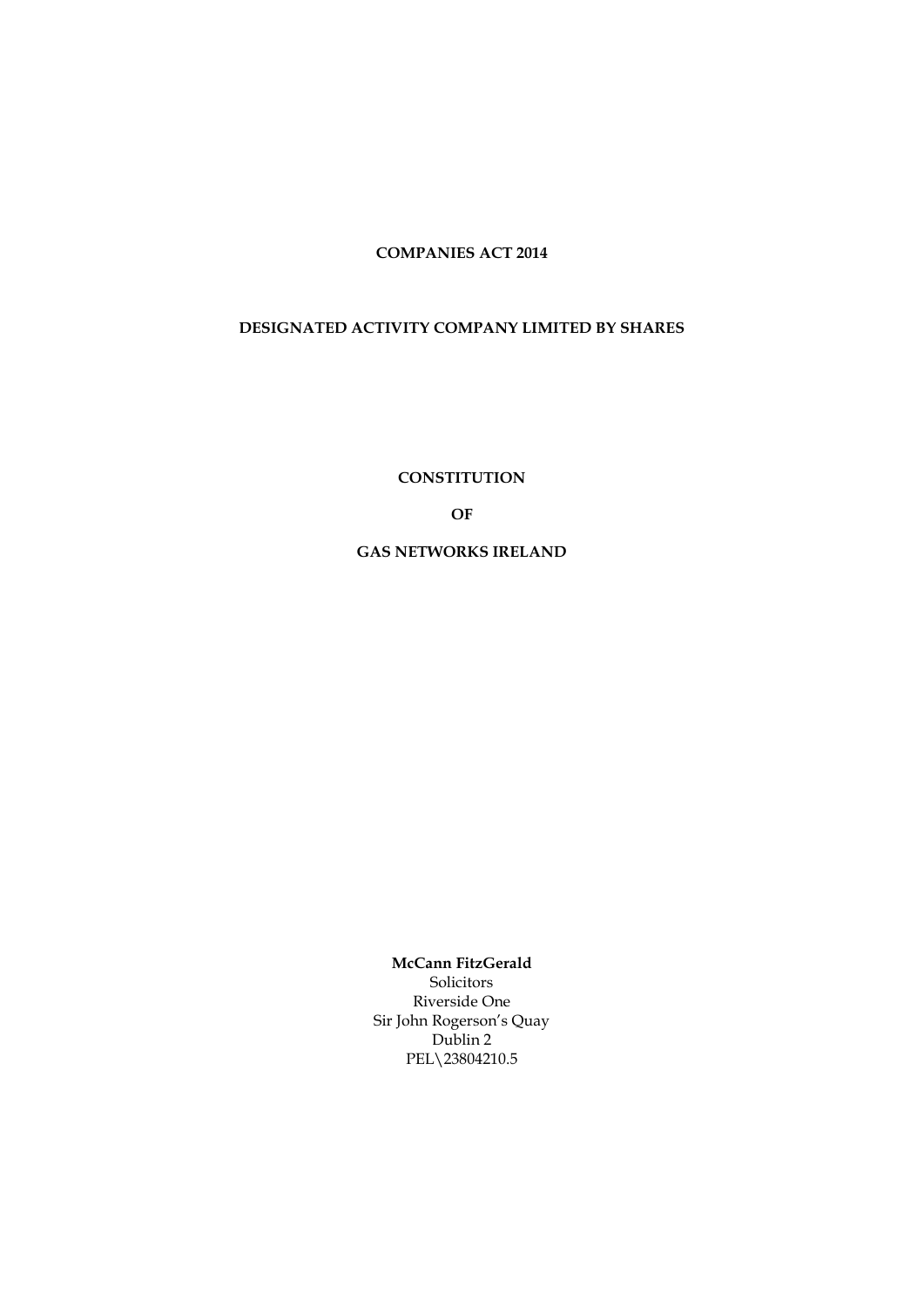#### **CONSTITUTION**

#### **OF**

## **GAS NETWORKS IRELAND**

### **MEMORANDUM OF ASSOCIATION**

- 1. The name of the Company is Gas Networks Ireland (known in the Irish language as Lionraí Gáis Éireann).
- 2. The Company is a designated activity company limited by shares, that is to say a private company limited by shares registered under Part 16 of the Companies Act 2014.
- 2A. The Company is established under the Gas Regulation Act 2013 as a subsidiary of Ervia, conforming to the conditions contained in that Act. Ervia is the sole member of the Company, and the Act prohibits Ervia from transferring ownership of the Company.
- 3. The objects for which the Company is established are:
	- (1) To own, operate, maintain and develop the Transportation Network in a manner consistent with the Natural Gas Market Directive and the 2013 Act.
	- (2) To carry on the businesses of transportation of natural and other gases and to act and carry on business as an owner and operator of transmission and distribution networks.
	- (3) To discharge its functions and obligations and exercise its powers under or pursuant to the Regulations, the Gas Acts and all such other laws as may be applicable from time to time and any functions and powers as are at the date of incorporation of the Company conferred on Ervia under or pursuant to the Irish Regulations, the Gas Acts and any other laws, solely to the extent that they relate to the objects of the Company.
	- (4) To engage in all such activities in connection with gas as the Company sees fit and is not prohibited by law from undertaking including:
		- (a) engaging in, encouraging and promoting initiatives of all kinds to promote the use of gas including by participating in, operating and providing support (including research and development facilities) in respect of gas initiatives, infrastructure and technologies (including the development of biogas, gas from biomass, natural gas used for vehicles or other transportation, metering, storage, liquefied natural gas and other gas initiatives) other than any matters in respect of production or supply of gas;
		- (b) engaging in the delivery of all gases which can from time to time be technically and safely injected into and transported through gas transportation networks (including by means of the ownership and/or provision of infrastructure for the delivery of all such gases); and
		- (c) procuring, providing, operating and participating in any infrastructure, systems, platforms and exchanges (including systems, platforms and exchanges for the allocation, exchange or trading of capacity on gas transportation networks) which may be required for or in connection with, or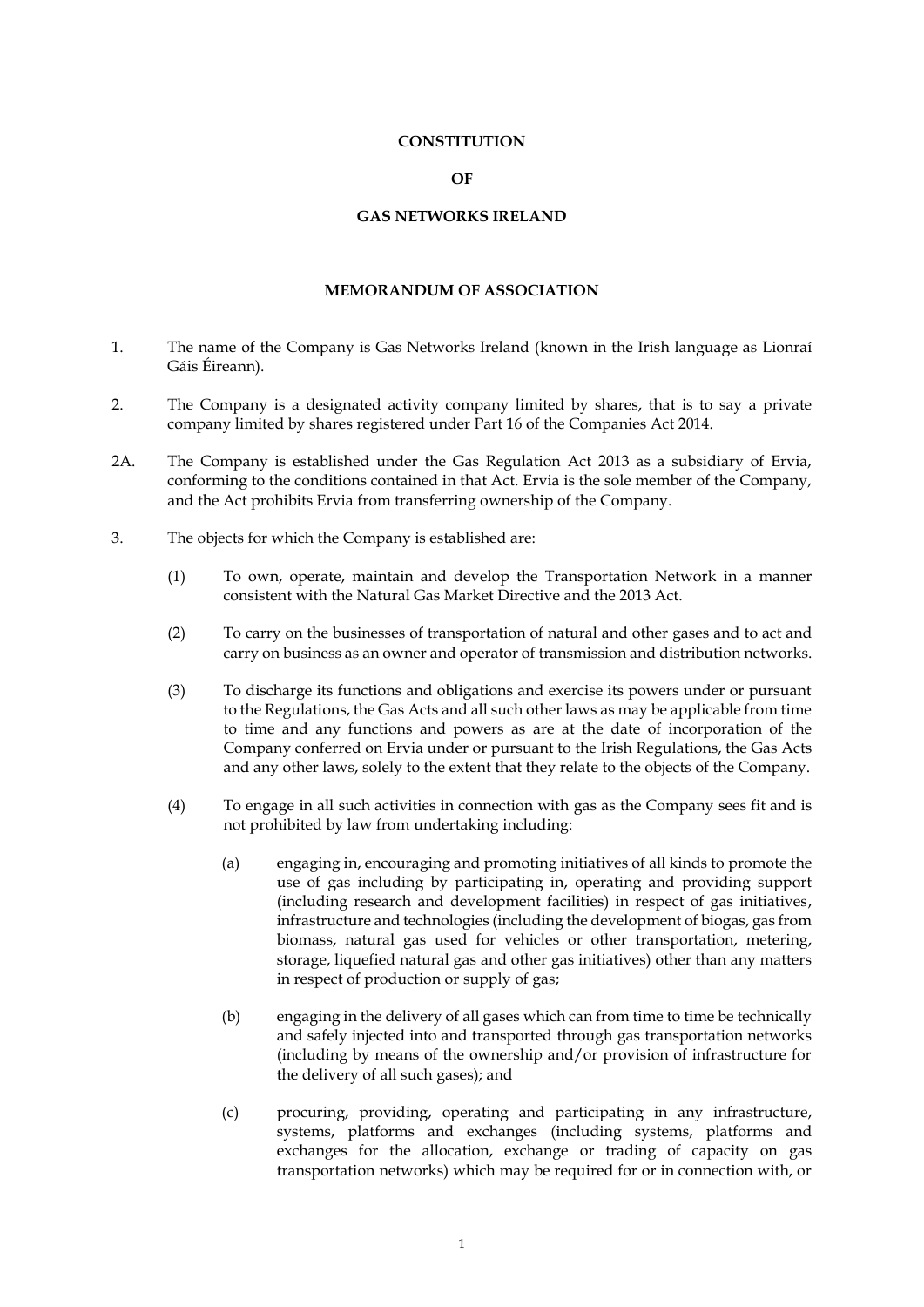which may extend, encourage or result in use of, or which would otherwise benefit or be complementary to, gas transportation networks.

- (5) To provide to any person services of all kinds in respect of or in relation to gas transportation networks (wheresoever located) or any such other business or matter as is within the scope of or related to the other objects of the Company from time to time.
- <span id="page-2-1"></span>(6) To enter into and perform one or more agreements and take any steps or measures as contemplated by, or which are necessary or desirable for the purposes of giving effect to, Part 2 of the 2013 Act.
- (7) To carry on the business of owning, developing telecommunications and electronic communications and related infrastructure and the laying of ducting and installing of all descriptions of cables, optical fibre networks, wireless equipment, towers and terminations and of renting, leasing, licensing, selling and otherwise providing and making use of any of the foregoing in whatever manner and engaging in any service in connection with the same and, in connection with such purposes, renting, leasing, licensing, selling, purchasing, importing, exporting, wholesaling, installing, retailing and manufacturing all descriptions of electronic communications, telecommunications and related equipment and services generally and all ducting, cabling, aerials and transmission and receiving equipment.
- (8) To carry on the business of telecommunications and electronic communication services providers including the renting, leasing, licensing and sale of managed or unmanaged bandwidth or spectrum and any service in connection with same and of builders, manufacturers, producers, installers, maintainers, repairers, providers of and dealers and workers in electrical, electronic, telecommunications, telephone, telegraph, cable, aerial, satellite, digital and analogue, mobile, wireless and fixed telecommunications and computer infrastructure, networks, apparatus, appliances and analogous goods of every description and of and in electrical, electronic, telecommunications and computer requisites, supplies and telephone exchanges, cable communications, telegraph offices and/or radio and television receiving and transmitting stations and all and any auxiliary, ancillary or administrative services (including consultancy, network planning, rapid deployment and customer support services) and for those purposes to receive, accept, record, store, process, broadcast, relay, boost, transmit, carry, beam, emit, give out and disseminate television, radio and electronic communications signals, pictures, images and sounds, telephone calls, information and data of all kinds howsoever produced.
- <span id="page-2-0"></span>(9) Subject to the provisions of clause 7 of this Memorandum of Association, to carry on, in respect of any subsidiary of the Company engaged in activities within the scope of clauses 3(1) to 3(8) (inclusive) (a **"subsidiary"**), the business of a parent company and to co-ordinate the policy and administration of any company which is now or may hereafter be a subsidiary in any part of the world or of any group of subsidiaries in any part of the world of which the Company or any subsidiary is or becomes a member or which are or may be in any manner controlled by the Company and to carry on the trade of managing the business or trades carried on in any part of the world by subsidiaries or group of subsidiaries.
- <span id="page-2-2"></span>(10) Subject to the provisions of clause 11 of this Memorandum of Association, as an object of the Company and as a pursuit in itself or otherwise, and whether for the purpose of making a profit or avoiding a loss or for any other purpose whatsoever, to engage in currency and interest rate transactions and any other transactions for the purpose of, or capable of being for the purposes of, avoiding, reducing, minimising, hedging against or otherwise managing the risk of any loss, cost, expense or liability arising, or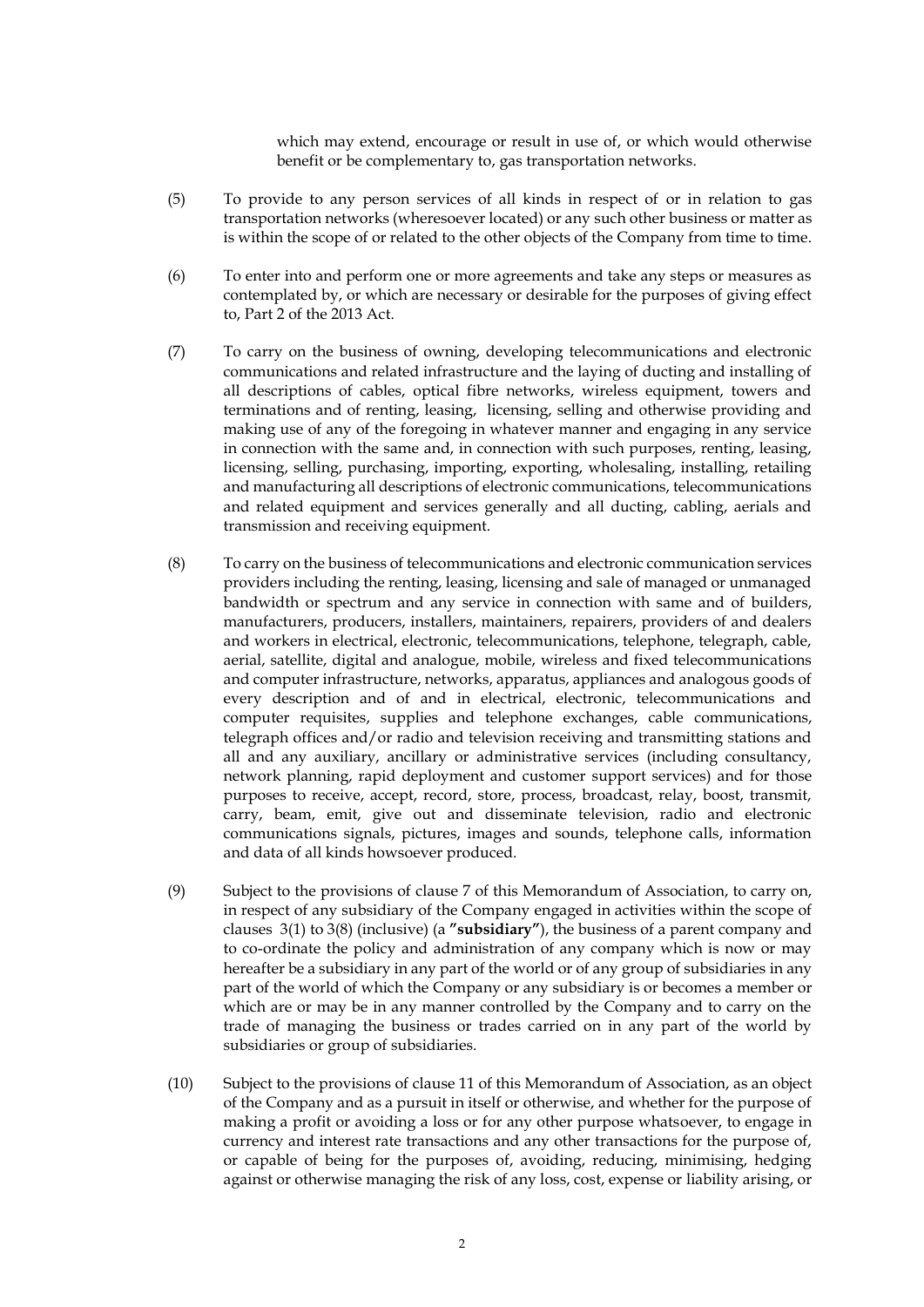which may arise, directly or indirectly, from a change or changes in any interest rate or currency exchange rate or in the price or value of any property, asset, commodity, index or liability, or from the rate of inflation being higher or lower than expected, or from any other risk or factor affecting the Company's undertaking and business, including but not limited to, dealings, whether involving purchases, sales or otherwise in any currency, spot and forward exchange rate contracts, forward rate agreements, caps, floors and collars, futures, options, swaps and any other currency interest rate and other hedging arrangements and such other instruments as are similar to, or derivatives of, any of the foregoing.

- <span id="page-3-0"></span>(11) Subject to the provisions of clause 7 of this Memorandum of Association, to undertake obligations with respect to and to participate in any arrangements (including by providing financial and other assistance) as may be necessary or desirable in respect of the funding activities and arrangements (including fundraising, borrowing, credit rating and other related financing activities and arrangements) of Ervia in respect of the Ervia Group (but excluding Irish Water) and which obligations and arrangements may be undertaken with or without consideration or benefit.
- <span id="page-3-2"></span>(12) Subject to the provisions of clause 7 of this Memorandum of Association and subject always to section 5(4) of the 2013 Act, as a result in itself or otherwise, to make voluntary dispositions or gifts of any kind to any person of any part of the property of the Company, including, without limitation, the forgiving of any debt or other obligation owed to the Company by any such persons, in such manner as may be thought fit either with or without the Company receiving any consideration or benefit in connection therewith and to accept and receive any such voluntary dispositions or gifts of any kind from any person.
- <span id="page-3-1"></span>(13) To carry on all of the said businesses or any one or more of them in any part of the world and as a distinct or separate business or as the principal business of the Company and subject to the provisions of clause 7 of this Memorandum of Association to carry on any other business which the Company is permitted by law from time to time to carry on and which may seem to the Company capable of being conveniently carried on in connection with the above or any one of the above or calculated directly or indirectly to enhance the value of or render more profitable any of the Company's property or rights.

And it is hereby declared that the objects of the Company as specified in each of the foregoing paragraphs of this clause (except only if and so far as otherwise expressly provided in any paragraph) shall be separate and distinct objects of the Company and shall not be limited by reference to any other paragraph or the order in which the same occur or the name of the Company nor shall any express statement in any object that it is an object of the Company be taken to mean or imply that any object in this clause 3 not expressly stated to be such is not an object of the Company.

- 4. The powers exercisable by the Company in contemplation or in furtherance of the objects listed in clause 3 are:
	- (1) To purchase or otherwise acquire natural or other gases from any source for shrinkage, stock gas, balancing or otherwise for the purposes of the operation of gas transportation networks and to liquefy, compress, or otherwise prepare, process, treat or reform natural gas, in each case in accordance with the provisions of European and national law.
	- (2) To acquire, lease, hire, construct, lay, extend, erect, provide, operate, maintain, improve, alter, enlarge, protect, repair and replace, whether for use by the Company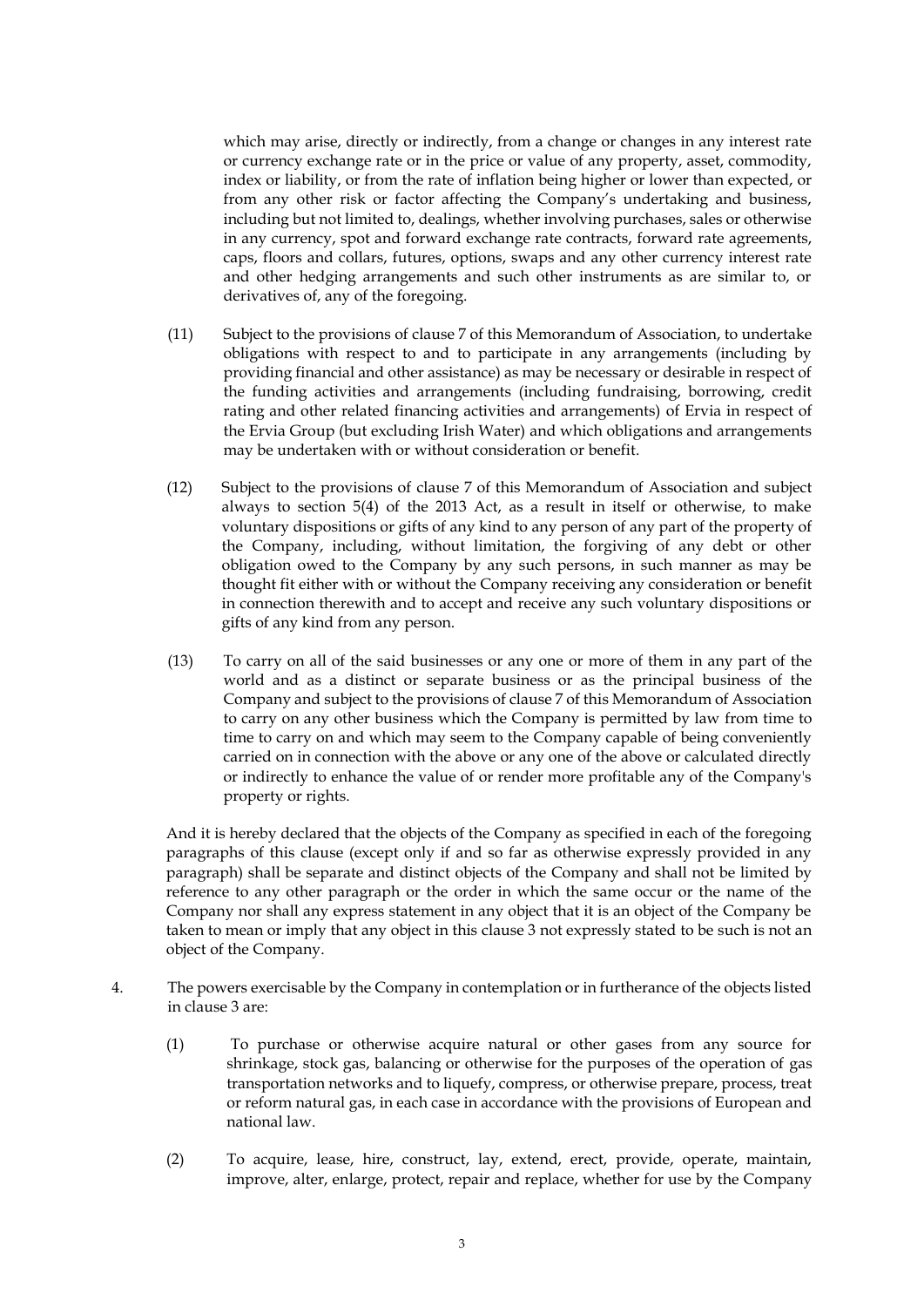or a person other than the Company, such land, buildings, easements, gas and other works, pipe-lines, terminals, pressure-reducing stations, off-take stations, vessels, vehicles, works, services, machinery, facilities or other things as are necessary or expedient in relation to, or ancillary to, the provision, development or maintenance of a gas transportation network and the production, use, storage, measurement, supply and distribution of any of the products of the Company.

- (3) To manufacture, purchase, acquire, finance, sell, hire, lease, supply, place, construct, lay, connect, install, test, repair, maintain or remove gas fittings and appliances and any machines or apparatus consuming or utilising or measuring the consumption or utilisation of gas and other forms of energy as a fuel or as light and heat.
- (4) To fix, make, collect and recover charges of all kinds for any services or facility provided or thing undertaken by the Company.
- <span id="page-4-0"></span>(5) Subject to the provisions of clause 7 of this Memorandum of Association, to acquire (whether by original subscription, tender, purchase, exchange or otherwise) the whole or any part of the stock, shares, debentures, debenture stocks, bonds and other securities issued or guaranteed by a body corporate constituted or carrying on business in any part of the world or by any government, sovereign ruler, commissioners, public body or authority and to hold the same as investments and to sell, exchange, carry and dispose of the same and to exercise and enforce all rights and powers conferred by or incidental to the ownership of any same including all such powers of veto or control as may be conferred by virtue of the holding by the Company of some special proportion of the issued or nominal amount thereof, and to provide managerial and other executive, supervisory and consultant services for or in relation to any company in which the Company is interested upon such terms as may be thought fit.
- (6) To appoint and act through any agents, administrators, contractors or delegates in any part of the world in connection with the undertaking and business of the Company on such terms and subject to such conditions as may be thought fit.
- <span id="page-4-1"></span>(7) Subject to the provisions of clause [7](#page-9-0) of this Memorandum of Association, to purchase or otherwise by any means acquire and undertake all or any part of the business, property, goodwill, assets and liabilities of any company, society, body corporate, partnership, person or persons, carrying on any business or activity which the Company is authorised to carry on, or of a character similar or auxiliary or ancillary thereto, or connected therewith, or possessed of any property suitable for, any of the purposes of the Company and to conduct or carry on, invest in, or liquidate and wind up, any business so acquired and (where relevant) to pay for any such business, property, goodwill, assets and liabilities by any means including by the issue of debt with respect to the Company.
- (8) To act as managers, consultants, supervisors, trustees and agents of and service providers to other companies, undertakings or persons (whether located in the State or elsewhere) and to provide for such companies, undertakings or persons operational, managerial, advisory, technical, purchasing, selling, construction, planning, development, maintenance, research and other services and research or training facilities, and to enter into such agreements as are necessary or advisable in connection with the foregoing and to provide warranties, representations and undertakings in connection with any obligation, undertaking or contract of the Company;
- (9) To purchase, lease or by any other means including compulsory acquisition acquire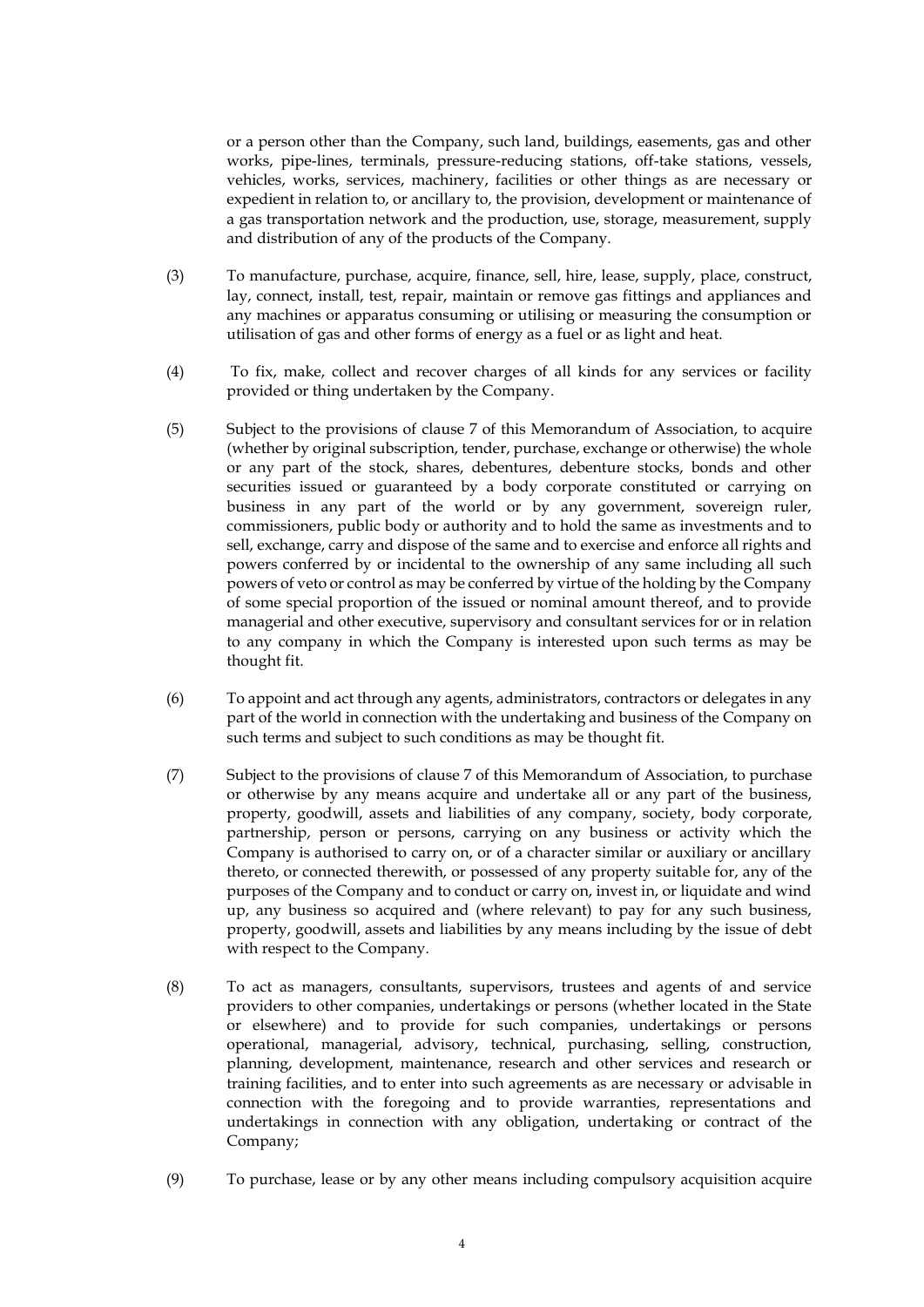and take options over any freehold, leasehold or other property for any estate or interest whatever, and any rights, privileges or easement over or in respect of any property, and to buy, acquire, sell, manufacture, repair, convert, alter, take on hire, let on hire and deal in any buildings, offices, factories, mills, works, wharves, roads, railways, tramways, machinery, engines, rolling stock, plant, implements, tools, vessels, goods or things of any description, and any real or personal property or rights whatsoever.

- (10) To invest and deal with the moneys of the Company not immediately required for use by the Company or distribution to its parent company, and to hold, sell or deal with such investments and to open and maintain bank accounts (whether or not bearing interest), in such manner as from time to time may be determined by the Company.
- <span id="page-5-0"></span>(11) Subject to clause 7 of this Memorandum of Association, to issue and allot securities of the Company for cash or in payment or part payment for any real or personal property purchased or otherwise acquired by the Company or any services rendered to the Company or as security for any obligation or amount (even if less than the nominal amount of such securities) or for any other purpose.
- <span id="page-5-1"></span>(12) Subject to the provisions of clause 7 of this Memorandum of Association, to subscribe for either absolutely or conditionally or otherwise acquire, take, purchase and hold and sell, deal with, dispose of, place and underwrite shares, stocks, debentures, debenture stock, bonds, securities or other obligations of any other company and shares, stocks, debentures, debenture stock, bonds, securities or other obligations issued or guaranteed by any government or authority, municipal, legal or otherwise and to co-ordinate, finance and manage the business and operation of any company in which the Company holds any such interest.
- <span id="page-5-2"></span>(13) Subject to the provisions of clause 7 of this Memorandum of Association, to raise or borrow money (including by raising money on the capital market through borrowing and capital increase, the creation and issue of finance leases, notes, bonds, debentures, debenture stock or other securities of any description) for the benefit of the Company or any parent company, subsidiary or fellow subsidiary of, or any other company associated in any way with, the Company (but excluding Irish Water) (and whether with or without consideration or benefit) and to pay interest and other charges on any borrowings and to give security or other collateral for the same, on such terms and in such manner as may be thought fit (and whether with or without consideration or benefit) including by means of personal covenant of the Company, or by mortgage, charge (in each case, whether legal or equitable, fixed or floating), lien, pledge, assignment, trust or the issue of notes, bonds, debentures, debenture stocks or other securities or any other means involving the creation of security over all or any part of the undertaking, assets, property, rights, goodwill, uncalled capital and revenues of the Company of whatever kind both present and future or by any other means of collateralisation or security including by way of transfer of title to any of such undertaking, assets, property, rights, goodwill, uncalled capital and revenues.
- <span id="page-5-3"></span>(14) Subject to the provisions of clause 7 of this Memorandum of Association, to advance and lend money and provide or grant credit and financial accommodation and support, whether by means of a guarantee, indemnity or otherwise, to any other person, body of persons or body corporate (including any parent company, subsidiary or fellow subsidiary of, or any other company associated in any way with, the Company (but excluding Irish Water)) in each case with or without consideration or benefit and on such terms and with or without security as may be thought fit.
- <span id="page-5-4"></span>(15) Subject to the provisions of clause 7 of this Memorandum of Association, to secure or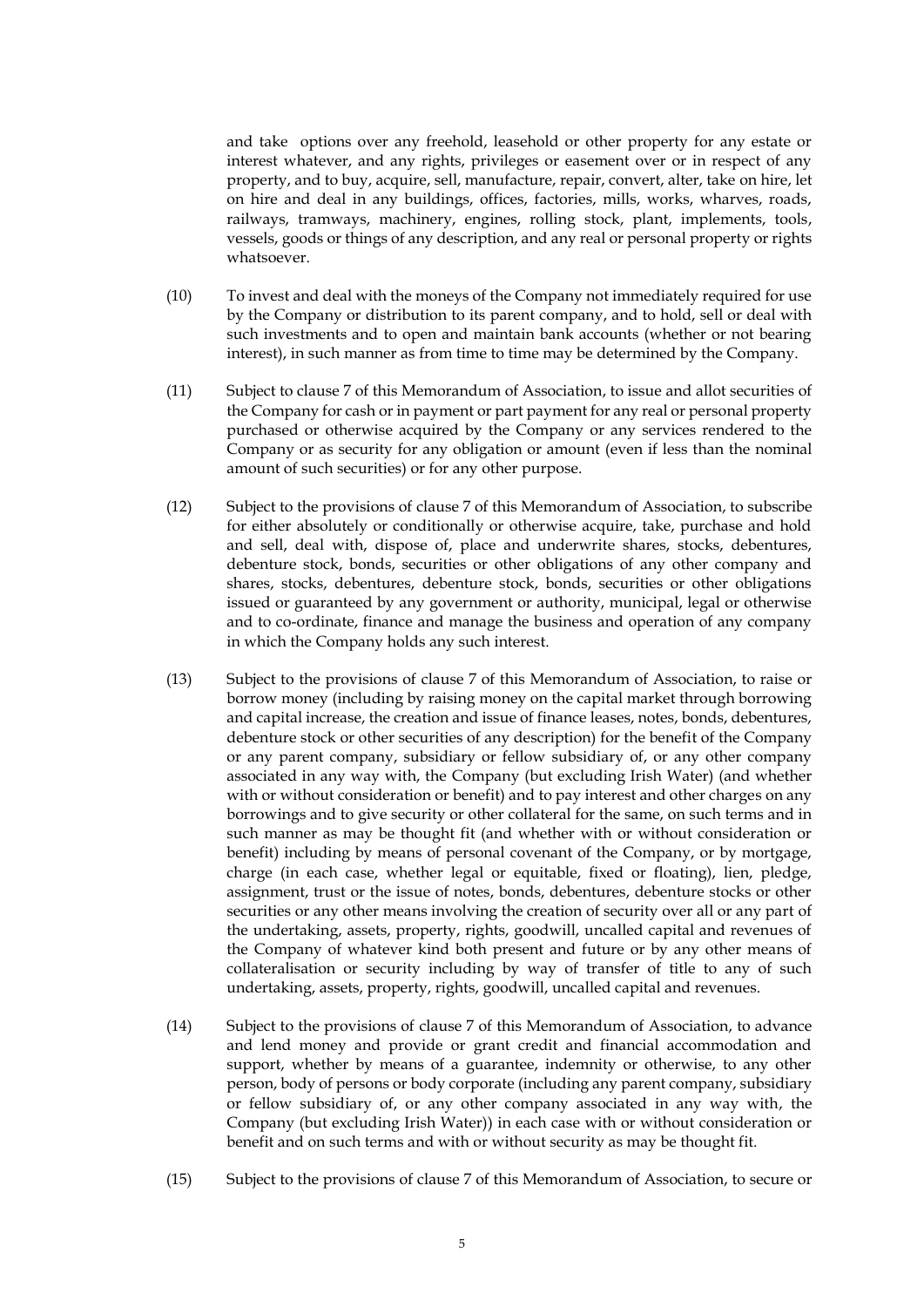otherwise collateralise on such terms and in such manner as may be thought fit, any indebtedness or obligation of the Company (and whether with or without consideration or benefit), including by means of personal covenant of the Company, or by mortgage, charge (in each case, whether legal or equitable, fixed or floating), lien, pledge, assignment, trust or the issue of notes, bonds, debentures, debenture stocks or other securities or any other means involving the creation of security over all or any part of the undertaking, assets, property, rights, goodwill, uncalled capital and revenues of the Company of whatever kind both present and future or by any other means of collateralisation or security including by way of transfer of title to any of such undertaking, assets, property, rights, goodwill, uncalled capital and revenues.

- (16) To purchase and maintain insurance for the benefit of any person who is an officer or employee or former officer or employee or any member or former member of any organ of the Company or of Ervia or of a subsidiary of either of them or of any company in which the Company has an interest whether direct or indirect or who is or was trustee of any retirement benefits scheme or any other trust in which any such officer, employee or member or former officer, employee or member is or has been interested, indemnifying such person against liability for negligence, default, breach of duty or breach of trust or any other liabilities which may lawfully be insured against.
- (17) Subject to, and in accordance with, due compliance with the provisions of section 82 of the Companies Act (if and so far as such provisions shall be applicable), to give, whether directly or indirectly, any kind of financial assistance (for the purposes of the said section 82) to any person acquiring or proposing to acquire shares in the Company or in its parent company for the purpose of that acquisition before or at the same time as the acquisition takes place.
- <span id="page-6-0"></span>(18) Subject to the provisions of clause 7 of this Memorandum of Association, to guarantee and otherwise support (including by the provision of funding, security, assurances, warranties, representations and undertakings) the payment of any debts and borrowings or the performance of any contract or obligation of any person, body of persons, body corporate or undertaking (including any parent company, subsidiary or fellow subsidiary of, or any other company associated in any way with, the Company (but excluding Irish Water)) and to give indemnities and sureties of all kinds in respect of the said guarantee and support, in each case, with or without consideration or benefit, and to secure or otherwise collateralise its obligations under any such guarantee, support, indemnity and sureties on such terms and in such manner as may be thought fit (and whether with or without consideration or benefit) including by means of personal covenant of the Company, or by mortgage, charge (in each case, whether legal or equitable, fixed or floating), lien, pledge, assignment, trust or the issue of notes, bonds, debentures, debenture stocks or other securities or any other means involving the creation of security over all or any part of the undertaking, assets, property, rights, goodwill, uncalled capital and revenues of the Company of whatever kind both present and future or by any other means of collateralisation or security including by way of transfer of title to any of such undertaking, assets, property, rights, goodwill, uncalled capital and revenues.
- <span id="page-6-2"></span>(19) Subject to the provisions of clause 7 of this Memorandum of Association, to draw, make, accept, endorse, discount, negotiate, create, execute, issue and deal in cheques, bills of exchange, promissory notes, bills of lading, warrants, debentures and other instruments and securities, whether negotiable or not.
- <span id="page-6-1"></span>(20) To remunerate by cash payment or, subject to the provisions of clause 7 of this Memorandum of Association, allotment of securities of the Company credited as fully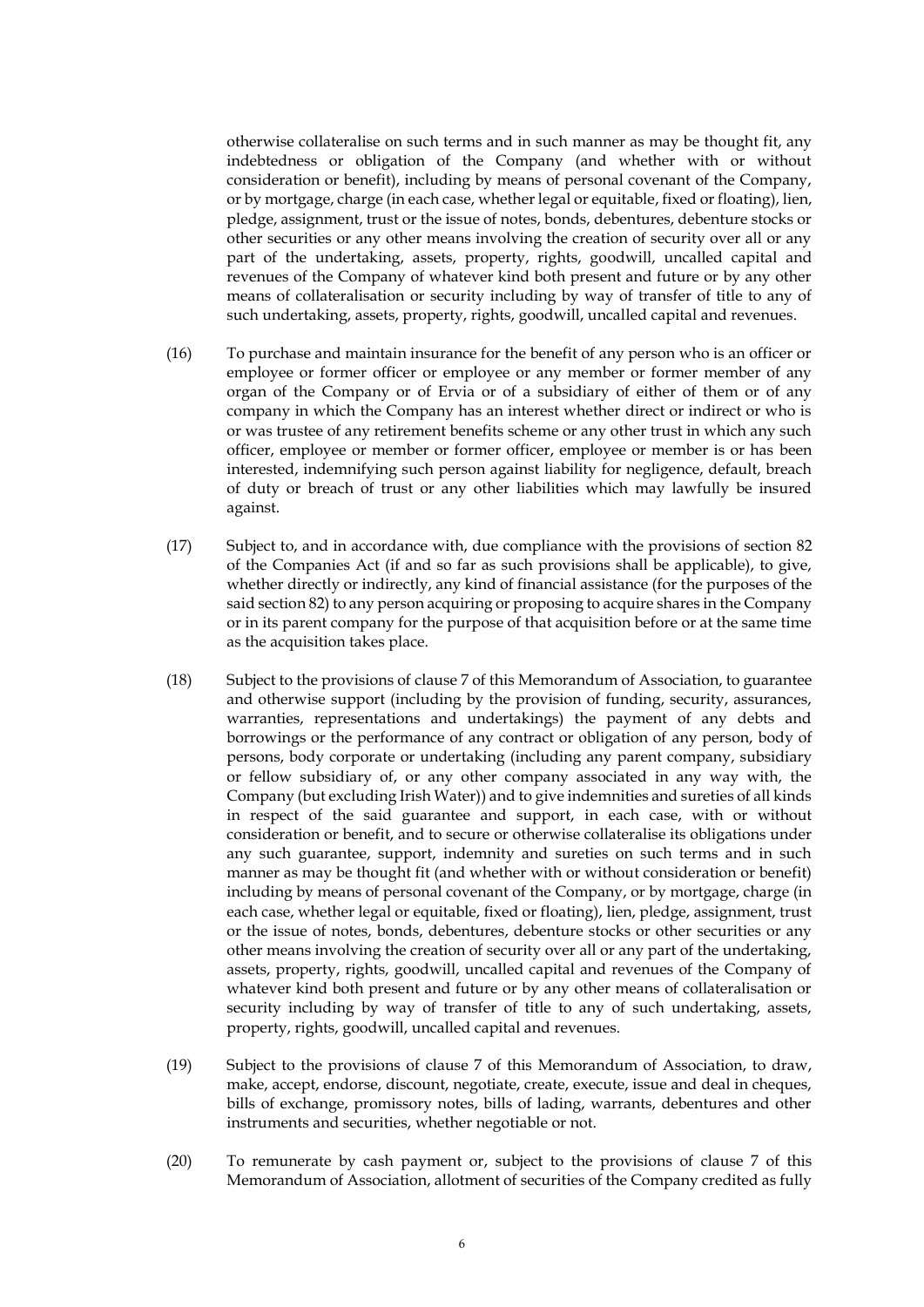paid up or otherwise, any person, body of persons or body corporate for services rendered or to be rendered to the Company, whether in the conduct or management of its business, or in placing or assisting to place or guaranteeing the placing of any debentures or other securities of the Company, or in or about the formation or promotion of the Company.

- <span id="page-7-2"></span>(21) Subject to the provisions of clause 7 of this Memorandum of Association, to provide for the welfare of persons in the employment of, or holding office or a position under, or formerly in the employment of, or holding office or a position under the Company, or its predecessors in business, or any directors or ex-directors of the Company, and the spouses, civil partners, widows or widowers, families, relatives, dependants or connections of such persons, by grants of money, pensions or other payments, and by participating in and contributing to pension, provident or benefit funds or profit sharing or co-partnership schemes for the benefit of any such persons, and by providing or subscribing towards places of instruction and recreation, and hospitals, dispensaries, medical and other attendances, and other assistance, as may be thought fit, and to form, subscribe to or otherwise aid, charitable, benevolent, religious, scientific, national, or other institutions, exhibitions or objects, which shall have any moral or other claims to support or aid by the Company by reason of the locality of its operations or otherwise.
- (22) Subject to the provisions of clause 7 of this Memorandum of Association, to enter into and carry into effect any arrangement for joint working in business, or for sharing of profits, or for amalgamation, co-operation or partnership, with any other company, association or person, carrying on any business or proposing to carry on any business within the objects of this Company and to co-operate or participate in any way with or to take over or assume any obligation of, or to assist or subsidise, any person.
- (23) To obtain any Ministerial Order or licence, statutory consent or other approval from any competent authority or any provisional order or Act of the Oireachtas or parliament of any other relevant jurisdiction or Charter for enabling the Company to carry any of its objects into effect, or for effecting any modification of the Company's constitution, or for any other purpose which may seem expedient, and to oppose any proceedings or applications which may seem calculated directly or indirectly to prejudice the Company's interests.
- <span id="page-7-0"></span>(24) Subject to the provisions of clause 7 of this Memorandum of Association, to pay all the costs, charges and expenses preliminary or incidental to the promotion, formation, establishment and incorporation of the Company and to procure the registration or incorporation of the Company in or under the laws of any place outside the State.
- <span id="page-7-1"></span>(25) Subject to the provisions of clause 7 of this Memorandum of Association, to take part in the formation, management, supervision or control of the business or operations of any company or undertaking (including any subsidiaries), and for that purpose to appoint and remunerate any directors, accountants or other experts and agents.
- (26) To enter into any arrangement with any government or authority or public body that may seem conducive to the Company's objects or any of them, and to obtain from any such government, authority or person, any legislation, licence, certification, designation, statutory consent, approval, authority, orders, rights, privileges, franchises and concessions which the Company may think it desirable to obtain, and to carry out, and to exercise and comply with the same.
- (27) To employ experts to investigate and examine into the conditions, prospects, value, character and circumstances of any business concerns and undertakings, and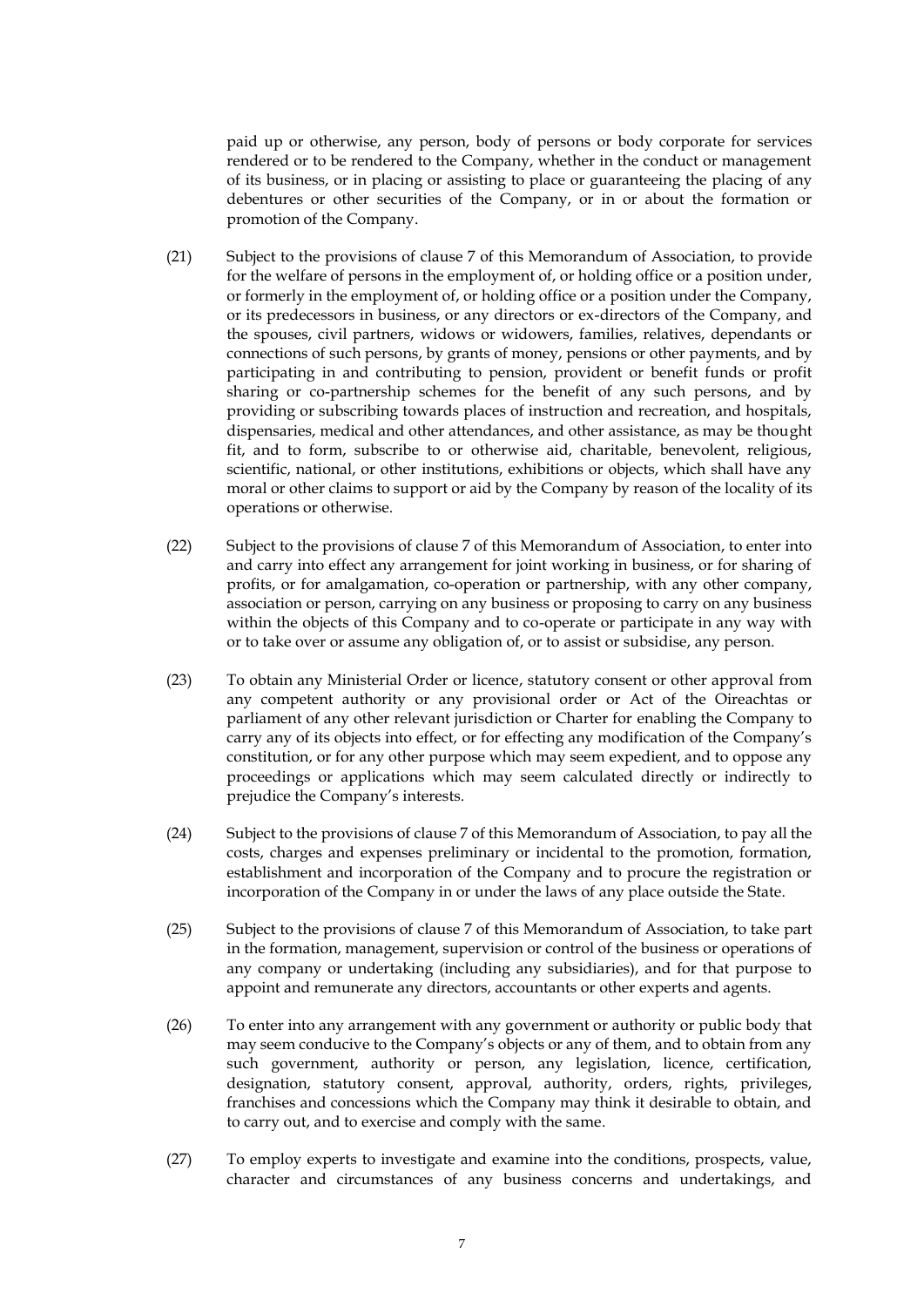generally of any assets, property or rights and otherwise to engage such consultants and advisors as are necessary or desirable for the discharge of its functions from time to time and to give representations, warranties, indemnities and assurances of all kinds and in all circumstances (other than those described in clause [3\(18\)\)](#page-6-0).

- <span id="page-8-1"></span>(28) Subject to the provisions of clause 7 of this Memorandum of Association, to procure the Company to be registered, recognised or incorporated in any part of the world and its securities (whether debt or derivative) to be listed and/or admitted to trading on any exchange, market or multilateral trading facility.
- (29) To improve, manage, construct, repair or develop, exchange, let on lease or otherwise, all or any part of the undertaking, property and rights of the Company.
- (30) Subject always to section 8 of the Gas Act 1976, to support, subscribe or contribute to any charitable or public object or any institution, society or club which may be for the benefit of the Company or its Directors, officers, employees or member of any organs of the Company or the Directors, officers, employees or member of any organs of its predecessors in business or of any subsidiary, allied or associated company, or which may be connected with any town or place where the Company carries on business and to subsidise or assist any association of employers or employees or any trade association.
- <span id="page-8-0"></span>(31) Subject to the provisions of clause 7 of this Memorandum of Association, to sell, exchange, mortgage, charge, dispose of, let, exchange, turn to account, grant licences, easements, options, servitudes and other rights and privileges over, and in any other manner deal with all or any part of the undertaking, property and assets (present and future) of the Company on such terms as may be thought fit and in particular either with or without the Company receiving any consideration or benefit.
- (32) To distribute in specie, in kind or otherwise as may be resolved, any assets of the Company among its members.
- (33) To establish, grant and take up agencies in any part of the world, either as principals or agents and to remunerate any persons in connection with the establishment or granting of such agencies upon such terms and conditions as may be thought fit.
- (34) To apply for and take out, register, purchase or otherwise acquire and protect, prolong and renew any trade marks, designs, patents, copyright, secret processes or any other intellectual property which may be useful for the Company's objects, and to grant licences to use the same.
- (35) Subject to the provisions of clause 7 of this Memorandum of Association, to cease carrying on or wind up any business or activity of the Company and to cancel any registration of and to wind up or procure the dissolution of the Company in any state or territory.
- (36) To do all or any of the matters hereby authorised in or with respect to any part of the world and either alone or in conjunction with, or as contractors, factors, trustees or agents for, any other company or person, or by or through any contractors, factors, trustees or agents and generally to do all such other things which are necessary, incidental or conducive to the pursuance of the objects in clause 3 by the Company.

PROVIDED however that none of the foregoing shall permit the allotment, issue, transfer, mortgage, charge, lien or pledge of shares in the capital of the Company including its uncalled capital, except in the case of an allotment, issue or transfer of shares which is in accordance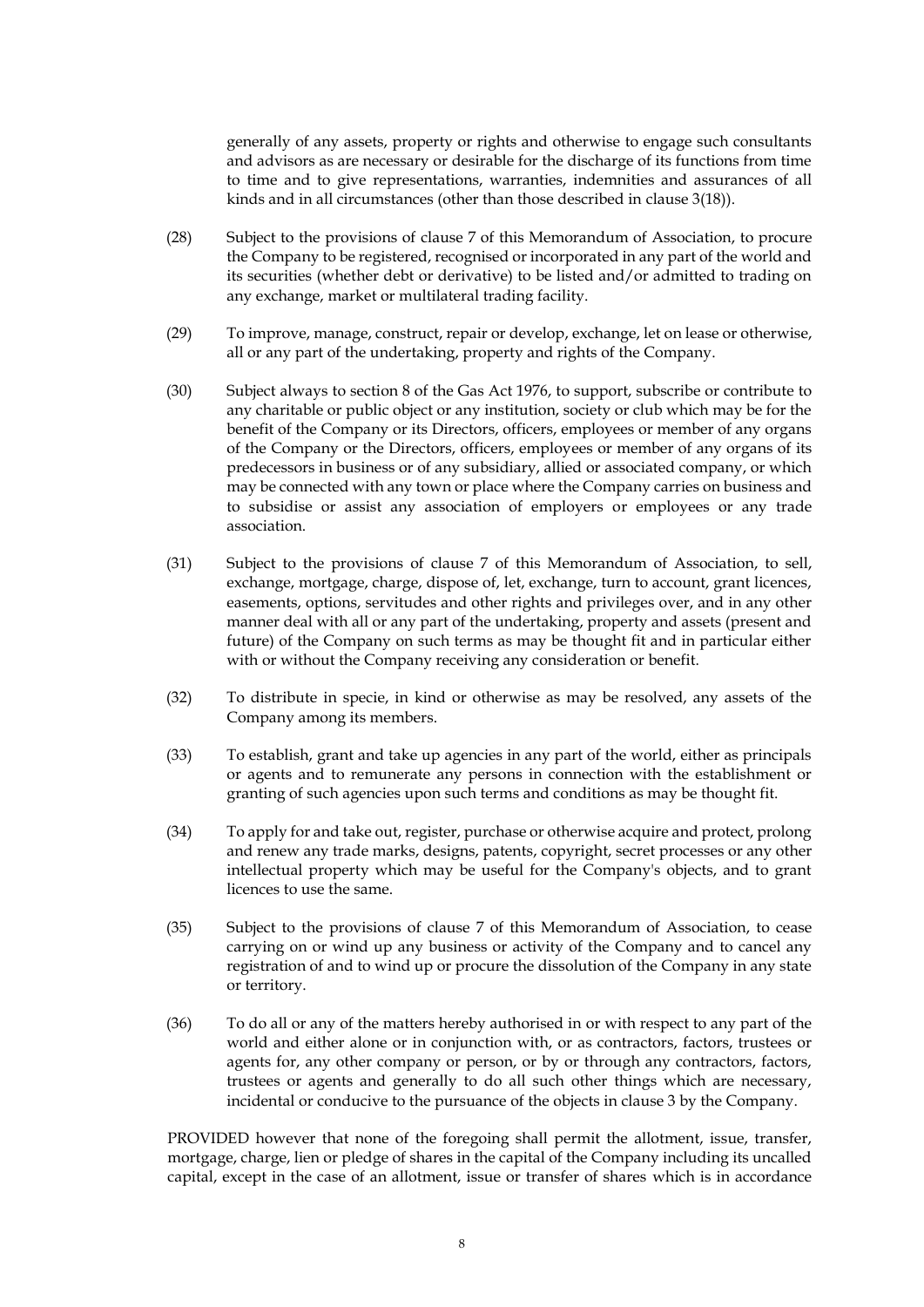with the 2013 Act, specifically section 5 of the 2013 Act, and the Articles of Association of the Company (including any requirements imposed thereby to obtain Ministerial consent).

And it is hereby declared that in the interpretation of these presents, the meaning of any of the Company's powers shall not be restricted by reference to any other power, or by the juxtaposition of two or more powers, and that, in the event of any ambiguity, this clause shall be construed in such a way as to widen, and not to restrict, the powers of the Company.

- 5. The liability of the members is limited.
- 6. The share capital of the Company is €1,000,000 divided into 1,000,000 Shares of €1 each.
- <span id="page-9-6"></span><span id="page-9-5"></span><span id="page-9-4"></span><span id="page-9-3"></span><span id="page-9-2"></span><span id="page-9-1"></span><span id="page-9-0"></span>7. Ministerial Consent shall be required for:
	- (a) carrying out the activity of a parent company under clause [3\(9\)](#page-2-0) save in respect of any subsidiary which arises or is transferred to the Company pursuant to the agreements referred to in clause [3\(6\);](#page-2-1)
	- (b) carrying out any activity under clause [3\(11\)](#page-3-0) to the extent that such activity would require Ministerial Consent under any other provision of this clause 7 or clause 11;
	- (c) carrying on any other business under clause [3\(13\)](#page-3-1) in respect of which, if Ervia were to carry on that business, Ervia would be required to seek the consent of the Minister pursuant to the Gas Acts or any other enactment from time to time to carry out;
	- (d) any acquisition or disposal of shares or other interests in a body corporate or other body under clause [4\(5\);](#page-4-0)
	- (e) any purchase, acquisition or winding-up of the business of or other interests of any entity under clause [4\(7\);](#page-4-1)
	- (f) any issue or allotment of securities of the Company under clause  $4(11)$  or  $4(20)$ ;
	- (g) any subscription, acquisition or other action in respect of any shares or other interests of any company or other body under clause [4\(12\)](#page-5-1) (but excluding any action in respect of the co-ordination, financing and managing the business and operation of any company in which the Company holds any interest pursuant to clause [4\(12\)\)](#page-5-1);
	- (h) any borrowing or fundraising under clause [4\(13\)](#page-5-2) and any security given for the same other than any borrowing or fundraising from or security given to or in favour of its parent company or any other subsidiary of its parent company (but excluding Irish Water);
	- (i) the provision under clause [4\(14\)](#page-5-3) of any loan, credit or financial accommodation or support to any person other than to or in favour of its parent company or any other subsidiary of its parent company (but excluding Irish Water) and other than any credit or financial accommodation given in the ordinary course of business;
	- (j) any security or collateral under clause [4\(15\)](#page-5-4) other than security or collateral given to or in favour of its parent company or any other subsidiary of its parent company (but excluding Irish Water);
	- (k) any guarantee, other support, indemnity or surety under clause [4\(18\)](#page-6-0) and any security or collateral given for the same other than any guarantee, support, indemnity, surety, security or collateral given to or in favour of its parent company or any other subsidiary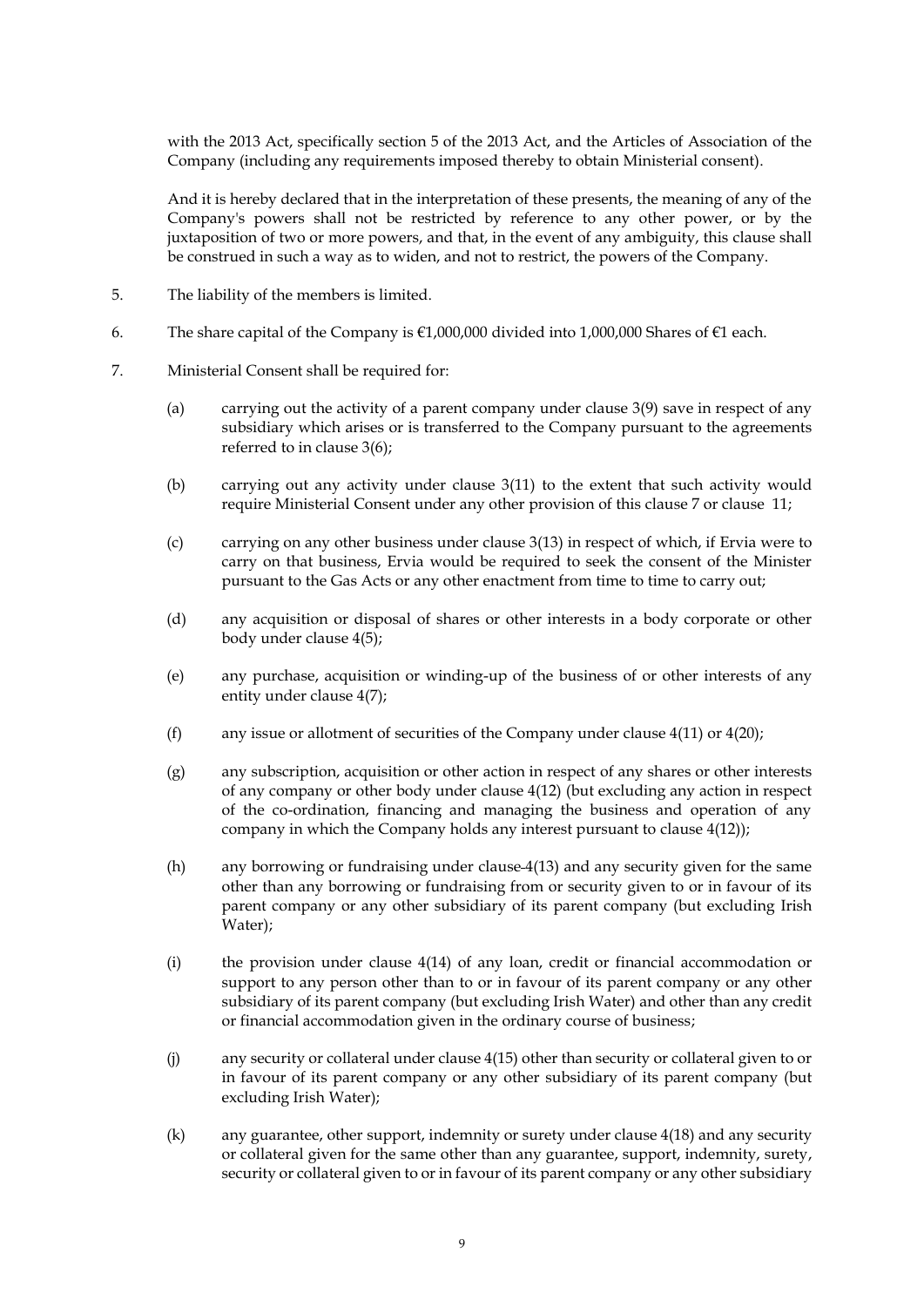of its parent company (but excluding Irish Water);

- (l) (i) carrying out any activity under clause [4\(19\)](#page-6-2) which would require Ministerial Consent under clause [7\(h\)](#page-9-1) above; or
	- (ii) carrying out any activity under clauses [3\(12\)](#page-3-2) or [4\(31\)](#page-8-0) which comprises a disposal (whether in a single transaction or in a series of transactions) of all, or (otherwise than in the ordinary course of business of the Company) a significant part of, the undertaking, property and assets of the Company;
- (m) the incorporation of the Company in or under the laws of any place outside the State under clause [4\(24\)](#page-7-0) or clause 4 (28);
- <span id="page-10-1"></span>(n) any formation, establishment or control of a company or undertaking under clause [4\(25\);](#page-7-1)
- (o) any listing and/or admission of securities of the Company to trading on an exchange, market or multilateral trading facility under clause [4\(28\);](#page-8-1)
- (p) ceasing to carrying on or winding up the business of the Company, cancelling any registration of and winding up or procuring the dissolution of the Company;
- (q) any transaction of a type described in section 3 of the Borrowing Powers of Certain Bodies Act 1996 other than such a transaction with or in favour of its parent company or any other subsidiary of its parent company (but excluding Irish Water);
- <span id="page-10-0"></span>(r) the participation in or contribution to any non-contributory or contributory pension or superannuation fund, scheme or arrangement for the benefit of any persons who are or shall have been at any time in the employment or service of the Company or the spouses, civil partners widows and widowers, families, relatives or dependants of such persons any other officers or servants of the Company as the Company may determine from time to time save for any arrangements made for the purposes of compliance with section 121 of the Pensions Act 1990 (as amended) as that section may be amended or replaced from time to time and the carrying out of any activity under clause [4\(21\)](#page-7-2) which would fall within the scope of this clause [7\(r\);](#page-10-0)
- (s) any joint venture arrangement (other than any industry co-operation agreement), sharing of profits or amalgamation or any assumption or taking over of any obligation of any person under clause 4 (22) save as arises or is transferred to the Company pursuant to the agreements referred to in clause 3(6);
- (t) any other activities not set out in clauses  $7(a)$  to  $7(s)$  above to be undertaken by the Company (directly or through any subsidiary) to the extent that Ervia requires the consent of a Minister of the Government to carry out the said other activities.
- 8. Notwithstanding anything contained in the Companies Act, no addition or alteration to the Memorandum of Association of the Company for the time being in force and no adoption of a new Memorandum of Association shall take effect until it is approved in writing by the Minister with the consent of the Minister for Public Expenditure and Reform.
- 9. The Company shall not seek Ministerial Consent for the purposes of clause 7 nor the approval of the Minister for the purpose of clause 8 or otherwise seek the consent or approval of any Minister of Government as may be required under or pursuant to any enactment or Code, unless Ervia shall have given its prior written consent to the proposed act or matter in regard to which such consent or approval is sought.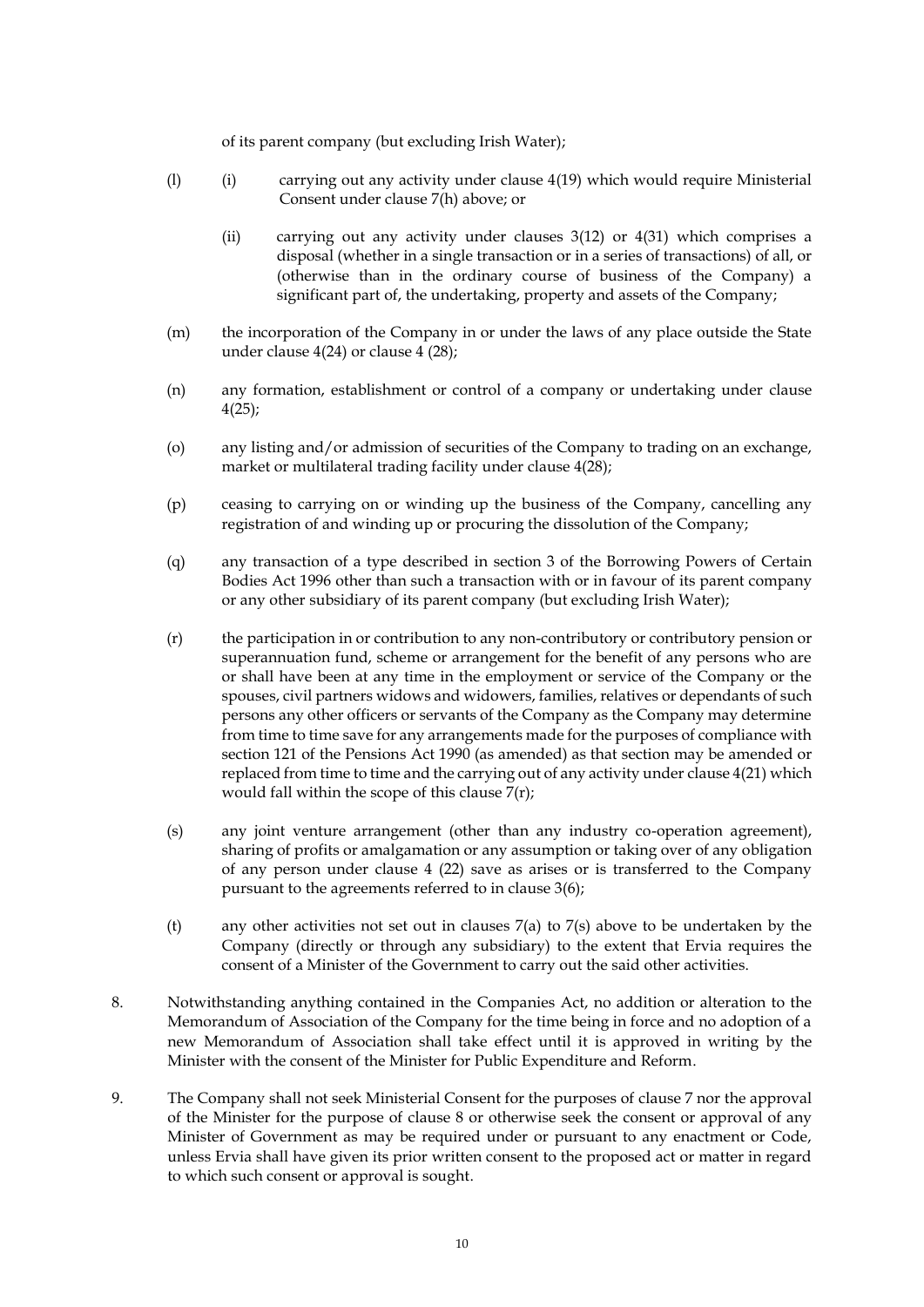- 10. The provisions of clause 9 shall apply mutatis mutandis to each other member of the Company Group such that no other member of the Company Group nor their respective directors shall seek the consent or approval of any Minister of Government for the purposes of any provision of their respective Memoranda of Association or as may be required pursuant to any enactment or Code unless Ervia shall have given its prior written consent to the proposed act or matter in regard to which such consent or approval is sought. The Company shall procure that this clause is complied with in respect of each member of the Company Group.
- 11. The exercise by the Company of the power to effect contracts pursuant to clause [3\(10\)](#page-2-2) shall be subject to and in compliance with any requirements specified by the Minister for Finance under section 2(2) of the Financial Transactions of Certain Companies and Other Bodies Act 1992 as to the type or types of contract that may be effected under section 2(1) of that Act and any conditions specified by the Minister for Finance in relation to Ervia or, as the case may be, the Company.
- 12. To the greatest extent permitted by law, the Company intends that:
	- (a) the full extent of its objects and powers are as set out in this Memorandum of Association (save to the extent that they are amended in accordance with the Companies Act and this Memorandum from time to time); and
	- (b) if and to the extent that any amendment, replacement or restatement of the Companies Act from time to time empowers the Company to act in a manner beyond the objects and powers set out in this Memorandum of Association, the Company shall continue to act in accordance only with the objects and powers set out in this Memorandum of Association and will take such steps (including any re-registration of the Company as may be required or appropriate, or otherwise) to ensure that this is the case.
- 13. (1) Unless specifically defined in this Memorandum of Association or the context otherwise requires, words or expressions contained in this Memorandum of Association shall bear the same meanings as in the 2013 Act, the Irish Regulations and the Gas Acts (as defined below).
	- (2) All of the clauses of this Memorandum of Association are subject to and should be read in conjunction with the provisions of the 2013 Act, the Irish Regulations, the Gas Acts and the Companies Act (as the case may be) and any reference in this Memorandum to any of those provisions shall not prejudice the generality of this sub-clause.
	- (3) In this Memorandum of Association the following words or symbols shall have the following meanings unless such meanings are inconsistent with the subject or context:

| Words                       | Meanings                                                                                                                                                                        |
|-----------------------------|---------------------------------------------------------------------------------------------------------------------------------------------------------------------------------|
| the 2013 Act                | the Gas Regulation Act 2013;                                                                                                                                                    |
| the Articles of Association | the Articles of Association of the Company,<br>as originally framed, or as varied from time<br>to time by special resolution in accordance<br>with the Articles of Association; |
| CRU                         | the Commission for Regulation of Utilities;                                                                                                                                     |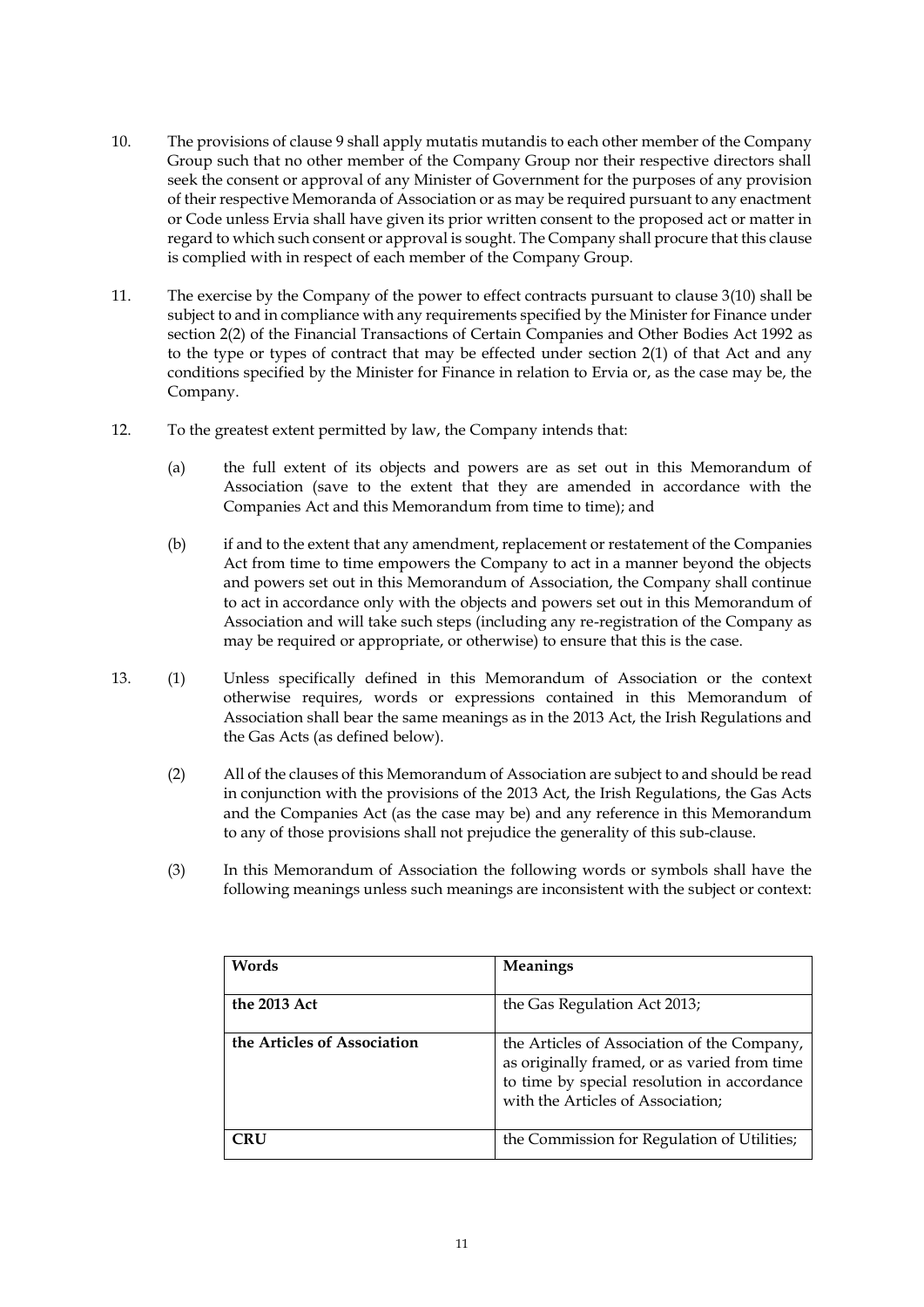| Code                  | the Code of Practice for the Governance of<br>State Bodies as amended from time to time<br>and any other code issued or made by any<br>Minister or Department of the Government<br>from time to time to which the Company<br>Group is or may be subject;                                                                         |
|-----------------------|----------------------------------------------------------------------------------------------------------------------------------------------------------------------------------------------------------------------------------------------------------------------------------------------------------------------------------|
| the Companies Act     | the Companies Act 2014, which shall be<br>deemed to<br>include<br>every<br>statutory<br>extension, modification and re-enactment<br>thereof from time to time in force and all<br>statutory instruments to be read<br>or<br>construed as one with the said act;                                                                  |
| <b>Company Group</b>  | the Company and its subsidiaries from time<br>to time and includes any part or parts of and<br>any member or members of that group;                                                                                                                                                                                              |
| consent               | includes approval and cognate words<br>where the context so requires;                                                                                                                                                                                                                                                            |
| the Directors         | the Directors for the time being and from<br>time to time of the Company or the<br>Directors present at a meeting of the Board<br>of Directors;                                                                                                                                                                                  |
| <b>Dividend</b>       | dividend and/or bonus constituting a<br>distribution within the meaning of the<br>Companies Act;                                                                                                                                                                                                                                 |
| Ervia                 | Ervia (formerly known as Bord Gáis<br>Éireann) established under the Gas Act<br>1976;                                                                                                                                                                                                                                            |
| <b>Ervia Group</b>    | Ervia and its subsidiaries from time to time,<br>the Company<br>including<br>Group,<br>and<br>includes any part or parts of and any<br>member or members of that group;                                                                                                                                                          |
| the Gas Acts          | the Gas Acts 1976-2009 and the 2013 Act                                                                                                                                                                                                                                                                                          |
| the Irish Regulations | any regulations in Ireland implementing in<br>respect of Ervia the requirements of the<br>Natural Gas Market Directive in the context<br>of full ownership unbundling of gas<br>networks and including the European<br>Communities (Internal Market in Natural<br>Gas<br>and<br>Electricity)<br>(Amendment)<br>Regulations 2015; |
| <b>Irish Water</b>    | Irish Water, a private company limited by<br>shares with registered number 530363 with<br>its registered office at Colvill House, 24/26<br>Talbot Street, Dublin 1;                                                                                                                                                              |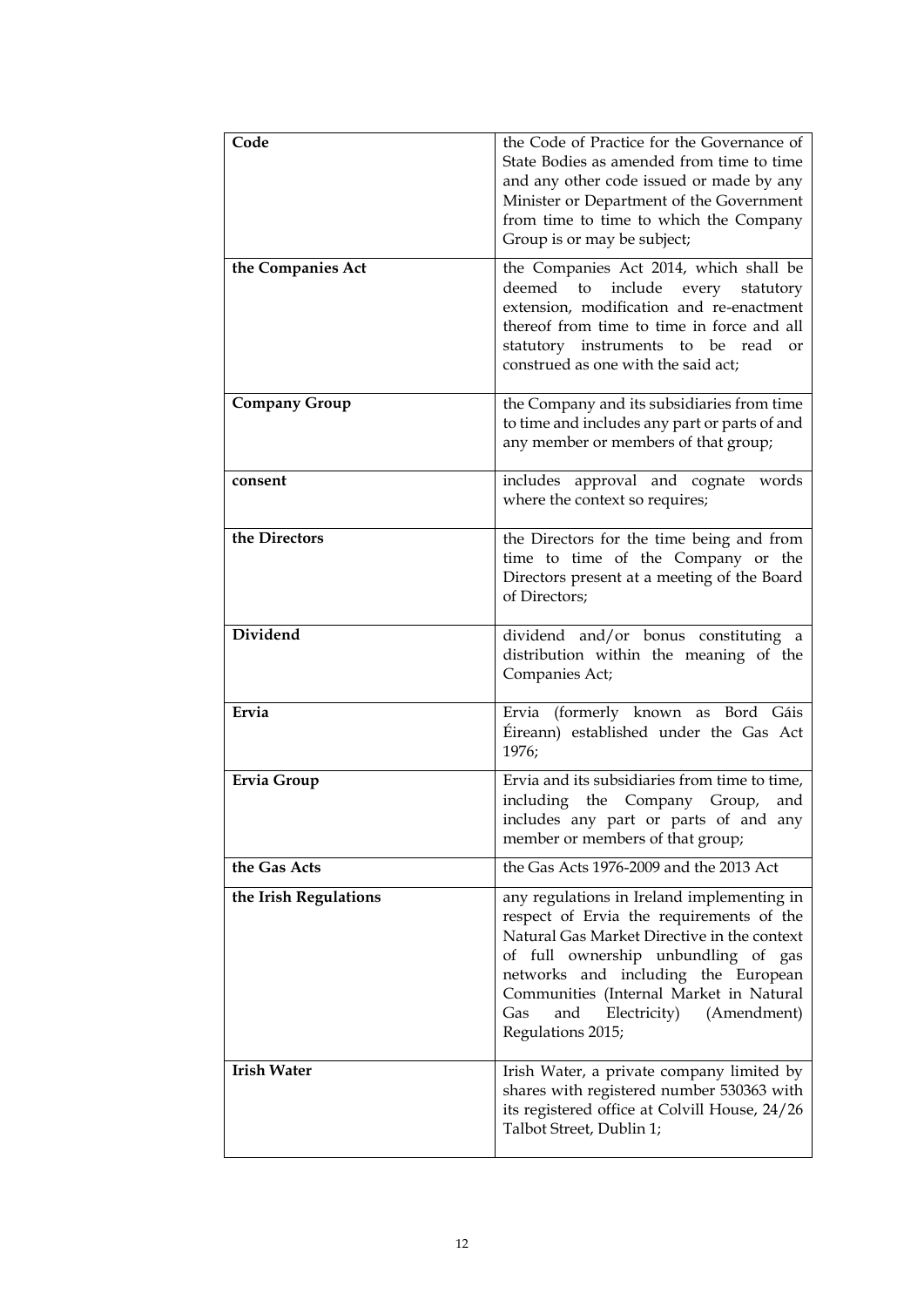| this Memorandum of Association                                    | this Memorandum of Association of the<br>Company, as originally framed, or as varied<br>from time to time by special resolution in<br>accordance with the Memorandum of<br>Association;                                                                                                                                                                                                                                                                                                                                                                                                                                                                                                                                                                                                |
|-------------------------------------------------------------------|----------------------------------------------------------------------------------------------------------------------------------------------------------------------------------------------------------------------------------------------------------------------------------------------------------------------------------------------------------------------------------------------------------------------------------------------------------------------------------------------------------------------------------------------------------------------------------------------------------------------------------------------------------------------------------------------------------------------------------------------------------------------------------------|
| Minister                                                          | Minister<br>for<br>the<br>Housing,<br>Local<br>Government and Heritage or, if another<br>Minister of Government has been appointed<br>to be the Majority-shareholding Minister by<br>order pursuant to section 7B(2)(e) of the Gas<br>Act 1976, that other Minister;                                                                                                                                                                                                                                                                                                                                                                                                                                                                                                                   |
| <b>Ministerial Consent</b><br><b>Natural Gas Market Directive</b> | for the purposes of clause $7(a)$ , $7(b)$ ,<br>(i)<br>$7(c)$ , $7(d)$ , $7(e)$ , $7(f)$ , $7(g)$ , $7(h)$ , $7(i)$ , $7(j)$ ,<br>$7(k)$ , 7(1), 7(m), 7(n), 7(o), 7(p), 7(q),<br>7(s) and 7(t) Ministerial Consent<br>means the prior written consent of<br>the Minister given with the approval<br>$\alpha$<br>Minister<br>for<br>Public<br>the<br>Expenditure and Reform and the<br>Minster for Finance and<br>after<br>consultation with any other Minister<br>who ought to be consulted;<br>for the purposes of clause $7(r)$ ,<br>(ii)<br>Ministerial Consent means the prior<br>written consent of the Minister<br>having consulted with the Minister<br>for Public Expenditure and Reform;<br>Directive 2009/73/EC of the European<br>Parliament and of the Council of 13 July |
|                                                                   | 2009 concerning common rules for the<br>internal market in natural gas and repealing<br>Directive 2003/55/EC;                                                                                                                                                                                                                                                                                                                                                                                                                                                                                                                                                                                                                                                                          |
| Ofgem                                                             | the Office of the Gas and Electricity Markets<br>in the United Kingdom;                                                                                                                                                                                                                                                                                                                                                                                                                                                                                                                                                                                                                                                                                                                |
| parent company                                                    | holding company, as that term is construed<br>from time to time in accordance with the<br>Companies Act;                                                                                                                                                                                                                                                                                                                                                                                                                                                                                                                                                                                                                                                                               |
| person                                                            | includes any individual, firm, company,<br>corporation, undertaking, government,<br>state or agency of a state, or any association<br>or partnership (whether or not having<br>legal personality)<br>separate<br>and<br>its<br>successors in title from time to time;                                                                                                                                                                                                                                                                                                                                                                                                                                                                                                                  |
| the Regulations                                                   | as the context so requires:                                                                                                                                                                                                                                                                                                                                                                                                                                                                                                                                                                                                                                                                                                                                                            |
|                                                                   | in the State, the Irish Regulations;<br>(a)<br>in Northern Ireland, the Gas and<br>(b)<br>Electricity<br>(Internal<br>Markets)                                                                                                                                                                                                                                                                                                                                                                                                                                                                                                                                                                                                                                                         |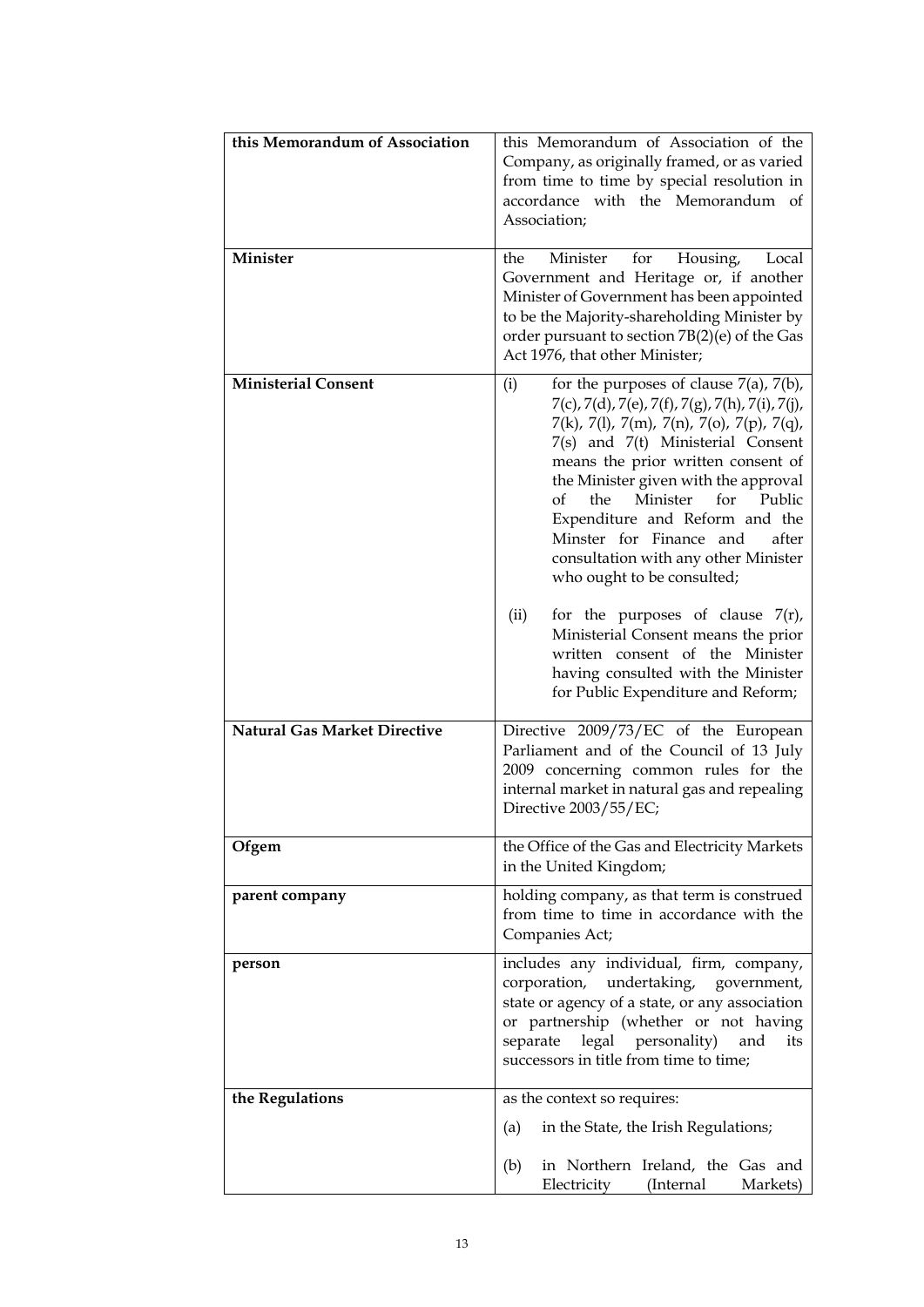|                               | Regulations (Northern Ireland) 2011<br>(Statutory Rule No. 155 of 2011);<br>and/or<br>in Great Britain, the Electricity and<br>(c)<br>Gas (Internal Markets) Regulations<br>2011 (Statutory Instrument No. 2704 of<br>2011,<br>and every statutory extension modification<br>and re-enactment thereof from time to time<br>in force:                                                                                                                                |
|-------------------------------|---------------------------------------------------------------------------------------------------------------------------------------------------------------------------------------------------------------------------------------------------------------------------------------------------------------------------------------------------------------------------------------------------------------------------------------------------------------------|
| <b>Regulatory Authority</b>   | in any case means such of CRU, the Utility<br>Regulator and/or Ofgem as are required by<br>or pursuant to the applicable Regulations to<br>be involved in the manner described in the<br>case of its relevant jurisdiction or, in any<br>case where two or more of CRU, the Utility<br>Regulator and/or Ofgem are so required to<br>be involved, such one or more of them as<br>they may nominate;                                                                  |
| the State                     | Ireland;                                                                                                                                                                                                                                                                                                                                                                                                                                                            |
| <b>Transportation Network</b> | transmission<br>system(s)<br>and<br>the<br>the<br>distribution system(s) wherever situated<br>that are transferred to the Company, or the<br>holding companies of which are transferred<br>to the Company, in each case pursuant to a<br>network transfer plan (as defined in the 2013<br>Act) or other arrangements to implement<br>the Natural Gas Market Directive and/or<br>the 2013 Act, as those system(s) may be<br>developed or extended from time to time; |
| the Utility Regulator         | the Northern Ireland Authority for Utility<br>Regulation; and                                                                                                                                                                                                                                                                                                                                                                                                       |
| €                             | euros.                                                                                                                                                                                                                                                                                                                                                                                                                                                              |

- (4) Words importing the singular number only shall include the plural number and vice versa.
- (5) Unless the context otherwise requires, any reference in this Memorandum of Association to any statute or regulations or provision thereof shall at any time be deemed at that time to include any statute or regulations which amends, extends, consolidates, re-enacts or replaces same, or which has been amended, extended, consolidated, re-enacted or replaced (whether before or after the date of this Memorandum of Association) by same and any orders, regulations, instruments or other subordinate legislation made under the relevant statute.
- (6) Unless the context otherwise requires, any reference in this Memorandum of Association to any person, body or entity includes any successor person, body or entity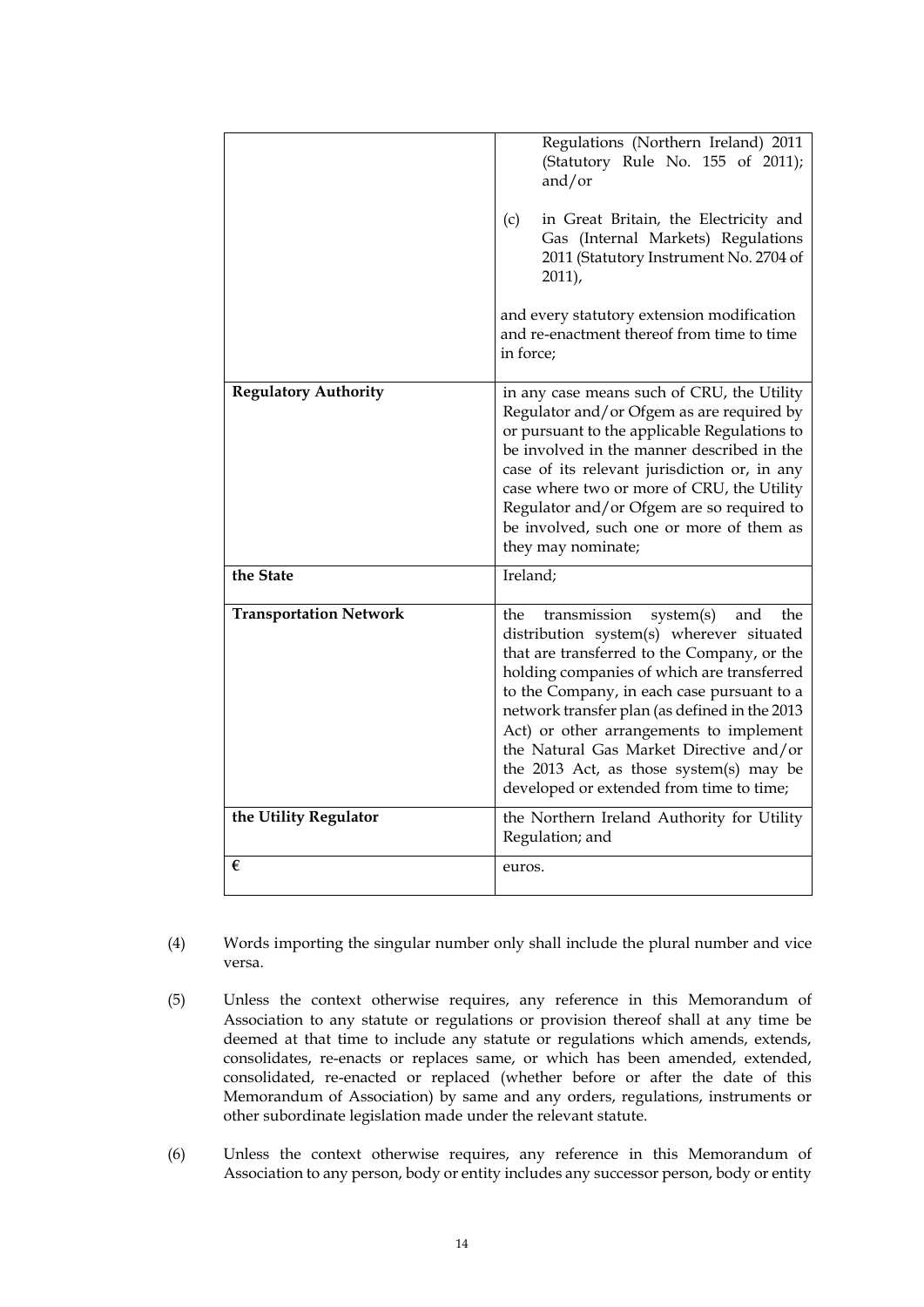from time to time.

(7) General words used in this Memorandum of Association, including those introduced by "**other**" shall not be given a restrictive meaning by reason of the fact that they are preceded by words indicating a particular class of acts, matters or things and general words shall not be given a restrictive meaning by reason of the fact that they are followed by particular examples intended to be embraced by general words and any phrase introduced by the term (i) "**including**" shall be construed as if to read "**including, but without limitation**", (ii) "**in particular***"* shall be construed as if to read "**in particular, but without limitation**" and (iii) "**for example***"* shall be construed as if to read "**for example, but without limitation**".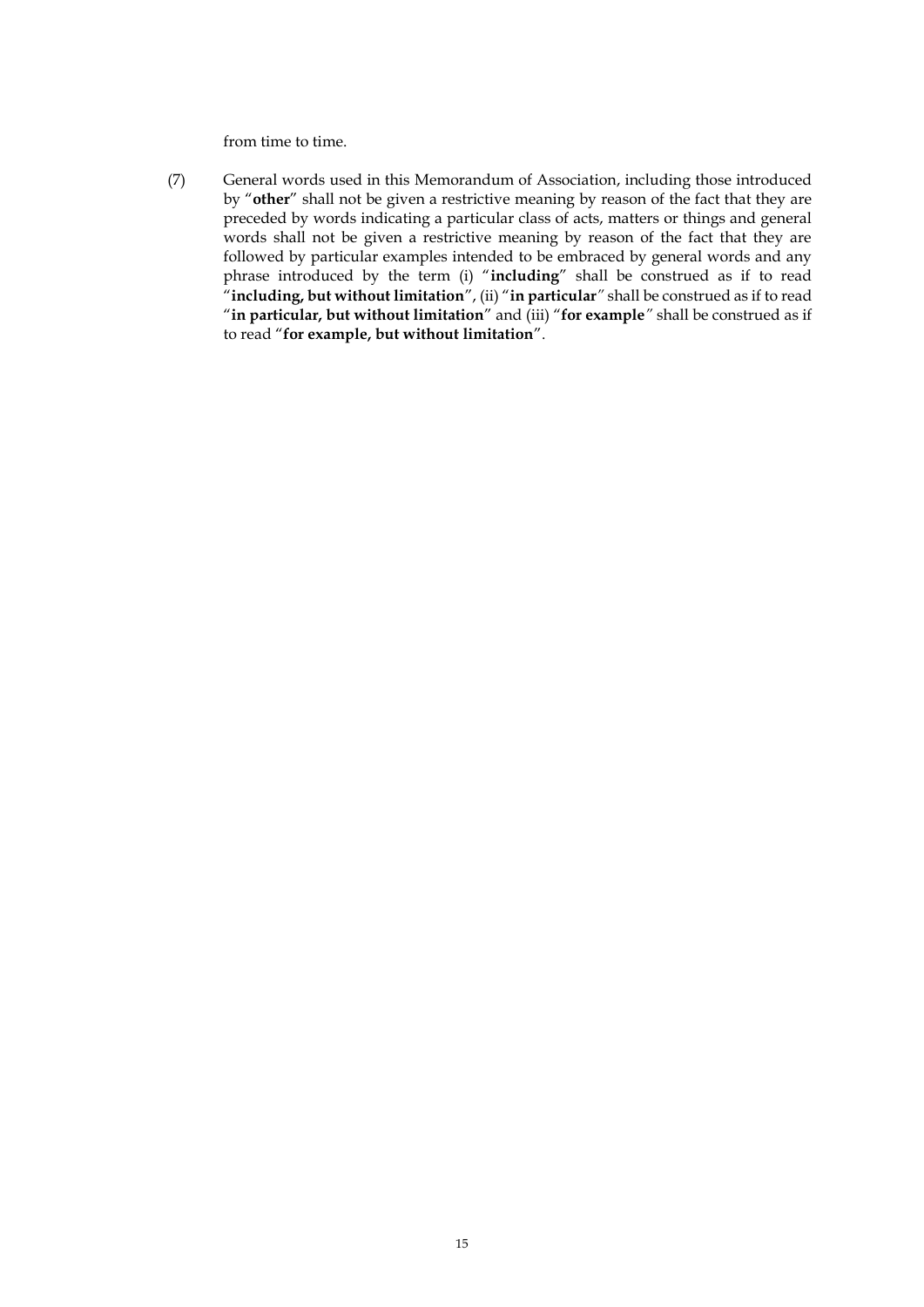### **ARTICLES OF ASSOCIATION**

### 1. **Preliminary**

- 1.1 Notwithstanding anything contained in the Companies Act, no addition or alteration to the Articles of Association of the Company for the time being in force and no adoption of a new Articles of Association shall take effect until it is approved in writing by the Minister with the consent of the Minister for Public Expenditure and Reform.
- 1.2 Unless specifically defined in these Articles of Association or the context otherwise requires, words or expressions contained in these Articles of Association shall bear the same meanings as in the 2013 Act, the Irish Regulations and the Gas Acts.
- 1.3 These Articles of Association are subject to and should be read in conjunction with the provisions of the 2013 Act, the Irish Regulations, the Gas Acts and the Companies Act (as the case may be) and any reference in these Articles of Association to any of those provisions shall not prejudice the generality of this Article 1.3.
- 1.4 In these Articles of Association the following words or symbols shall have the following meanings unless such meanings are inconsistent with the subject or context:

"**the Companies Act**" means the Companies Act 2014 which shall be deemed to include every statutory extension, modification and re-enactment thereof from time to time in force and all statutory instruments to be read or construed as one with the said act;

"**the Gas Acts**" means the Gas Acts 1976 – 2009 and the 2013 Act;

"**the 2013 Act**" means the Gas Regulation Act 2013;

"**these Articles**" means these Articles of Association, as originally framed, or as varied from time to time by special resolution in accordance with these Articles of Association;

"**Board**" means the board of Directors;

"**Chairman**" means the person for the time being and from time to time appointed pursuant to Article [17.3;](#page-30-0)

"**Code**" means the Code of Practice for the Governance of State Bodies as amended from time to time and any other code issued or made by any Minister or Department of the Government from time to time to which the Company Group is or may be subject;

"**Company Group**" means the Company and its subsidiaries from time to time and includes any part or parts of and any member or members of that group;

"**consent**" includes approval and cognate words where the context so requires;

"**Constitution**" means the document comprising the Memorandum of Association and these Articles;

"**Directors**" means the directors for the time being and from time to time of the Company or the directors present at a meeting of the Board;

"**dividend**" means dividend and/or bonus constituting a distribution within the meaning of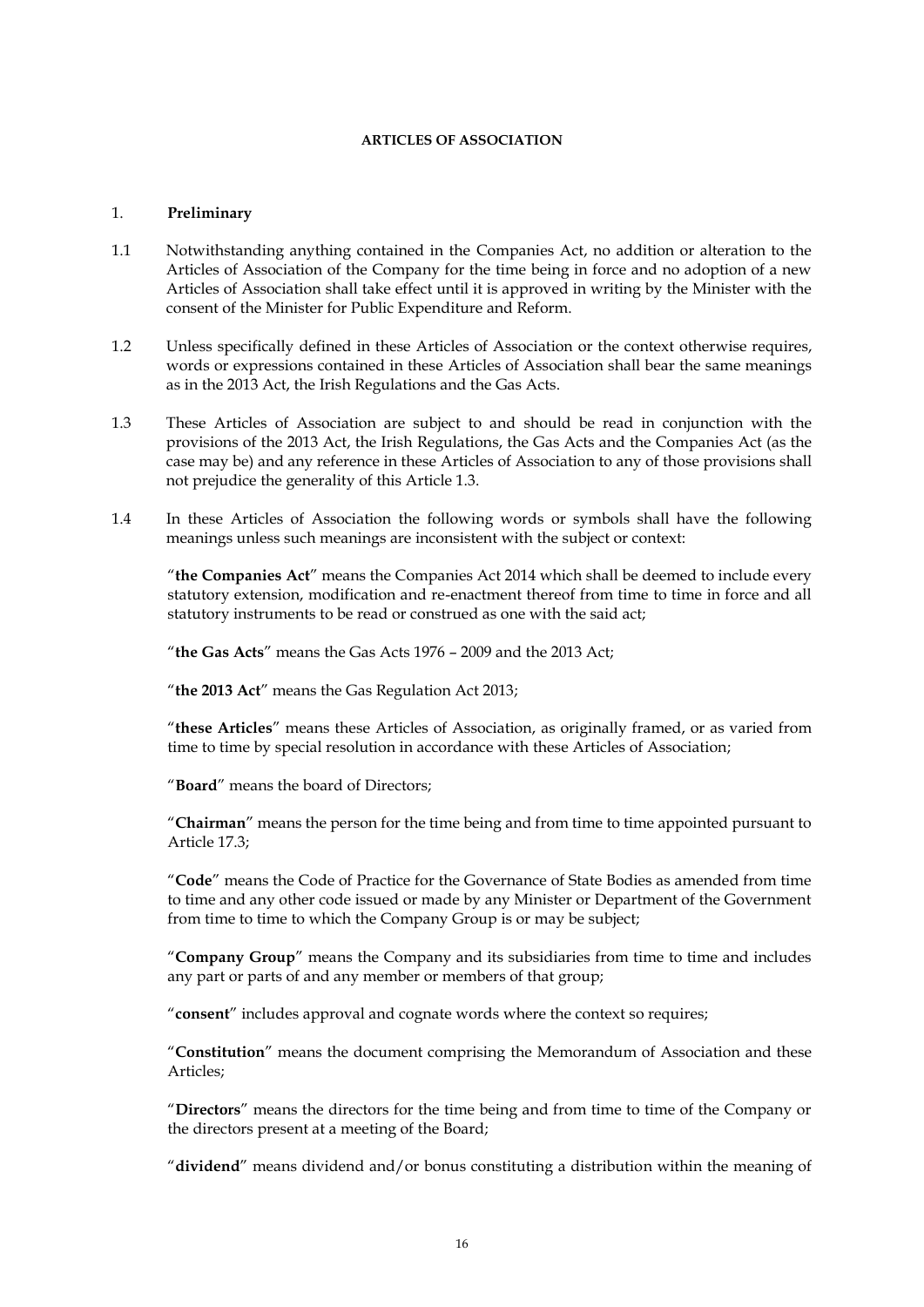the Companies Act;

"**electronic address**" means any address or number used for the purposes of sending or receiving documents or information by electronic means;

"**electronic means**" means of electronic equipment for the processing (including digital compression), storage and transmission of data, employing wire, wireless radio, optical, fibre optical and/or nano technologies, or any other electromagnetic means;

"**Ervia**" means Ervia (formerly known as Bord Gáis Éireann) established pursuant to the Gas Act 1976;

"**Ervia Group**" means Ervia and its subsidiaries from time to time, including the Company;

**"Irish Regulations"** means the European Communities (Internal Market in Natural Gas and Electricity)(Amendment) Regulations 2015;

"**Memorandum of Association**" means the Memorandum of Association of the Company, as originally framed, or as varied from time to time by special resolution in accordance with the Memorandum of Association;

"**Minister**" means the Minister for Housing, Local Government and Heritage or, if another Minister of the Government has been appointed to be the Majority-shareholding Minister by order pursuant to section 7B(2)(e) of the Gas Act 1976, that other Minister;

"**Ministerial Consent**" means:

- (i) in Articles 4, [5,](#page-21-0) [7,](#page-22-0) [8](#page-22-1) and 23.1, the prior written consent of the Minister given with the approval of the Minister for Public Expenditure and Reform and the Minister for Finance and after consultation with any other Minister of the Government who ought to be consulted;
- (ii) in Articles 14.2, 14.5(d), 14.6 and 16.7, the prior written approval of the Minister having consulted with the Minister for Public Expenditure and Reform; and
- (iii) in Article 24.1, the prior written approval of the Minister.

"**month**" means calendar month;

"**Natural Gas Market Directive**" means Directive 2009/73/EC of the European Parliament and of the Council of 13 July 2009 concerning common rules for the internal market in natural gas and repealing Directive 2003/55/EC;

"**Office**" means the registered office for the time being and from time to time of the Company;

"**paid up**" means paid up or credited as paid up;

"**person**" includes any individual, firm, company, corporation, undertaking, government, state or agency of a state, or any association or partnership (whether or not having separate legal personality) and its successors in title from time to time;

"**Register**" means the Register of Members to be kept as required by section 169 of the Companies Act;

"**Seal**" means the common seal of the Company;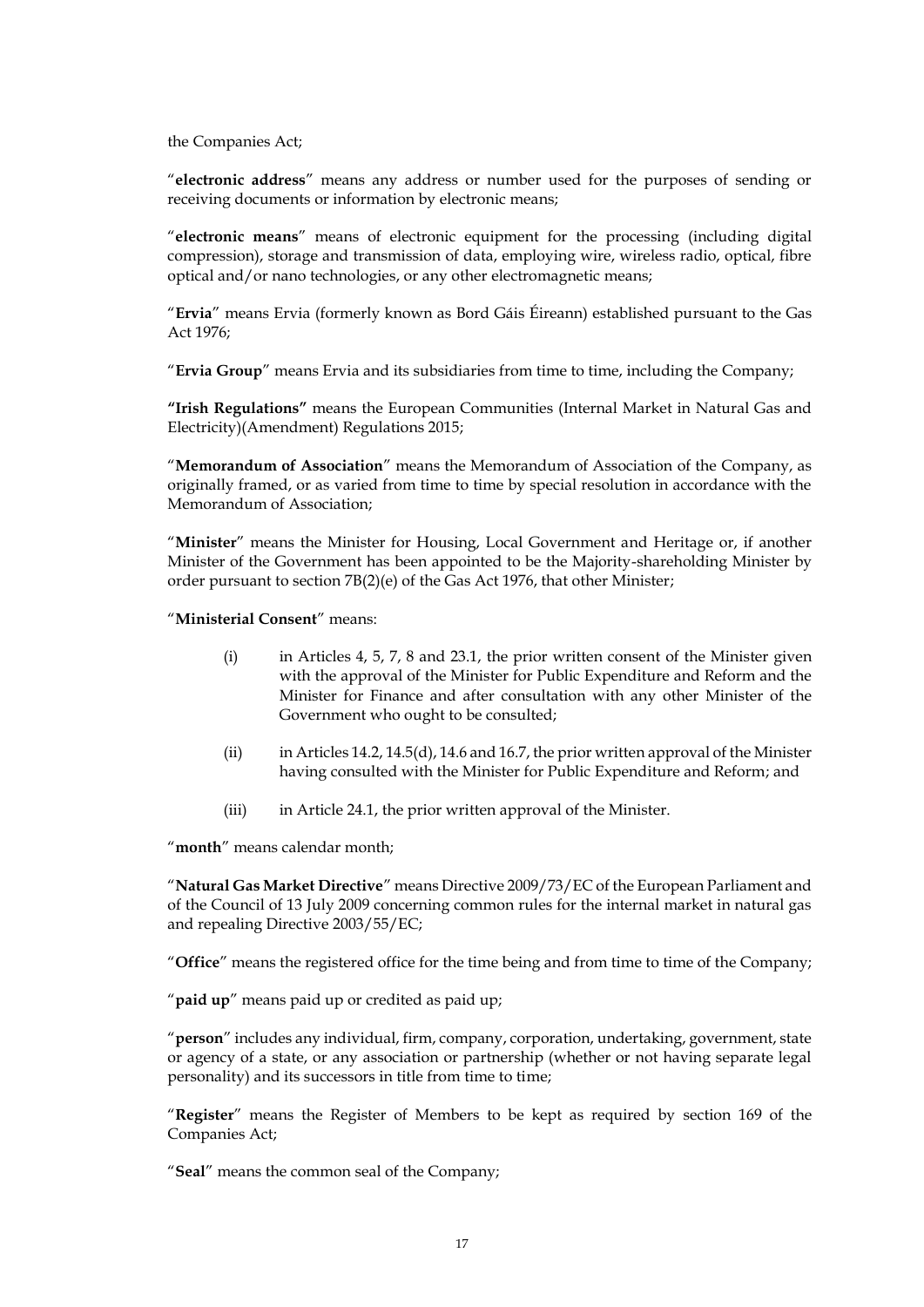"**Secretary**" shall include an assistant or an acting secretary for the time being;

"**Shares**" means any shares in the capital of the Company;

"**State**" means Ireland; and

"**€**" means Euros.

- 1.5 Expressions referring to writing shall, unless the contrary intention appears, be construed as including reference to printing, lithography, photography, and any other means of reproducing or representing words in visible and non-transitory form provided that it shall not include writing in electronic form except (i) as provided in these Articles and (ii) in the case of a notice, document or information to be given, served or delivered to the Company, where the Company has agreed to receipt in such form and such notice, document or information is given, served or delivered in such form and manner as may have been specified by the Directors from time to time for the giving, serving or delivery of notices, documents or information in electronic form.
- 1.6 Expressions in these Articles referring to execution of any document shall include any mode of execution whether under seal or under hand and any mode of signature by electronic means as may from time to time be approved by the Directors.
- 1.7 Words importing the singular number only shall include the plural number and vice versa.
- 1.8 Unless the context otherwise requires, any reference in these Articles to any statute or regulations or provision thereof shall at any time be deemed at that time to include any statute or regulations which amends, extends, consolidates, re-enacts or replaces same, or which has been amended, extended, consolidated, re-enacted or replaced (whether before or after the date of these Articles) by same and any orders, regulations, instruments or other subordinate legislation made under the relevant statute.
- 1.9 Unless the context otherwise requires, any reference in this Memorandum of Association to any person, body or entity includes any successor person, body or entity from time to time.
- 1.10 General words used in these Articles, including those introduced by "**other**" shall not be given a restrictive meaning by reason of the fact that they are preceded by words indicating a particular class of acts, matters or things and general words shall not be given a restrictive meaning by reason of the fact that they are followed by particular examples intended to be embraced by general words and any phrase introduced by the term (i) "**including**" shall be construed as if to read "**including, but without limitation**", (ii) "**in particular**" shall be construed as if to read "**in particular, but without limitation**" and (iii) "**for example**" shall be construed as if to read "**for example, but without limitation**".
- 1.11 Neither the Company nor the Directors shall seek Ministerial Consent for the purposes of any provision of these Articles pursuant to which such consent is required by the Company or the Directors as the case may be, or the approval of the Minister for the purposes of Article 1.1 or otherwise seek the consent or approval of any Minister of Government as may be required under or pursuant to any enactment or Code, unless Ervia shall have given its prior written consent to the proposed act or matter in regard to which such consent or approval is sought.
- 1.12 The provisions of Article 1.11 shall apply mutatis mutandis to each other member of the Company Group such that no other member of the Company Group nor their respective directors shall seek the consent or approval of any Minister of Government for the purposes of any provision of their respective Articles of Association or as may be required pursuant to any enactment or Code unless Ervia shall have given its prior written consent to the proposed act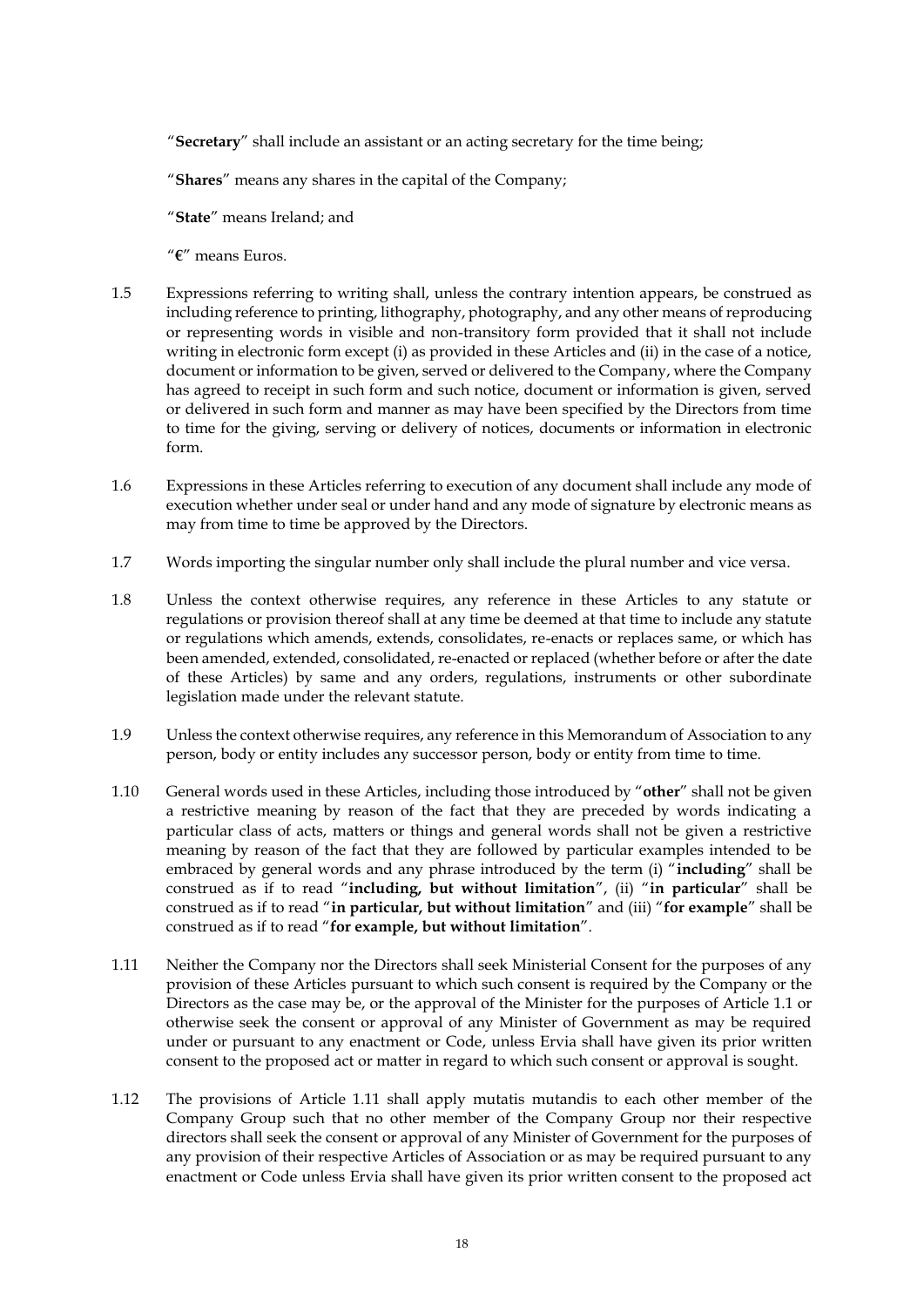or matter in regard to which such consent or approval is sought. The Company shall procure that this Article is complied with in respect of each member of the Company Group.

- 1.13 The provisions of Article [16.1](#page-27-0) as regards Ervia approvals shall apply mutatis mutandis to each other member of the Company Group such that the said members shall obtain such approvals of Ervia as may be required pursuant to any notice of required approvals given by Ervia to the Company from time to time. The Company shall procure that this Article is complied with in respect of each member of the Company Group.
- 1.14 The provisions of the Companies Act are adopted except, in respect of the optional provisions identified in the Companies Act, to the extent that this Constitution provides otherwise or states otherwise expressly or by import and provided that the making in this Constitution of an alternative provision with regard to the matters provided for in an optional provision shall be deemed to effect a disapplication of that optional provision save to the extent that it is the same as the alternative provision.

## 2. **Private Company**

- 2.1 The Company is a private company, and accordingly subject always to compliance with sections 5(3) and 5(4) of the 2013 Act:
	- (a) no share in the Company may be transferred otherwise than in accordance with Article [6;](#page-21-1)
	- (b) any invitation or offer to the public to subscribe for any shares or debentures or other securities of the Company is prohibited (save to the extent that any such offer is permitted by law and approved in accordance with these Articles); and
	- (c) the Company shall not have power to issue share warrants to bearer.

### 3. **Single Member Provisions**

- 3.1 If and for so long as the Company has only one member the following provisions will apply notwithstanding anything to the contrary in these Articles:
	- (a) in relation to a general meeting, the sole member or a proxy for that member or (if the member is a corporation) a duly authorised representative of that member shall be a quorum;
	- (b) a proxy for the sole member may vote on a show of hands;
	- (c) the sole member or a proxy for that member or (if the member is a corporation) a duly authorised representative of that member shall be chairman of any general meeting of the Company;
	- (d) the sole member may decide to dispense with the holding of annual general meeting and instead to adopt the procedure provided for in section 175(3) of the Companies Act 2014;
	- (e) all matters requiring a resolution of the Company in a general meeting (except the removal of the statutory auditors from office or non-continuance of the statutory auditors in office, which shall be effected in accordance with the Companies Act) may be validly dealt with by a decision of the sole member. The sole member must provide the Company with a written record of any such decision, or if it is dealt with by a written resolution, with that resolution, and the decision or resolution shall be recorded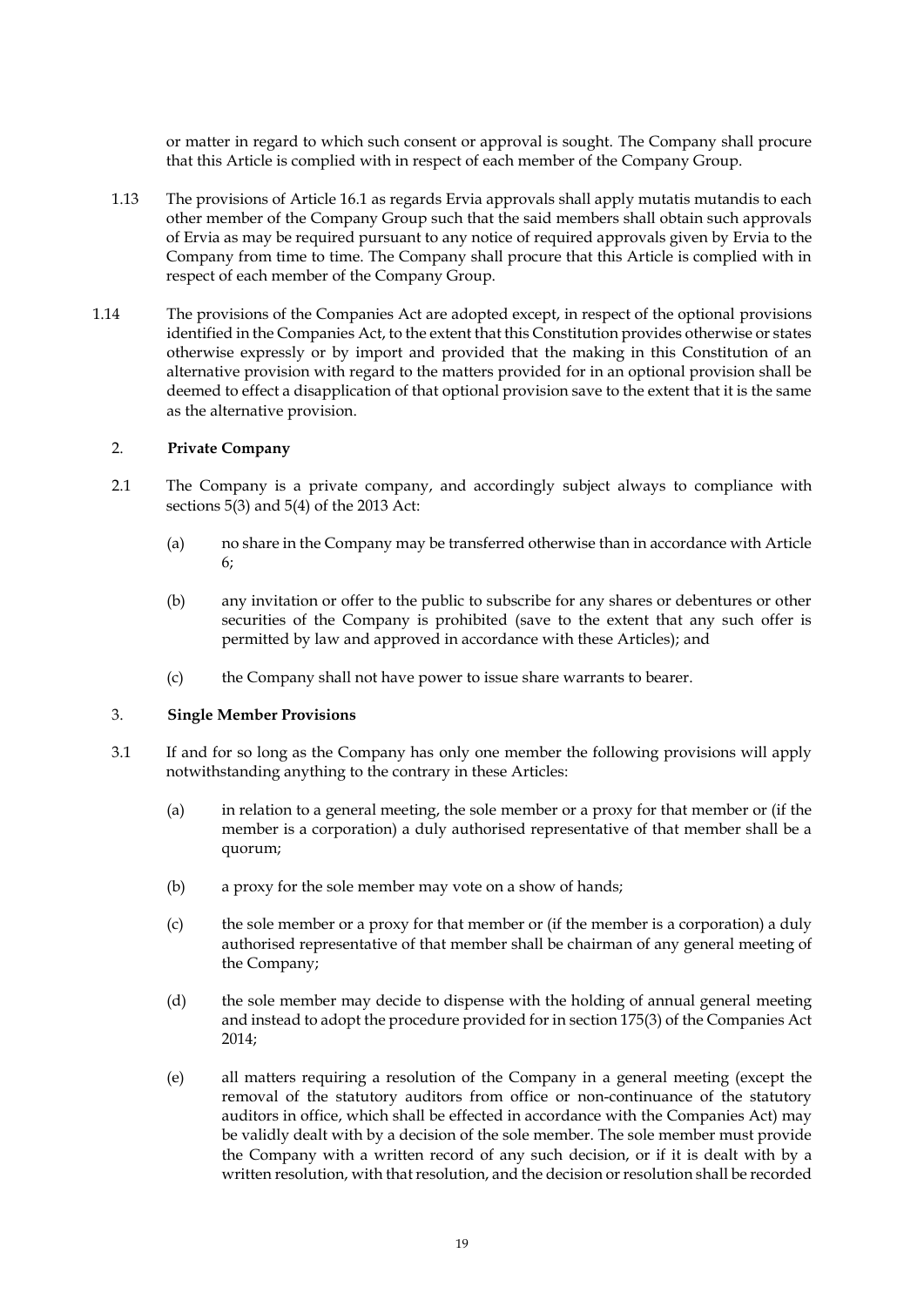and retained by the Company in accordance with section 196 of the Companies Act;

- (f) where the Company enters into a contract with the sole member which is not in the ordinary course of business and which is not in writing, and the sole member also represents the Company in the transaction (whether as a Director or otherwise), the Directors shall ensure that the terms of the contract are forthwith set out in a written memorandum or are recorded in the minutes of the next Directors' meeting;
- (g) all other provisions of these Articles apply with any necessary modification (unless the provision expressly provides otherwise).
- 3.2 Ervia shall be the sole member of the Company.

## 4. **Share Capital and Variation of Rights**

- 4.1 The authorised share capital of the Company is  $\epsilon$ 1,000,000 divided into 1,000,000 shares of  $\epsilon$ 1 each.
- <span id="page-20-0"></span>4.2 Without prejudice to any special rights previously conferred on the holders of any shares or class of shares in the Company, any share in the Company may be issued with such preferred, deferred or other special rights or restrictions, whether in regard to dividend, voting, return of capital or otherwise, as the Company may from time to time by special resolution determine with Ministerial Consent. Subject to the provisions of the Companies Act and to Ministerial Consent, any Shares may with the sanction of a special resolution be issued on terms that they are, or that at the option of the Company or the person holding any such Shares they are, liable to be redeemed on such terms and in such manner as the Company, before the issue of such Shares, may by special resolution and with Ministerial Consent determine or as may be provided by these Articles and, subject as aforesaid, the Company may cancel any shares so redeemed or may hold them as treasury shares or may reissue any such treasury shares as shares of any class or classes. The provisions of this Article [4.2](#page-20-0) are subject always to compliance with sections 5(3) and 5(4) of the 2013 Act.
- 4.3 If at any time the share capital is divided into different classes of Shares, the special rights attached to any class of Share or Shares may not be varied nor abrogated either while the Company is a going concern or during or in contemplation of a winding-up, without Ministerial Consent and the consent in writing of the holders of 75 per cent or more of the issued Shares of that class or a special resolution passed at a separate general meeting of the holders of the class sanctioning that variation or abrogation. Notwithstanding the foregoing, the rights conferred upon the holders of Shares of any class shall not, unless otherwise expressly provided by the terms of issue of the Shares of that class, be deemed to be varied by:
	- (a) the creation or issue of further Shares ranking pari passu therewith;
	- (b) the creation or issue of further Shares with any rights which are preferential to such rights; or
	- (c) the variation of the rights attaching to any other class of Share.
- 4.4 Except as required by law, no person shall be recognised by the Company as holding any Share upon any trust and the Company shall not be bound by or be compelled in any way to recognise (even when having notice thereof) any equitable, contingent, future or partial interest in any Share or any interest in any fractional part of a Share or (except only as by these Articles or by law otherwise provided) any other rights in respect of any Share except an absolute right to the entirety thereof in the registered holder, but this shall not preclude the Company from requiring the members or a transferee of Shares to furnish the Company with information as to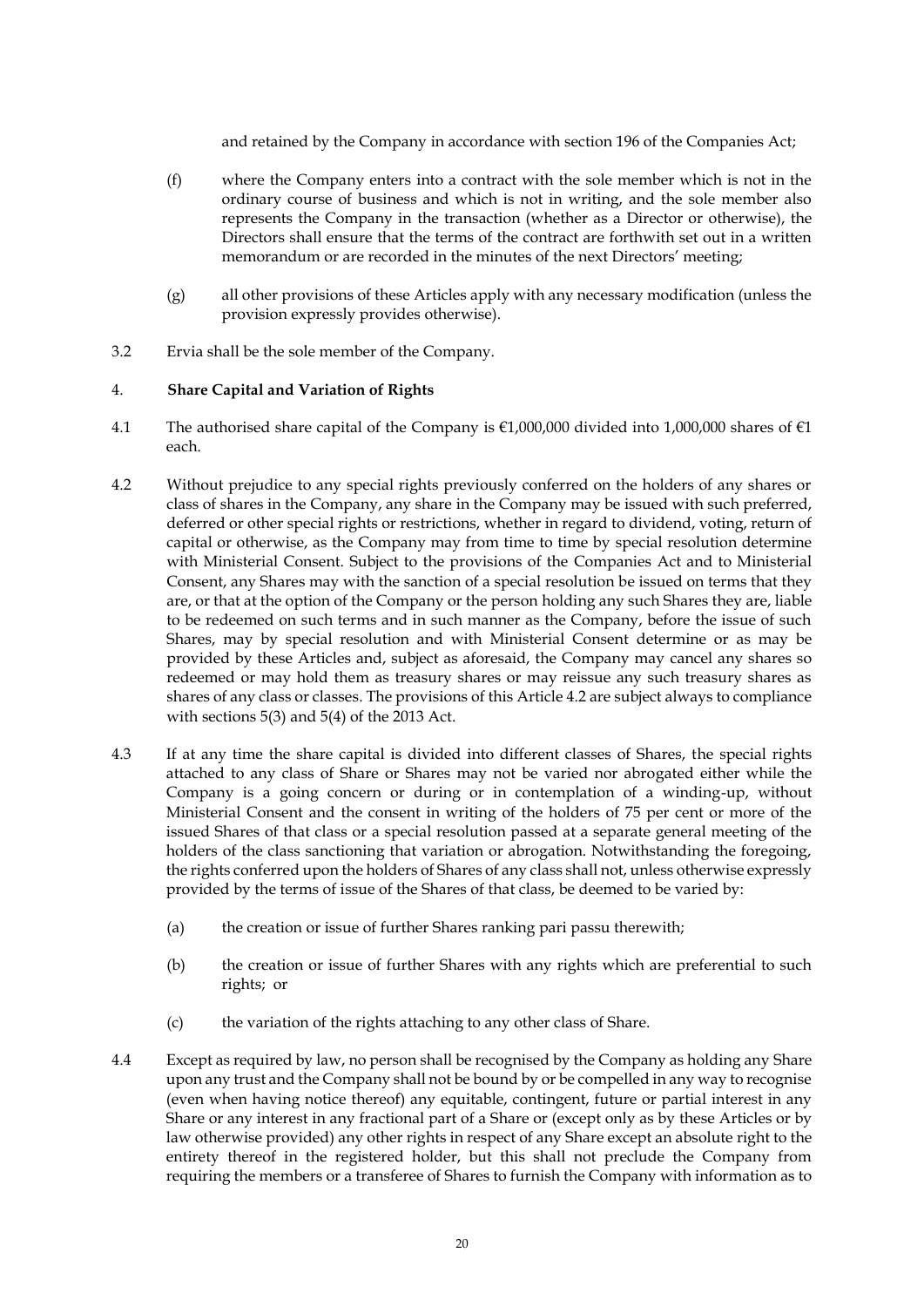the beneficial ownership of any Share when such information is reasonably required by the Company.

- 4.5 Every person whose name is entered as a member in the Register shall be entitled without payment to one certificate for all of his or her Shares and, if he or she transfers part of his or her holding, to one certificate for the balance. Upon payment of such sum, not exceeding €0.05 for every certificate after the first, as the Directors shall from time to time determine, he or she shall also be entitled to several certificates, each for one or more of his or her Shares. Every certificate shall be issued within two months after allotment or the lodgement with the Company of a transfer of the Shares, unless the conditions of issue of such Shares otherwise provide. Every such certificate shall be under the Seal and shall specify the number and class of Shares to which it relates, the distinguishing numbers (if any) allocated to such Shares and the amount paid up thereon. The Company shall not be bound to register more than three persons as joint holders of any Share (except in the case of executors or trustees of a deceased member) and, in the case of a Share held jointly by several persons, the Company shall not be bound to issue more than one certificate therefor and delivery of a certificate for a share to one of several joint holders shall be sufficient delivery to all.
- 4.6 If any such certificate shall be worn out, defaced, destroyed or lost, it may be renewed on such evidence being produced and on payment of such amount not exceeding €0.05 as the Directors shall require, and, in case of wearing out or defacement, on delivery up of the old certificate and, in case of destruction or loss, on execution of such indemnity (if any) as the Directors may from time to time require. In case of destruction or loss, the member to whom such renewed certificate is given shall also bear and pay to the Company all expenses incidental to the investigation by the Company of the evidence of such destruction or loss and to such indemnity.

### <span id="page-21-0"></span>5. **Issue of Securities**

- 5.1 Subject to the provisions of the Companies Act and these Articles, and provided that Ministerial Consent and the prior consent in writing of Ervia has been obtained in respect of each and any exercise of a power conferred by this Article [5](#page-21-0) and provided that at all times Ervia shall be the sole member of the Company:
	- (a) the Shares shall be at the disposal of the Directors and they may allot, grant options over or otherwise dispose of them to such persons, on such terms and conditions and at such times as they may consider to be in the best interests of the Company and its members; and
	- (b) the Directors are hereby generally and unconditionally authorised to exercise all powers of the Company to allot relevant securities within the meaning of section 20 of the Companies (Amendment) Act 1983 up to the amount of the authorised but unissued share capital of the Company provided that this authority shall expire five years from the date of adoption of these Articles, save that the Company may before such expiry make an offer or agreement which would or might require relevant securities to be allotted after such expiry and the Directors may allot relevant securities in pursuance of such offer or agreement as if the authority conferred had not expired.

## <span id="page-21-1"></span>6. **Transfer of Shares and other Matters**

6.1 Shares in the Company may be transferred only in accordance with sections 5(3) and 5(4) of the 2013 Act.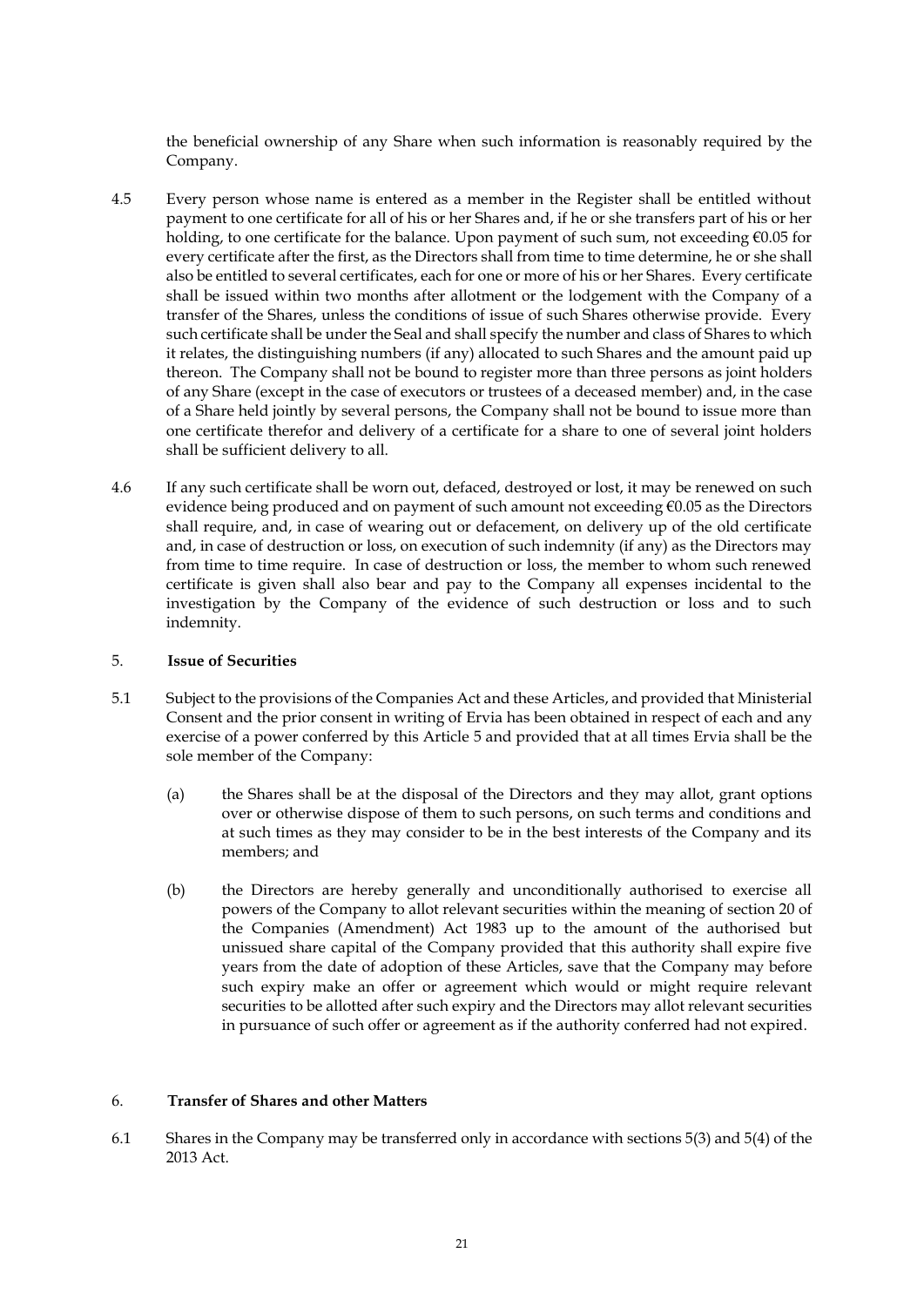6.2 sections 77-81 and 96 of the Companies Act shall not apply to the Company.

# <span id="page-22-0"></span>7. **Increase and Alteration of Capital**

- 7.1 The Company may from time to time by ordinary resolution and subject to and with Ministerial Consent and subject always to compliance with sections 5(3) and 5(4) of the 2013 Act:
	- (a) increase the authorised share capital by such sum to be divided into Shares of such amounts as the resolution shall prescribe.
	- (b) consolidate and divide all or any of its share capital into Shares of larger amount than its existing shares;
	- (c) sub-divide its existing Shares, or any of them, into Shares of smaller amount than is fixed by the Memorandum of Association (subject, nevertheless to section 83(1)(b) of the Companies Act); and
	- (d) cancel any Shares which, at the date of the passing of the resolution, have not been taken, or agreed to be taken by any person.
- 7.2 Except so far as otherwise provided by the conditions of issue or by these Articles any capital raised by the creation of new Shares shall be considered part of the pre-existing capital, and shall be subject to the provisions herein contained.
- 7.3 The Company may reduce its company capital in accordance with the Companies Act subject to Ministerial Consent.

# <span id="page-22-1"></span>8. **Purchase of own Shares**

Subject to the provisions of the Companies Act and to any rights conferred on the holders of any class of Shares, the Company may, with Ministerial Consent, purchase all or any of its own Shares of any class, including any redeemable shares provided that Ervia shall at all times be the sole member of the Company. Neither the Company nor the Directors shall be required to select the Shares to be purchased rateably or in any other particular manner as between the holders of Shares of the same class or as between them and the holders of Shares of any other class or in accordance with the rights as to dividends or capital conferred by any class of Shares. Subject as aforesaid, the Company may cancel any Shares so purchased or may hold them as treasury shares and reissue any such treasury shares as Shares of any class or classes or cancel them. Notwithstanding anything to the contrary contained in these Articles, the rights attached to any class of Shares shall be deemed not to be varied by anything done by the Company pursuant to this Article.

## 9. **General Meetings**

- 9.1 Subject to Article [9.2](#page-22-2) the Company shall in each year hold a general meeting as its annual general meeting in addition to any other meeting in that year, and shall specify the meeting as such in the notices calling it; and not more than 15 months shall elapse between the date of one annual general meeting of the Company and that of the next.
- <span id="page-22-2"></span>9.2 So long as the Company holds its first annual general meeting within 18 months of its incorporation, it need not hold it in the year of its incorporation or in the year following.
- 9.3 Subject to Article [9.5,](#page-23-0) the annual general meeting shall be held at such time and place as the Directors shall determine and all general meetings other than annual general meetings shall be called extraordinary general meetings and shall be held at such time and place as the Directors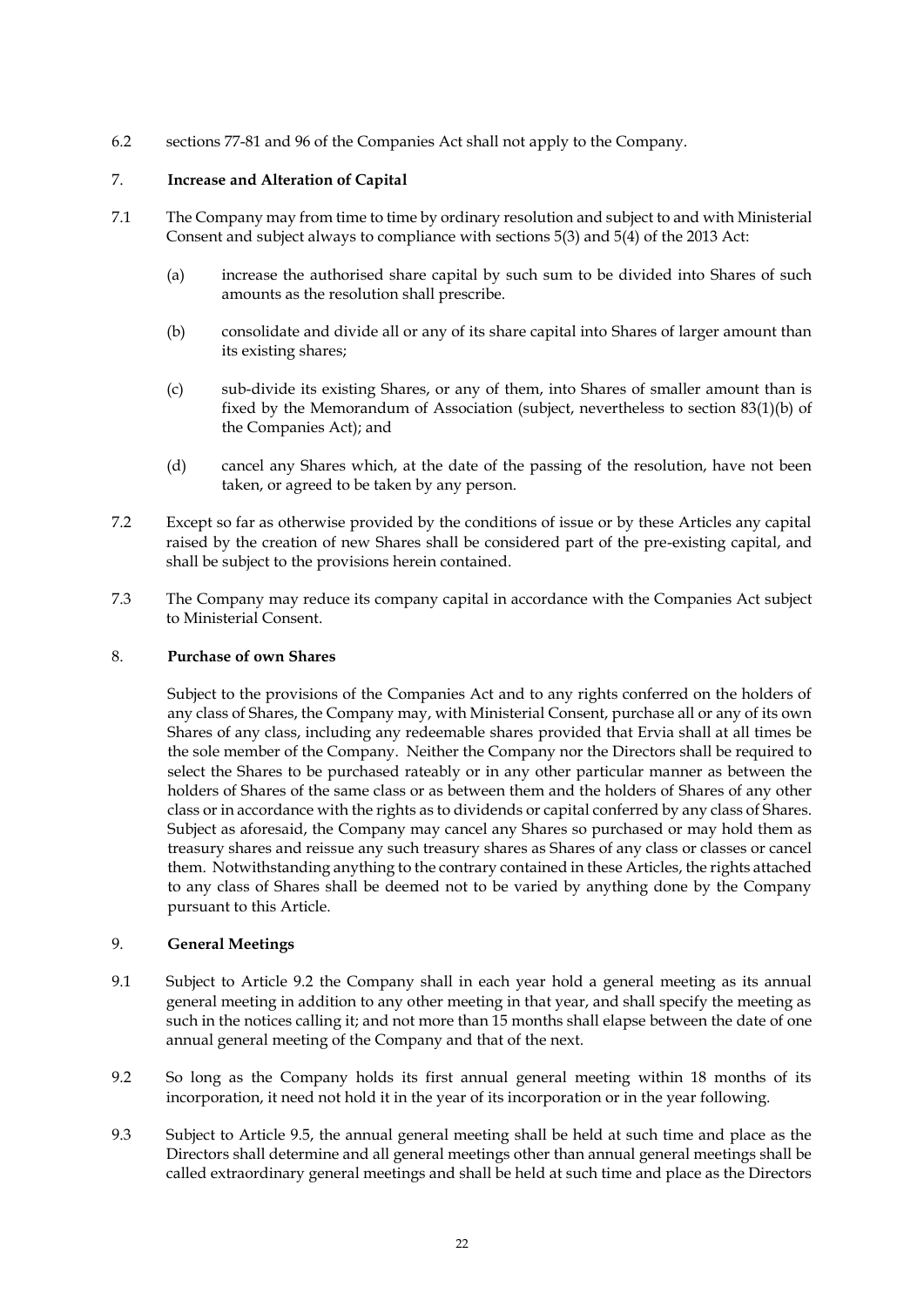shall determine.

- 9.4 The Directors may whenever they think fit, convene an extraordinary general meeting and an extraordinary general meeting shall also be convened by such members, or on such requisition (or in default may be convened by such requisitionists), as provided by section 178 of the Companies Act.
- <span id="page-23-0"></span>9.5 Subject to section 176 of the Companies Act, all general meetings (including annual and extraordinary general meetings and class meetings of members of the Company) may be conducted by means of telephone, video or other electronic means provided that all the persons entitled to notice of the meeting of the Company and the statutory auditors have been notified of the convening of the meeting and the availability of such electronic means for the meeting and, if present at the meeting, can hear and contribute to the meeting. Such participation in a meeting shall constitute presence in person at the meeting and the participants may be situated in any part of the world for any such meeting.

## 10. **Notice of General Meetings**

- <span id="page-23-1"></span>10.1 Subject to the provisions of the Companies Act an annual general meeting and a meeting called for the passing of a special resolution shall be called by 21 days' notice in writing at the least, and a meeting of the Company (other than an annual general meeting or a meeting for the passing of a special resolution) shall be called by 14 days' notice in writing at the least. The notice shall be exclusive of the day on which it is served or deemed to be served and of the day for which it is given, and shall specify the place, the day and the hour of the meeting, the general nature of the business to be transacted at the meeting and in the case of a proposed special resolution, the text or substance of that proposed special resolution and shall be given, in manner hereinafter mentioned, to such persons as are, under these Articles, entitled to receive such notices from the Company. Every such notice shall comply with the provisions of section 181(5) of the Companies Act as to giving information to members in regard to their right to appoint proxies. The accidental omission to give notice of a meeting to, or the non-receipt of notice of a meeting by, any person entitled to receive notice shall not invalidate the proceedings at the meeting.
- 10.2 A meeting of the Company shall notwithstanding that it is called by shorter notice than that specified in Article [10.1](#page-23-1) be deemed to have been duly called if it is so agreed by the statutory auditors and all the members entitled to attend and vote thereat.
- 10.3 Where, by any provision contained in the Companies Act, extended notice is required of a resolution, subject to section 396(3) of the Companies Act, the resolution shall not be effective unless notice of the intention to move it has been given to the Company not less than 28 days (or such other period as the Companies Act permits) before the meeting at which it is to be moved, and the Company shall give to the members entitled to attend and vote at the meeting notice of any such resolution as required by and in accordance with the provisions of the Companies Act.

## 11. **Proceedings at General Meetings**

- 11.1 The business of the annual general meeting shall include the matters specified at section 186 of the Companies Act other than the matters specified at paragraphs (d) and (f) of that section.
- 11.2 No business shall be transacted at any general meeting unless a quorum is present. Two members entitled to attend and vote at the meeting present in person, or by proxy, or (being corporations) present by a representative shall be a quorum for all purposes.
- 11.3 If within half an hour from the time appointed for a general meeting, a quorum is not present,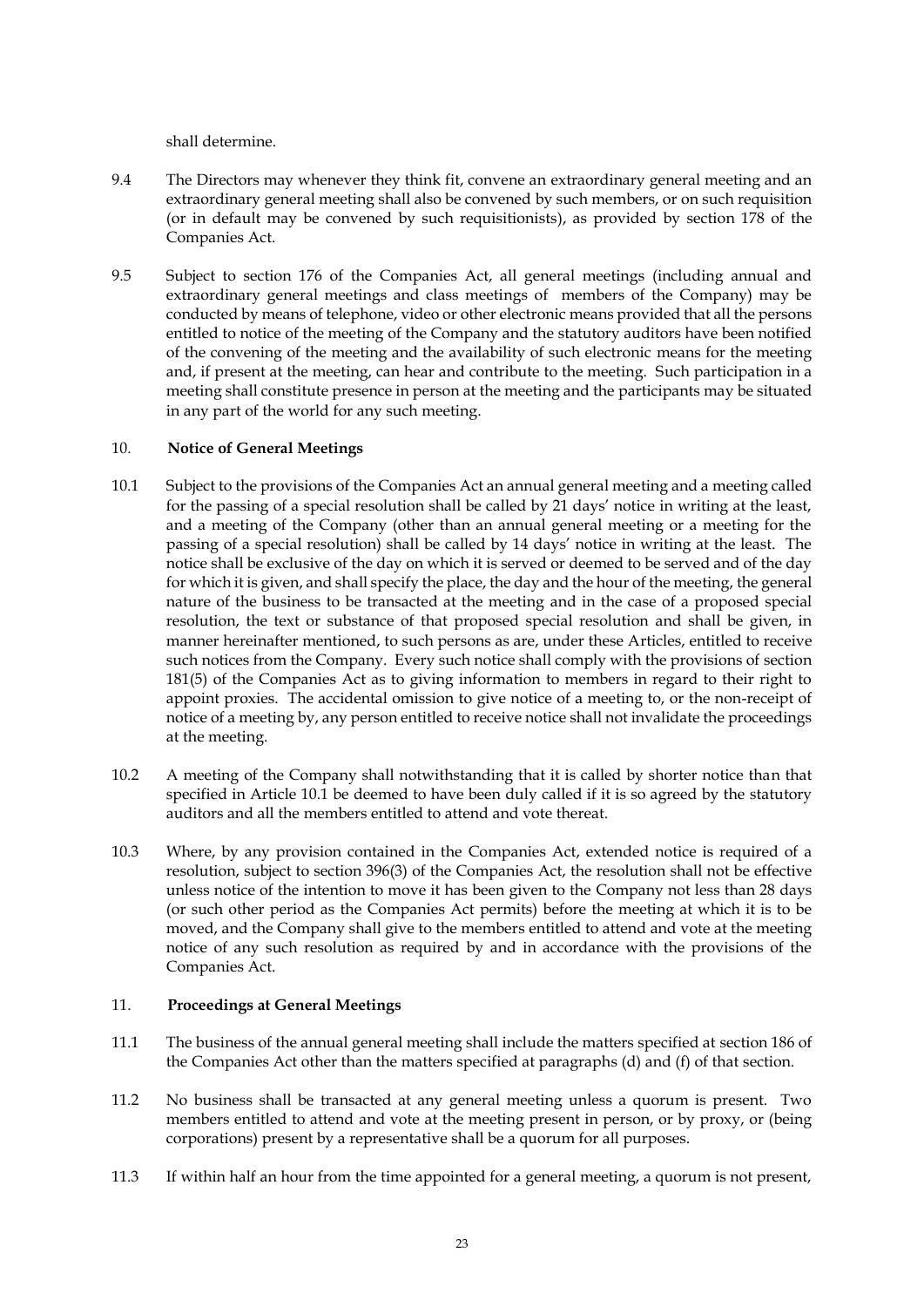the meeting, if convened on the requisition of members, shall be dissolved. In any other case it shall stand adjourned to the same day in the next week, at the same time and place, or to such other day and at such other time and place as the members present may determine and if at the adjourned meeting a quorum is not present within half an hour from the time appointed for the meeting, the meeting shall stand dissolved.

- 11.4 The chairman, if any, of the Directors shall preside as chairman at every general meeting of the Company, or if there be no such chairman or he or she is not present within fifteen minutes after the time appointed for the holding of the meeting or he or she is unwilling to act, the Directors present shall choose one of their number to be chairman of the meeting.
- 11.5 If at any meeting no Director is willing to act as chairman or if no Director is present within fifteen minutes after the time appointed for the holding of the meeting, the members present and entitled to vote shall choose one of their number to be chairman of the meeting.
- 11.6 The chairman of the meeting may with the consent of any meeting at which a quorum is present (and shall if so directed by the meeting) adjourn the meeting from time to time and from place to place, but no business shall be transacted at any adjourned meeting other than the business left unfinished at the meeting from which the adjournment took place. It shall not be necessary to give any notice of an adjournment or of the business to be transacted at an adjourned meeting.
- 11.7 At any general meeting a resolution put to the vote of the meeting shall be decided on a show of hands unless a poll is (before or on the declaration of the result of the show of hands) demanded by the person or persons specified in section 189(2) of the Companies Act.
- 11.8 Unless a poll is so demanded, a declaration by the chairman that a resolution has, on a show of hands, been carried or carried unanimously, or by a particular majority, or lost, and an entry to that effect in the book containing the minutes of the proceedings of the Company shall be conclusive evidence of the fact without proof of the number or proportion of the votes recorded in favour of or against such resolution. The demand for a poll may be withdrawn.
- 11.9 Except on the questions of the appointment of a chairman or of an adjournment (in which cases a poll shall be taken immediately) a poll shall be taken in such manner and at such a time as the chairman of the meeting may direct, and the result of a poll shall be deemed to be the resolution of the meeting.
- 11.10 When there is an equality of votes whether on a show of hands or on a poll, the chairman of the meeting shall not be entitled to a second or casting vote.

# 12. **Votes of Members**

- 12.1 Subject to any rights or restrictions for the time being attached to any class or classes of shares, on a show of hands every member present in person and every proxy shall have one vote, so, however, that no individual shall have more than one vote, and on a poll every member shall have one vote for each share of which he or she is the holder.
- 12.2 Where there are joint holders, the vote of the senior who tenders a vote, whether in person or by proxy, shall be accepted to the exclusion of the votes of the other joint holders; and for this purpose, seniority shall be determined by the order in which the names stand in the register.
- 12.3 Votes may be given either personally or by proxy, and a person entitled to more than one vote need not use all his or her votes or cast all the votes he or she uses in the same way.
- 12.4 The instrument appointing a proxy shall be in writing under the hand of the appointer or of his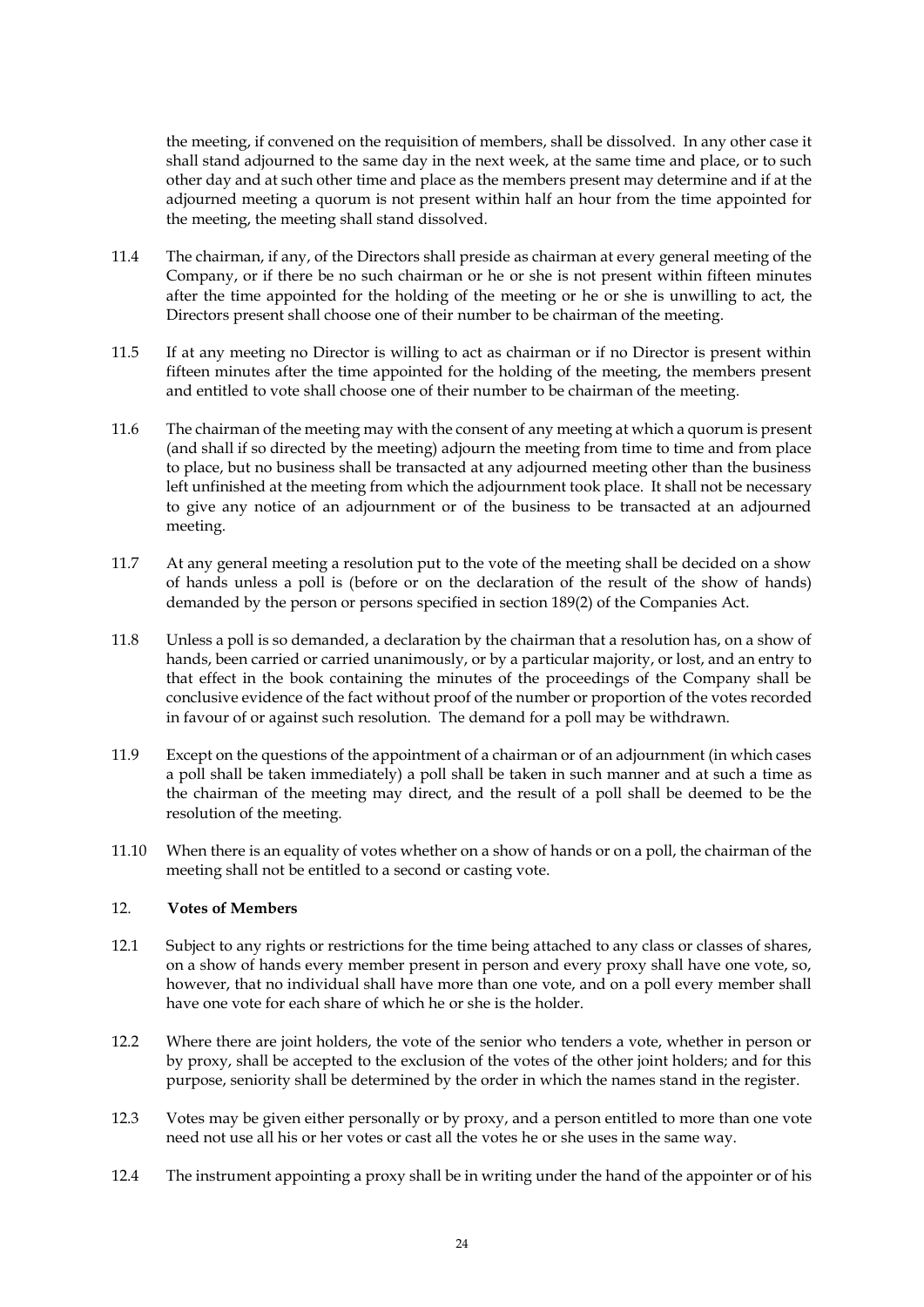or her attorney duly authorised in writing, or, if the appointer is a body corporate, either under seal or under the hand of an officer or attorney duly authorised. A member shall in addition be entitled to appoint a proxy by facsimile or electronic mail. A proxy need not be a member of the Company.

- 12.5 The instrument appointing a proxy and the power of attorney or other authority, if any, under which it is signed, or a notarially certified copy of that power or authority shall be deposited at the Office, or at such other place within the State as is specified for that purpose in the notice convening the meeting, before the time for holding the meeting or adjourned meeting at which the person named in the instrument proposes to vote, or, in the case of a poll, before the time appointed for the taking of the poll, and in default the instrument of proxy shall not be treated as valid.
- 12.6 The instrument appointing a proxy shall be deemed to confer authority to demand or join in demanding a poll.
- 12.7 An instrument appointing a proxy shall be in the form specified in section 184 of the Companies Act or a form as near to it as circumstances permit;
- 12.8 A vote given in accordance with the terms of an instrument of proxy shall be valid notwithstanding the previous death or insanity of the principal or revocation of the proxy or of the authority under which the proxy was executed or the transfer of the Share in respect of which the proxy is given, if no notice in writing of such death, insanity, revocation or transfer as aforesaid is received by the Company at the Office before the commencement of the meeting or adjourned meeting at which the proxy is used.
- 12.9 A resolution in writing (other than a resolution specified in section 193(11) of the Companies Act) signed by all the members for the time being entitled to attend and vote on such resolution at a general meeting (or being bodies corporate by their duly appointed representatives) shall be as valid and effective for all purposes as if the resolution had been passed at a general meeting of the Company duly convened and held and, if described as a special resolution, shall be deemed to be a special resolution within the meaning of the Companies Act. Any such resolution may consist of several documents in the like form each signed by one or more members for the time being entitled to attend and vote on such resolution at a general meeting (or being bodies corporate by their duly appointed representatives).

### 13. **Corporates acting by Representatives**

Any person being a body corporate or a corporation sole which is a member of the Company may by resolution of its directors or other governing body or, in the case of the corporation sole, by the corporation sole authorise such person or persons as it thinks fit to act as its representative or representatives at any meeting of the Company or of any class of members of the Company, and the person or persons so authorised shall be entitled to exercise the same powers on behalf of the body corporate or corporation sole which he or she or they represent(s) as the body corporate or corporation sole could exercise if it were an individual member of the Company.

### 14. **Directors**

- 14.1 (a) There shall be a minimum of four and a maximum of nine Directors.
	- (b) The following persons shall ex officio be Directors of the Company:
		- (i) the Ervia CEO ; and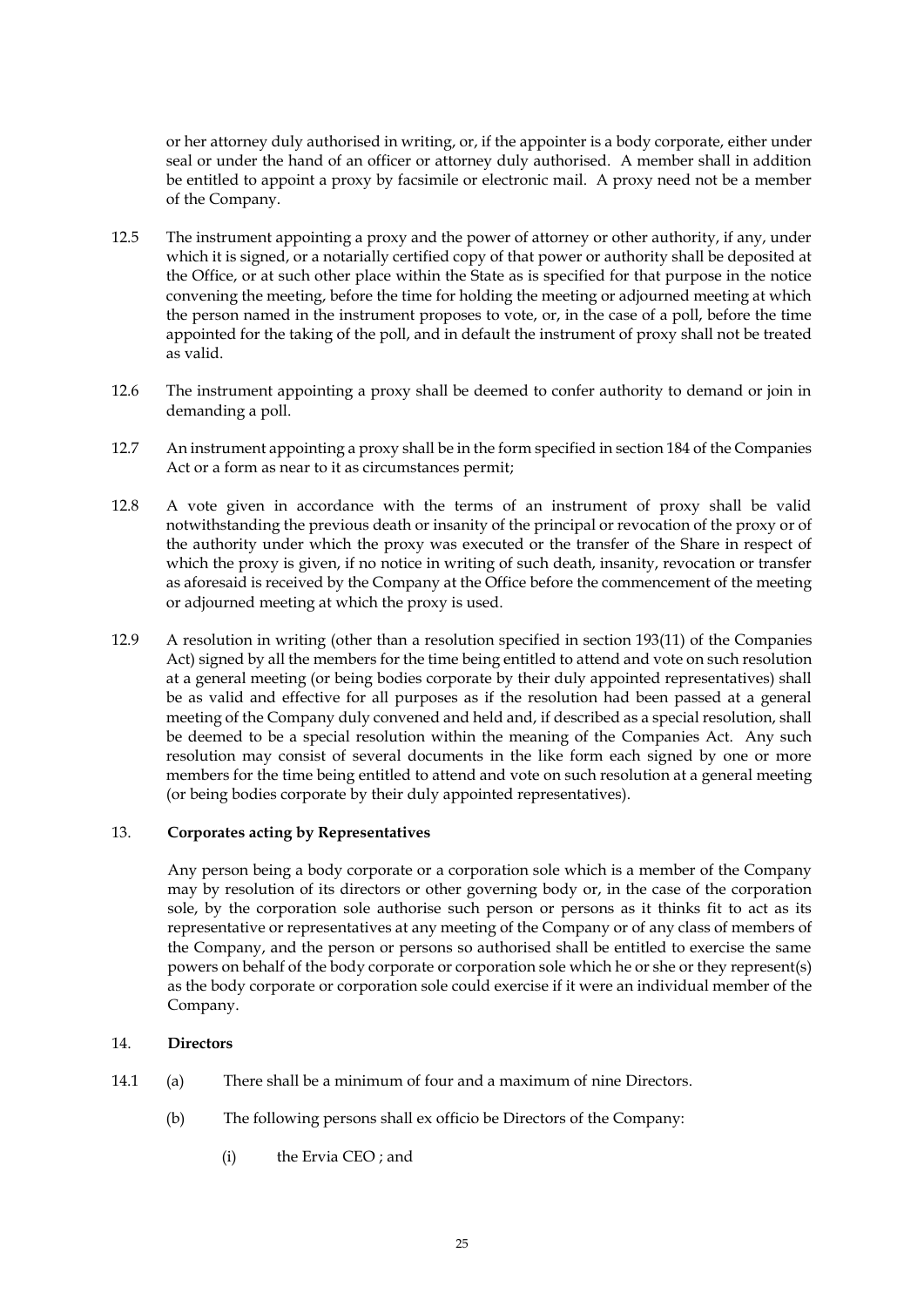(ii) the Chief Executive Officer of the Company (appointed pursuant to Article [14.6](#page-27-1) below),

provided that where one person holds both such positions at any time, then only that person shall ex officio be a Director of the Company as a result of holding such positions.

- 14.2 (a) The power to appoint Directors (whether to fill casual vacancies or as an addition to the Board) and the power to remove any Director, howsoever appointed, shall reside exclusively in Ervia.
	- (b) Any such appointment or removal shall be effected by a notice in writing signed by a member or the secretary of Ervia, and shall be effective forthwith upon the delivery of such notice to the Company at the Office.
	- (c) Appointment or removal of Directors shall have no effect without Ministerial Consent.
	- (d) The Board of Directors shall, unless Ervia otherwise determines by notice in writing to the Company, be comprised of employees of any member of the Ervia Group. Any appointment of a Director shall terminate ipso facto if he or she shall cease from any cause to be an employee of any member of the Ervia Group.
	- (e) A person shall not be appointed or act as a Director if he or she is a director or an officer of a company or other body corporate which engages, within or outside the State, in—
		- (i) the supply of natural gas,
		- (ii) the shipping of natural gas,
		- (iii) the production of natural gas,
		- (iv) the supply of electricity, or
		- (v) the generation of electricity.
		- (f) When appointing a Director, Ervia shall, subject to Ministerial Consent, fix the term of office for the relevant Director (which shall not exceed 5 years).
- 14.3 No shareholding qualification shall be required for Directors.
- <span id="page-26-0"></span>14.4 Directors shall not be entitled to remuneration for their position as Directors save that the Directors may be paid all such reasonable expenses as may be properly incurred by them in attending and returning from meetings of the Directors, or of any committee of the Directors, or general meetings, or otherwise in or about the business of the Company. Section 155 of the Companies Act shall not apply to the Company.
- 14.5 The office of Director shall be vacated automatically:
	- (a) if he or she is adjudicated bankrupt, or any event equivalent or analogous thereto occurs, in the State or any other jurisdiction or he or she makes any arrangement or composition with his or her creditors generally; or
	- (b) if he or she, in the opinion of Ervia becomes incapable due to ill-health of effectively performing the functions of the office; or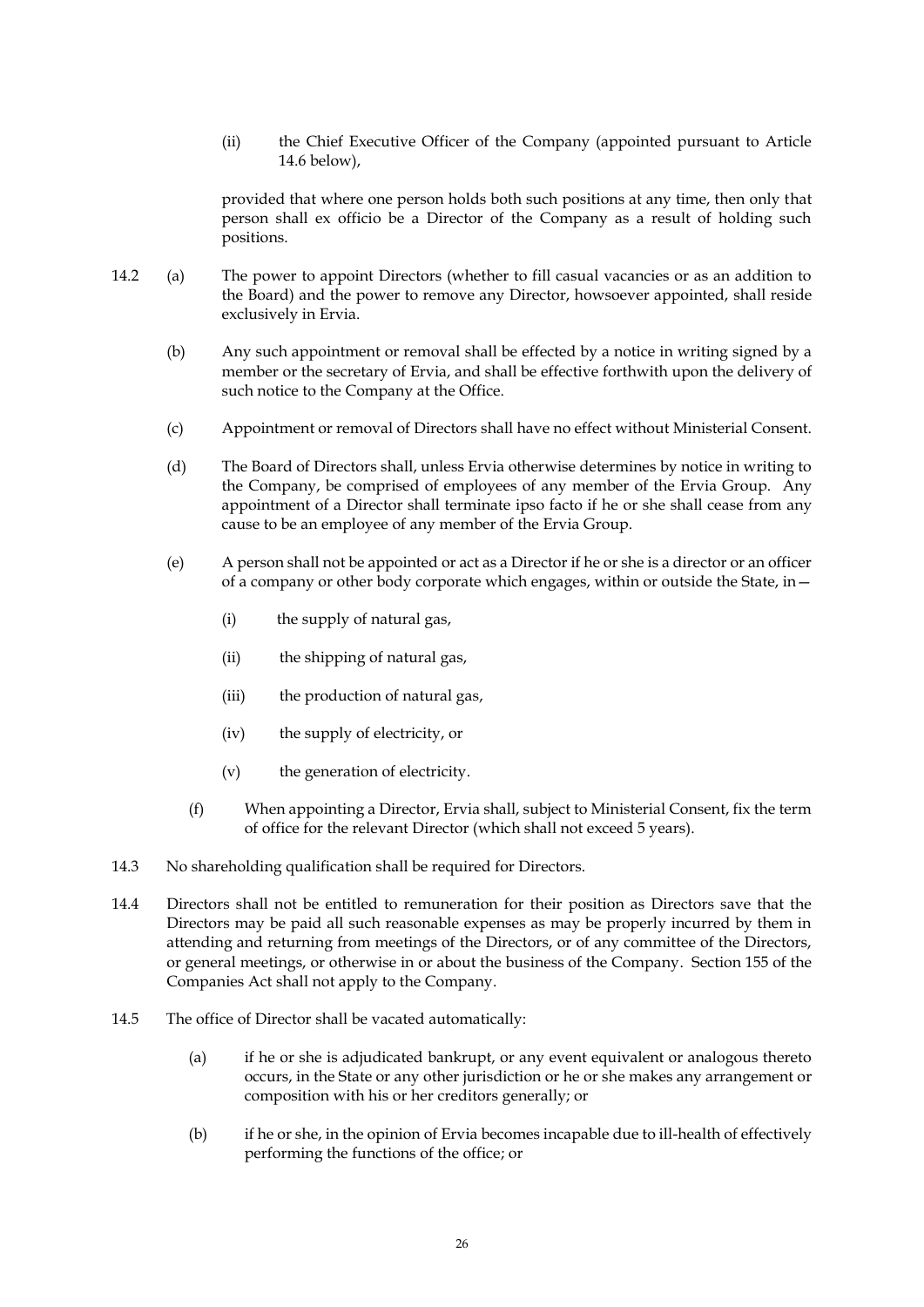- (c) if he or she ceases to be or is prohibited from being a director of any company by reason of any Order made (or deemed to have been made) under any provision of the Companies Act; or
- (d) if he or she be absent from meetings of the Directors for six consecutive months without leave, and Ervia with Ministerial Consent resolves that his or her office be vacated; or
- (e) if he or she, not being a Director holding any executive office for a fixed period, resigns his or her office by notice in writing to the Company; or
- $(f)$  if he or she is convicted of an indictable offence in relation to a company, an offence involving fraud or dishonesty (whether in connection with a company or not) or, unless Ervia otherwise determines, any other indictable offence; or
- (g) if he or she is sentenced by a court of competent jurisdiction to a term of imprisonment;
- (h) if the Court makes a declaration in respect of him or her under section 819 of the Companies Act or made an order in respect of him or her under section 842 of the Companies Act;
- (i) if the Minister issues a direction pursuant to section  $10(5)(a)$  of the 2013 Act;
- (j) if he or she ceases to be or is disqualified from being a Director pursuant to section 8 or section 9 of the 2013 Act or any provision of the Companies Act;
- (k) if he or she is removed under Article 14.2.
- <span id="page-27-1"></span>14.6 There shall be a Chief Executive Officer of the Company whose functions shall be to carry on, manage and control the administration of the Company in accordance with these Articles. The Chief Executive Officer shall be appointed by Ervia subject to Ministerial Consent and shall hold office upon and subject to such terms and conditions (including as to remuneration and allowances) as may be determined by Ervia subject to Ministerial Consent. The Chief Executive Officer shall be appointed as a Director of the Company but that appointment shall terminate ipso facto if he shall cease from any cause to hold the office of Chief Executive Officer.

### 15. **Borrowing Powers**

Subject to the prior written consent of Ervia, the Gas Acts and this Constitution, the Directors may without any limitation as to amount exercise all the powers of the Company to borrow money, and to mortgage or charge its undertaking, property and uncalled capital or part thereof, and to issue debentures, debenture stock and other securities, whether outright or as security for any debt, liability or obligation of the Company or of any third party.

### 16. **Powers and Duties of Directors**

<span id="page-27-0"></span>16.1 Subject to the provisions of this Constitution, the Gas Acts and the Companies Act (including all requirements thereof for consents) and to receipt of such approvals of Ervia as may be required pursuant to any notice of required approvals given by Ervia to the Company from time to time, the business of the Company shall be managed by the Directors and the Directors, may exercise all such powers of the Company and do on behalf of the Company all such acts as may be exercised and done by the Company and as are not by the Companies Act or by these Articles required to be exercised by the Company in general meeting.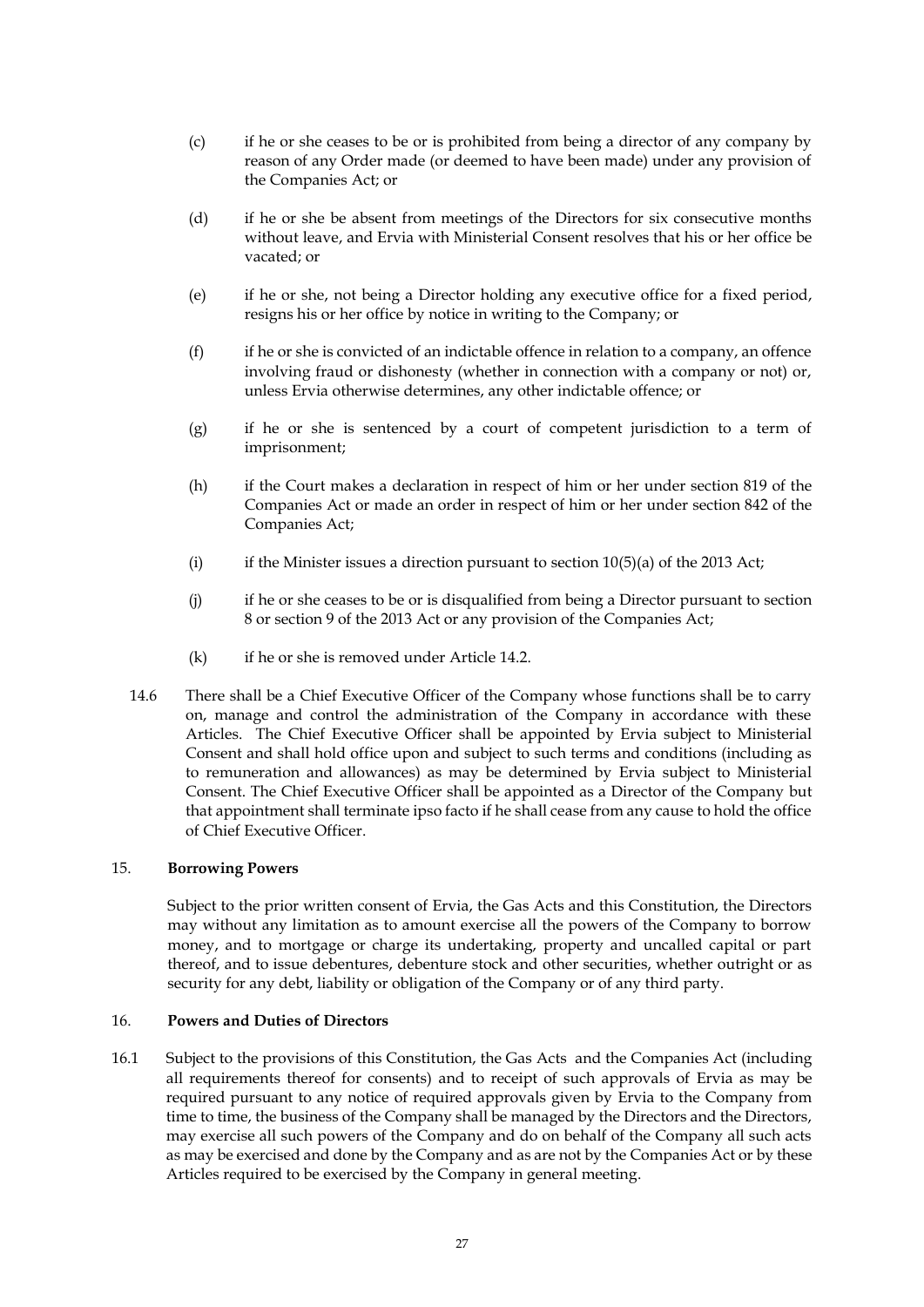- 16.2 The Directors may from time to time, and at any time, by power of attorney appoint any company, firm or person or any fluctuating body of persons, whether nominated directly or indirectly by the Directors, to be the attorney or attorneys of the Company for such purposes and with such powers, authorities and discretions (not exceeding those vested in or exercisable by the Directors under these Articles) and for such period and subject to any conditions applicable thereto under these Articles and such additional conditions as they may think fit, and any such power of attorney may contain such provisions for the protection and convenience of persons dealing with any such attorney as the Directors may think fit, and may also authorise any such attorney to sub-delegate all or any of the powers, authorities and discretions vested in him or her.
- <span id="page-28-0"></span>16.3 Where at a meeting of the Directors there arises an arrangement to which the Company is a party or a proposed such arrangement or a contract or other agreement with the Company or a proposed such contract or other agreement, any Director present at the meeting who otherwise than in his or her capacity as such Director has a material interest in the matter shall:
	- (a) at the meeting disclose the fact of such interest and the nature thereof to the other Directors present,
	- (b) neither influence nor seek to influence a decision to be made in relation to the matter,
	- (c) absent himself from the meeting or that part of the meeting during which the matter is being discussed,
	- (d) take no part in any deliberation relating to the matter, and
	- (e) not vote on a decision relating to the matter.

Where a material interest is disclosed pursuant to this Article, the disclosure shall be recorded in the minutes of the meeting concerned and, for so long as the matter to which the disclosure relates is being dealt with by the meeting, the Director by whom the disclosure is made shall not be counted in the quorum for the meeting.

- 16.4 Where at a meeting of the Directors:
	- (a) a question arises as to whether or not a course of conduct, if pursued by a Director, would constitute a failure by him or her to comply with the requirements of Article [16.3,](#page-28-0) the question may, subject to sub-paragraph (b), be determined by the chairperson of the meeting, whose decision shall be final, and where such a question is so determined, particulars of the determination shall be recorded in the minutes of the meeting.
	- (b) the chairperson of the meeting is the Director in respect of whom a question to which Articl[e 16.3](#page-28-0) applies falls to be determined, then the other Directors attending the meeting shall choose one of their number to be chairperson of the meeting for the purpose of determining the question concerned.
- 16.5 Subject to Article [14.4,](#page-26-0) a Director may hold any other office, position or place of profit under the Company (other than the office of statutory auditor) in conjunction with his or her office of Director for such period and on such terms as to remuneration and otherwise as the Directors may determine, and no Director or intending Director shall be disqualified by his or her office from contracting with the Company either with regard to his or her tenure of such other office, position or place of profit or as seller, buyer or otherwise, nor shall any such contract or any contract or arrangement entered into by or on behalf of the Company in which any Director is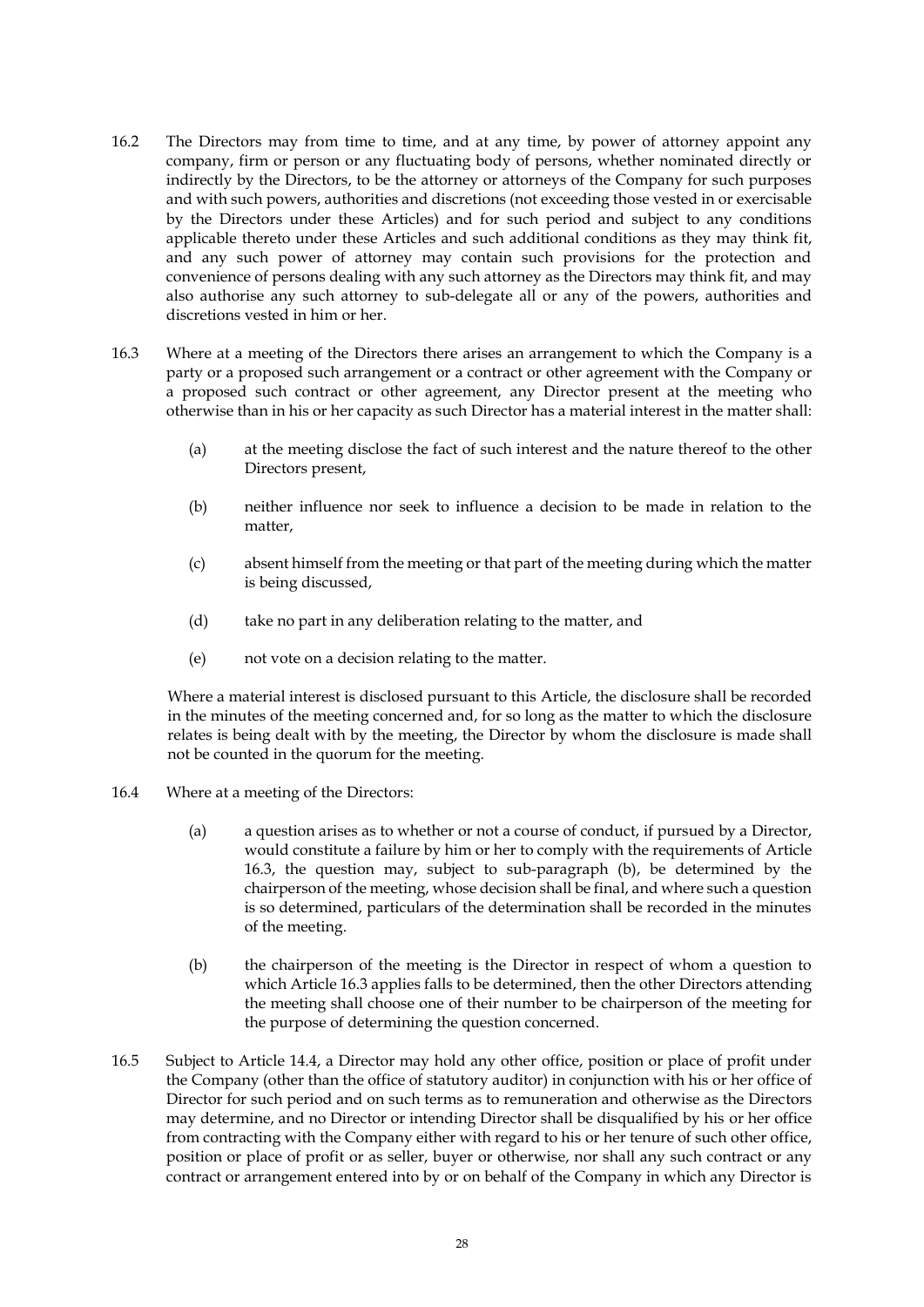in any way interested, be liable to be avoided, nor shall any Director so contracting or being so interested be liable to account to the Company for any profit realised by any such contract or arrangement by reason of such Director holding that office, position or place of profit or of the fiduciary relation thereby established.

- 16.6 All cheques, promissory notes, drafts, bills of exchange and other negotiable or transferable instruments, and all receipts for moneys paid to the Company, shall be signed, drawn, accepted, endorsed, or otherwise executed, as the case may be, in such manner as the Directors shall from time to time by resolution determine.
- <span id="page-29-0"></span>16.7 Subject to this Constitution and the prior written consent of Ervia:
	- (a) the Directors may procure the participation by the Company in, or contribution by the Company to any non-contributory or contributory pension or superannuation fund, scheme or arrangement or life assurance scheme or arrangement (including a scheme in respect of a group of companies and bodies corporate of which the Company is a member) for the benefit of, and pay, provide for or procure the grant of donations, gratuities, pensions, allowances, benefits or emoluments to, any persons who are or shall have been at any time in the employment or service of the Company or of any company which is or was a subsidiary of the Company or of the predecessors in business of the Company or any such subsidiary (including Directors or other officers of the Company who are or shall at any time have been in the employment or service of the Company but excluding Directors or other officers of the Company who are not and have not at any time been in the employment or service of the Company) and the spouses, civil partners, widows and widowers, families, relatives or dependants of any such persons PROVIDED THAT the Directors shall not without Ministerial Consent procure the participation in or contribution to any non-contributory or contributory pension or superannuation fund, scheme or arrangement for the benefit of any persons who are or shall have been at any time in the employment or service of the Company or the spouses, civil partners, widows and widowers, families, relatives or dependants of such persons and/or for the benefit of any other officers or servants of the Company as the Directors may determine from time to time save for any arrangements made for the purposes of compliance with section 121 of the Pensions Act 1990 (as amended) as that section may be amended or replaced from time to time;
	- (b) the Directors may also procure the establishment and subsidy of or subscription to and support of any institutions, associations, clubs, funds or trusts calculated to be for the benefit of any such persons as aforesaid or otherwise to advance the interests and well-being of the Company or of any such other company as aforesaid, or its members, and payments for or towards the insurance of any such persons as aforesaid, and subscriptions or guarantees of money for charitable or benevolent objects or for any exhibition or for any public, general or useful object; and
	- (c) a Director shall be entitled to retain any benefit received by him or her under this Article [16.7,](#page-29-0) subject only, where these Articles and/or the Companies Act so require, to proper disclosure to the members and the approval of the Company in general meeting.
- 16.8 The Directors shall cause minutes to be made in books provided for the purpose:
	- (a) of all appointments of officers made by the Directors;
	- (b) of the names of the Directors present at each meeting of the Directors and of any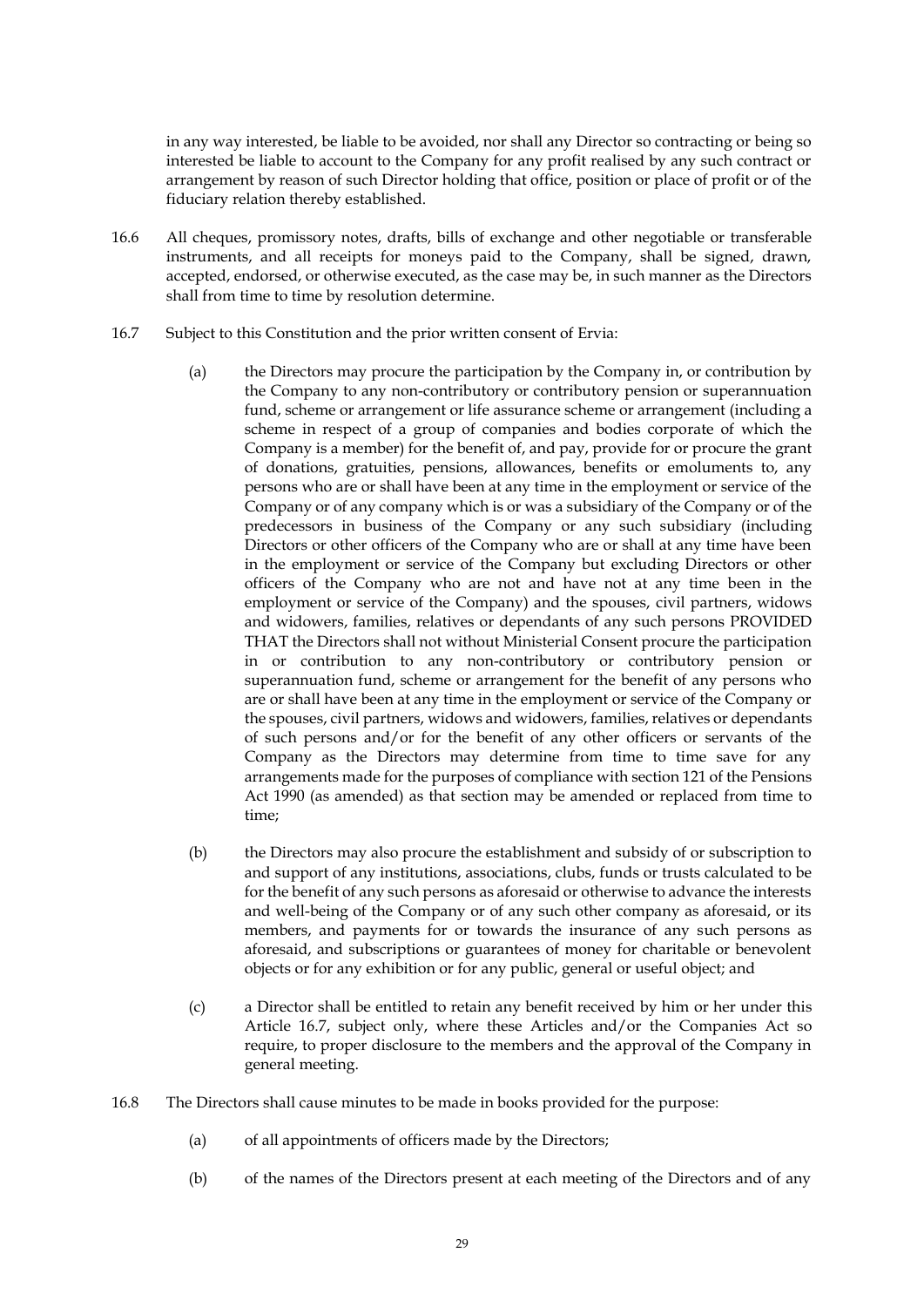committee of the Directors;

(c) of all resolutions and proceedings at all meetings of the Company and of the Directors and of committees of Directors.

## 17. **Proceedings of Directors**

- 17.1 The Directors may meet together for the despatch of business, adjourn and otherwise regulate their meetings as they think fit. Questions arising at any meeting shall in the absence of an agreement to the contrary be decided by a majority of votes. Where there is an equality of votes, the chairman shall have a second or casting vote. A Director may, and the Secretary on the requisition of a Director shall, at any time summon a meeting of the Directors. If the Directors so resolve, it shall not be necessary to give notice of a meeting of Directors to any Director who, being resident in the State, is for the time being absent from the State.
- 17.2 The quorum necessary for the transaction of the business of the Directors may be fixed by the Directors (but shall not in any event be less than two) and unless so fixed at any greater number shall be two. A meeting of the Directors at which a quorum is present shall be competent to exercise all powers and discretions for the time being exercisable by the Directors.
- <span id="page-30-0"></span>17.3 Ervia shall from time to time appoint one of the Directors to be a chairman of meetings of the Directors and may remove any person so appointed. The chairman, or deputy chairman, if any, shall preside at each meeting of Directors provided that if no chairman or deputy chairman shall have been appointed, or if at any meeting neither be present within five minutes after the time appointed for holding the same, the Directors present may choose one of their number to be chairman of the meeting.
- <span id="page-30-1"></span>17.4 The Directors may delegate any of their powers to committees consisting of such member or members of their body and such other person as they think fit (provided a majority of members shall be Directors). Any committee so formed shall in the exercise of the powers so delegated conform to any regulations that may be imposed by the Directors.
- 17.5 The meetings and proceedings of any such committee consisting of two or more members shall be governed by the provisions of these Articles regulating the meetings and proceedings of the Directors, so far as the same are applicable and are not superseded by any regulations made by the Directors under the last preceding Article.
- 17.6 All acts done by any meeting of Directors, or any committee appointed under Article [17.4](#page-30-1) or any person acting as a Director, shall, as regards all persons dealing in good faith with the Company, notwithstanding that it be afterwards discovered there was some defect in the appointment or continuance in office of any such Director, or member of a committee or person acting as aforesaid, or that they or any of them were disqualified be as valid as if such defect had not occurred.
- 17.7 The Directors may appoint any managers or agents for managing any of the affairs of the Company, either in the State or elsewhere, and may fix their remuneration, and may delegate to any manager or agent any of the powers, authorities and discretions vested in the Directors, with power to sub-delegate, and any such appointment or delegation may be made upon such terms and subject to such conditions as the Directors may think fit, and the Directors may remove any person so appointed, and may annul or vary any such delegation, but no person dealing in good faith and without notice of any such annulment or variation shall be affected thereby.
- 17.8 The continuing Directors may act notwithstanding any vacancy in their number, but if and so long as the number of Directors is reduced below the minimum number fixed by or in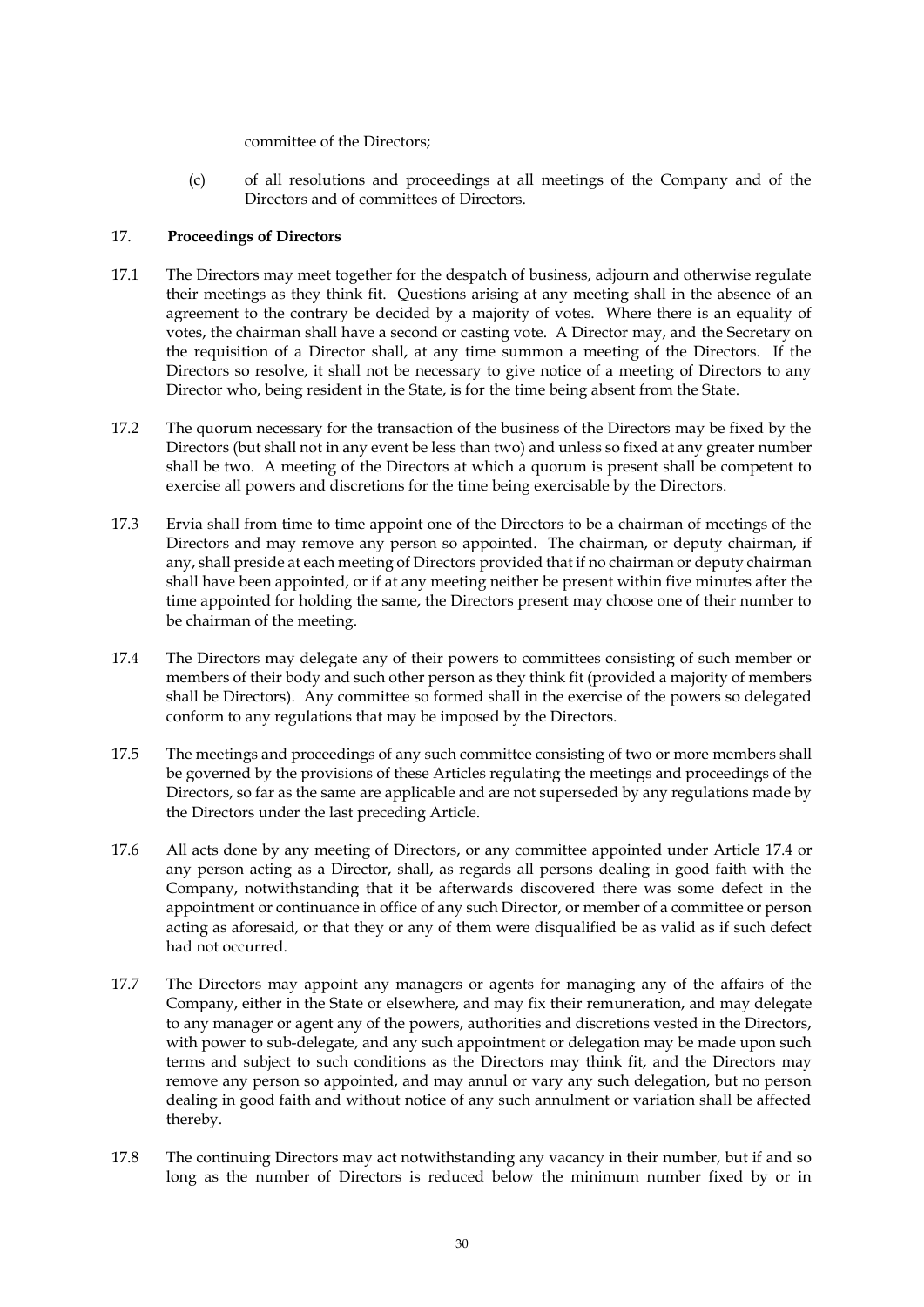accordance with these Articles the continuing Directors or Director may act for the purpose of summoning a general meeting of the Company, but not for any other purpose.

- 17.9 A resolution in writing signed by all the Directors shall be as effective as a resolution passed at a meeting of the Directors duly convened and held, and may consist of several documents in the like form, each signed by one or more of the Directors. Such a resolution may (unless the Directors shall otherwise determine either generally or in any specific case) be transmitted by facsimile or electronic mail provided that in the case of each such facsimile or electronic mail the Secretary or a Director shall have endorsed the same with a certificate stating that he or she is satisfied as to the authenticity thereof.
- 17.10 (a) For the purpose of these Articles, the contemporaneous linking together by telephone or other means of electronic communication of a number of Directors not less than the quorum shall be deemed to constitute a meeting of the Directors, and all the provisions in these Articles as to meetings of the Directors shall apply to such a meeting, provided that:
	- (i) each of the Directors taking part in the meeting must be able to hear, and speak to, each of the other Directors taking part; and
	- (ii) at the commencement of the meeting each Director must acknowledge his or her presence and that he or she accepts that the proceedings shall be deemed to be a meeting of the Directors.
	- (b) A Director may not cease to take part in the meeting by disconnecting his or her telephone or other means of communication unless he or she has previously obtained the express consent of the chairman of the meeting, and a Director shall be conclusively presumed to have been present and to have formed part of the quorum at all times during the meeting unless he or she has previously obtained the express consent of the chairman of the meeting to leave the meeting as aforesaid.
	- (c) The meeting shall be deemed to take place where the largest number of Directors participating in the meeting is physically present, or, if there is no such group, where the chairman of the meeting is at the start of the meeting.
	- (d) A minute of the proceedings at such meeting by telephone or other means of communication shall be sufficient evidence of such proceedings and of the observance of all necessary formalities if certified as a correct minute by the chairman of the meeting.
	- (e) Each Director participating in such meeting by telephone or other means of communication shall take all reasonable steps to ensure that no person other than the persons participating in the meeting can hear the proceedings of the meeting.
	- (f) The provisions of this Article shall apply, mutatis mutandis, to meetings of committees of the Directors.

## 18. **Secretary**

- 18.1 The Secretary shall be appointed by the Directors for such term, at such remuneration and upon such conditions as they may think fit subject to the prior written consent of Ervia; and any Secretary so appointed may be removed by them.
- 18.2 Anything by the Companies Act or these Articles required or authorised to be done by or to the Secretary may be done by or to any assistant or deputy secretary, or if there is no assistant or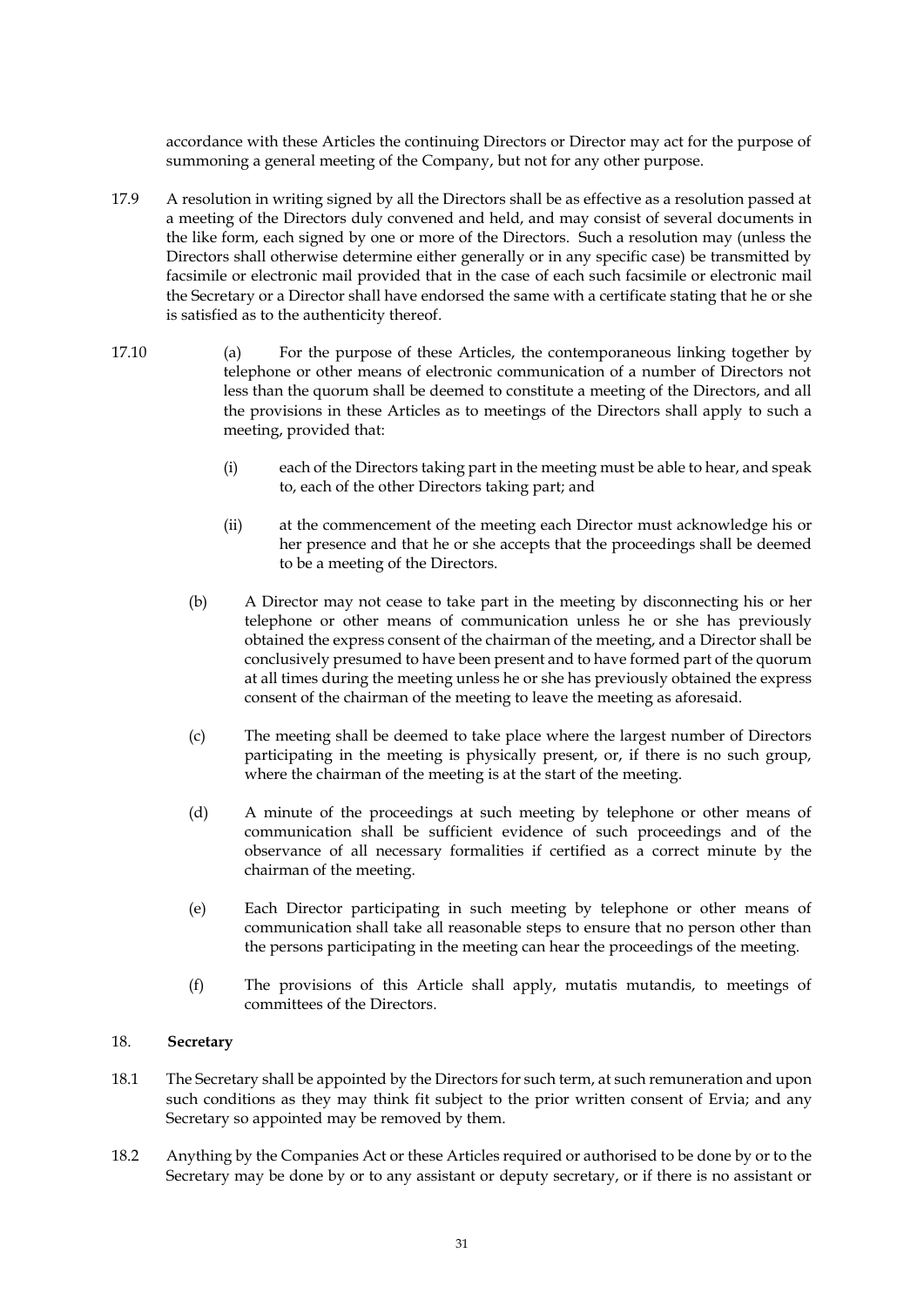deputy secretary capable of acting, by or to any officer of the Company authorised generally or specially in that behalf by the Directors provided that any provision of the Companies Act or these Articles requiring or authorising a thing to be done by or to a Director and the Secretary shall not be satisfied by its being done by or to the same person acting both as Director and as, or in the place of, the Secretary.

## 19. **The Seal**

- 19.1 The Seal shall be used only by the authority of the Directors or of a committee of Directors authorised by the Directors in that behalf, and every instrument to which the seal shall be affixed shall be signed by a Director and shall be countersigned by the Secretary or by a second Director or by some other person appointed by the Directors for the purpose.
- 19.2 The Company may exercise the powers conferred by section 44 of the Companies Act with regard to having an official seal for use abroad and such powers shall be vested in the Directors.

### 20. **Authentication of Documents**

- 20.1 Any Director or the Secretary or any person appointed by the Directors for the purpose, shall have power to authenticate any documents affecting the Constitution of the Company and any resolutions passed by the Company or the Directors, and any books, records, documents and accounts relating to the business of the Company, and to certify copies thereof or extracts therefrom as true copies or extracts; and where any books, records, documents or accounts are elsewhere than at the Office, the local manager or other officer of the Company having the custody thereof shall be deemed to be a person appointed by the Directors as aforesaid.
- 20.2 A document purporting to be a copy of a resolution of the Directors or an extract from the minutes of a meeting of the Directors which is certified as such in accordance with the provisions of the last preceding Article, shall be conclusive evidence in favour of all persons dealing with the Company upon the faith thereof that such resolution has been duly passed, or, as the case may be, that such extract is a true and accurate record of a duly constituted meeting of the Directors.

## 21. **Dividends and Reserve**

- 21.1 The Company in general meeting may declare dividends.
- 21.2 The Directors may from time to time pay to the members such interim dividends as appear to the Directors to be justified by the profits of the Company or as may be directed by the members from time to time.
- 21.3 No dividend shall be paid otherwise than in accordance with the provisions of the 1983 Companies Act.
- 21.4 Subject to the prior written consent of Ervia the Directors may, before any dividend is declared or paid, set aside out of the profits of the Company such sums as they think proper as a reserve or reserves which shall, at the discretion of the Directors, be applicable for any purpose to which the profits of the Company may be properly applied, and pending such application may, at the like discretion, either be employed in the business of the Company or be invested in such investments as the Directors may lawfully determine. The Directors may also, without placing the same to reserve, carry forward any profits which they may think it prudent not to divide.
- 21.5 Subject to the rights of persons, if any, entitled to Shares with special rights as to dividend, all dividends shall be declared and paid according to the amounts paid or credited as paid on the Shares in respect whereof the dividend is paid, but no amount paid or credited as paid on a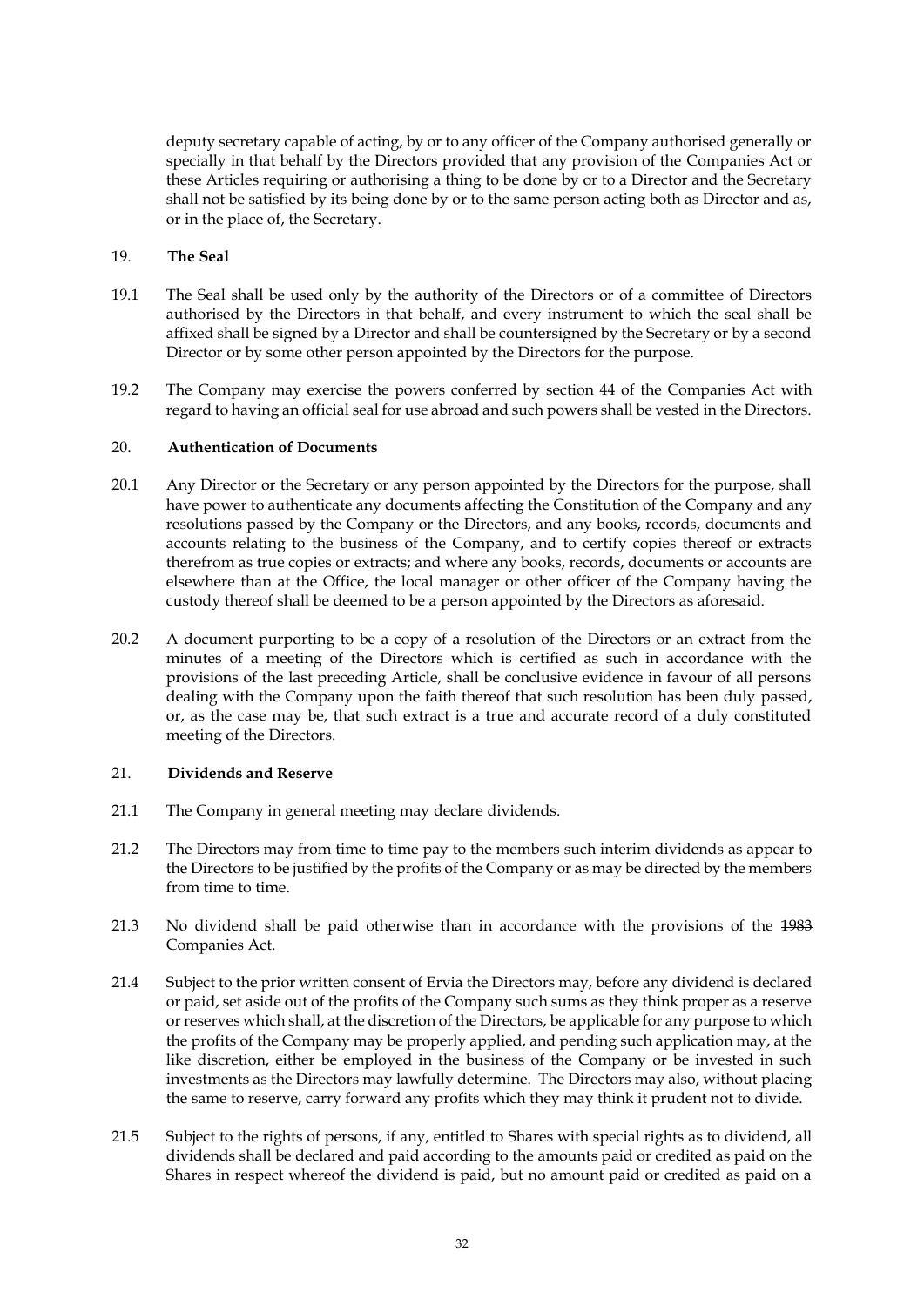Share in advance of calls shall be treated for the purposes of this Article as paid on the Share. All dividends shall be apportioned and paid proportionately to the amounts paid or credited as paid on the Shares during any portion or portions of the period in respect of which the dividend is paid; but if any Share is issued on terms providing that it shall rank for dividend as from a particular date, such Share shall rank for dividend accordingly.

- 21.6 The Directors may deduct from any dividend payable to any member all sums of money (if any) immediately payable by him or her to the Company on account of calls or otherwise in relation to the Shares of the Company.
- 21.7 All unclaimed dividends may be invested or otherwise made use of by the Directors for the benefit of the Company until claimed.
- 21.8 Any dividend, interest or other monies payable in cash in respect of any Share, may be paid by electronic funds transfer, bank transfer or otherwise to an account nominated by the holder or, as the case may be, joint holders. The debiting of the Company's account in respect of the relevant amount shall be a good discharge of the Company's obligations in respect of any payment by such methods.
- 21.9 Any one of two or more joint holders may give effectual receipts for any dividends, bonuses or other monies payable in respect of the Shares held by them as joint holders.
- 21.10 Any general meeting declaring a dividend or bonus may direct payment of such dividend or bonus wholly or partly by the distribution of specific assets and in particular of paid up shares, debentures or debenture stock of any other company or in any one or more of such ways, and the Directors shall give effect to such resolution, and where any difficulty arises in regard to such distribution, the Directors may settle the same as they think expedient, and in particular may issue fractional certificates and fix the value for distribution of such specific assets or any part thereof and may determine that cash payments shall be made to any members upon the footing of the value so fixed, in order to adjust the rights of all the parties, and may vest any such specific assets in trustees as may seem expedient to the Directors.
- 21.11 No dividend shall bear interest against the Company.

### 22. **Accounts**

- 22.1 The Directors shall cause to be kept such accounting records as are necessary to comply with the provisions of the Companies Act and to comply and to enable Ervia to comply, with the 2013 Act, the Gas Acts and the Code.
- 22.2 The accounting records shall be kept at the Office, or at such other place within the State or (subject to compliance with the Companies Act) outside the State as the Directors think fit, and shall always be open to the inspection of the Directors, or of members as authorised by the Directors.
- 22.3 The Directors shall from time to time in accordance with the provisions of the Companies Act cause to be prepared and to be laid before a general meeting of the Company the documents required by section 341 of the Companies Act.
- 22.4 A copy of the documents which is are to be laid before a general meeting of the Company shall (in accordance with and subject as provided by the Act), not less than twenty-one days before the date of the meeting, be sent to every member of, and every holder of debentures of, the Company and to every other person who is entitled to receive notices from the Company under the provisions of the Companies Act or of these Articles.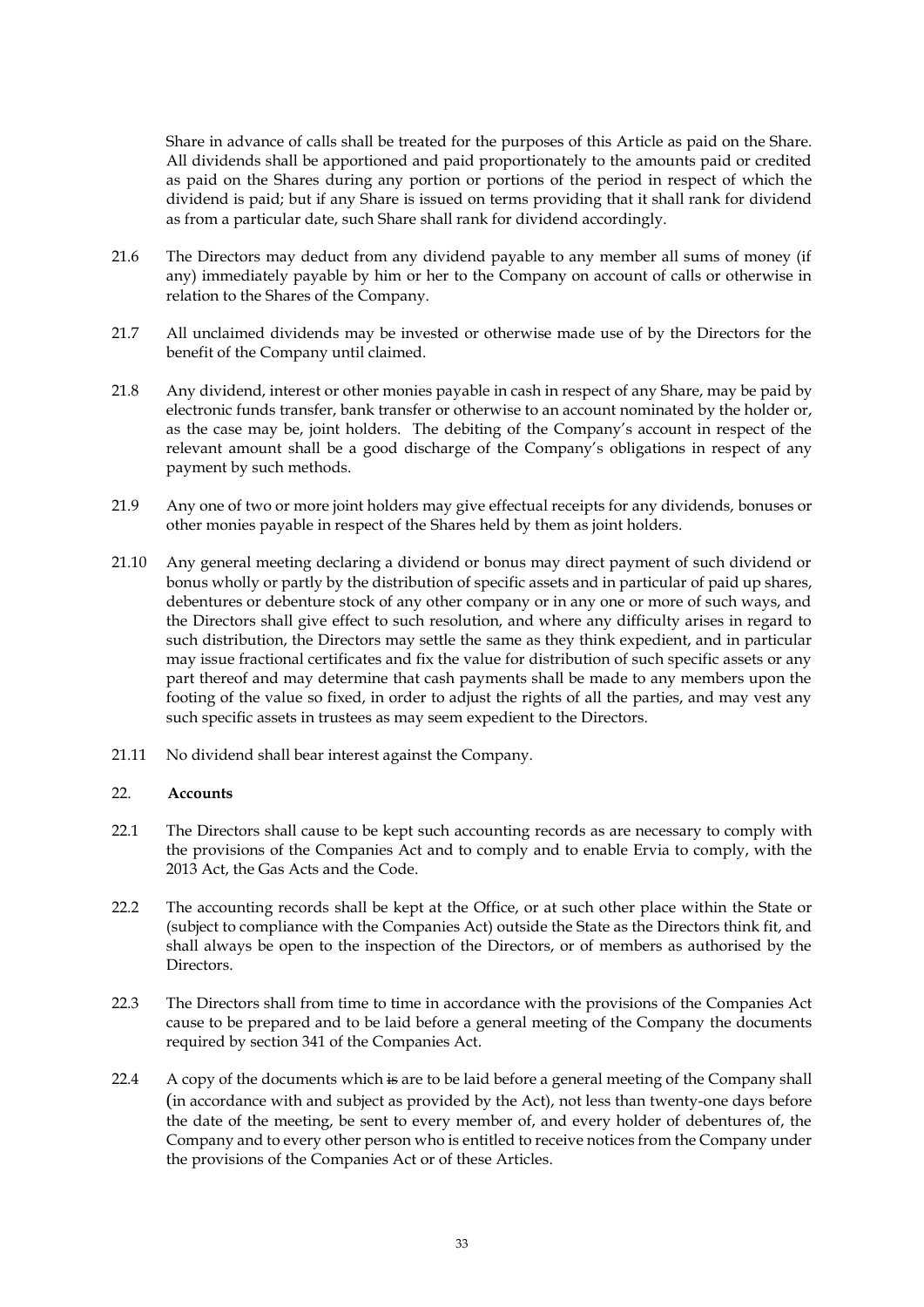## 23. **Capitalisation of Profits**

- 23.1 The Company may by ordinary resolution and with Ministerial Consent on the recommendation of the Directors resolve that it is desirable to capitalise any undistributed profits of the Company (including profits carried and standing to any reserve or reserves) and any accretions of capital assets or other capital surplus not currently required for paying the fixed dividends on any Shares entitled to fixed preferential dividends with or without further participation in profits or, subject as hereinafter provided, any sums standing to the credit of any share premium account or capital redemption reserve fund, and accordingly that the Directors be authorised and directed to appropriate the profits or sum resolved to be capitalised to the members in the proportion in which such profits or sum would have been divisible amongst them had the same been applied or been applicable in paying dividends and to apply such profits or sum on their behalf, either in or towards paying up the amounts (if any) for the time being unpaid on any shares or debentures held by such members respectively, or in paying up in full unissued shares or debentures of the Company of a nominal amount equal to such profits or sum, or partly in one way and partly in the other, such shares or debentures to be allotted and distributed credited as fully paid up to and amongst such members in the proportion aforesaid: provided that any share premium account or capital redemption reserve fund or capital surplus arising on the revaluation of unrealised fixed assets may, for the purpose of this Article, only be applied in the paying up of unissued shares (other than redeemable preference shares) to be issued to members as fully paid.
- 23.2 Whenever such a resolution as is referred to in Article 23.1 shall have been passed, the Directors shall make all appropriations and applications of the undistributed profits resolved to be capitalised thereby, and all allotments and issues of fully paid shares and debentures, if any, and generally shall do all acts and things required to give effect thereto with full power to the Directors to make such provision as they shall think fit for the case of shares or debentures becoming distributable in fractions (and, in particular but without prejudicing the generality of the foregoing, to sell the shares or debentures represented by such fractions and distribute the net proceeds of such sale amongst the members otherwise entitled to such fractions in due proportions) and also to authorise any person to enter on behalf of all the members concerned into an agreement with the Company providing for the allotment to them respectively credited as fully paid up of any further shares or debentures to which they may become entitled on such capitalisation or, as the case may require, for the payment up by the application hereto of their respective proportions of the profits resolved to be capitalised of the amounts remaining unpaid on their existing shares, and any agreement made under such authority shall be effective and binding on all such members.

## 24. **Statutory Auditors**

- 24.1 Statutory auditors shall be appointed with Ministerial Consent and their duties regulated in accordance with the provisions of the Companies Act.
- 24.2 Subject to the provisions of the Companies Act, all acts done by any person acting as a statutory auditor shall, as regards all persons dealing in good faith with the Company, be valid, notwithstanding that there was some defect in his or her appointment or that he or she was at the time of his or her appointment not qualified for appointment.

## 25. **Notices**

- 25.1 Notice of every general meeting and every separate general meeting of the holders of any class of shares in the capital of the Company shall be given in any manner authorised by these Articles to:
	- (a) every member of the Company entitled to attend or vote thereat; and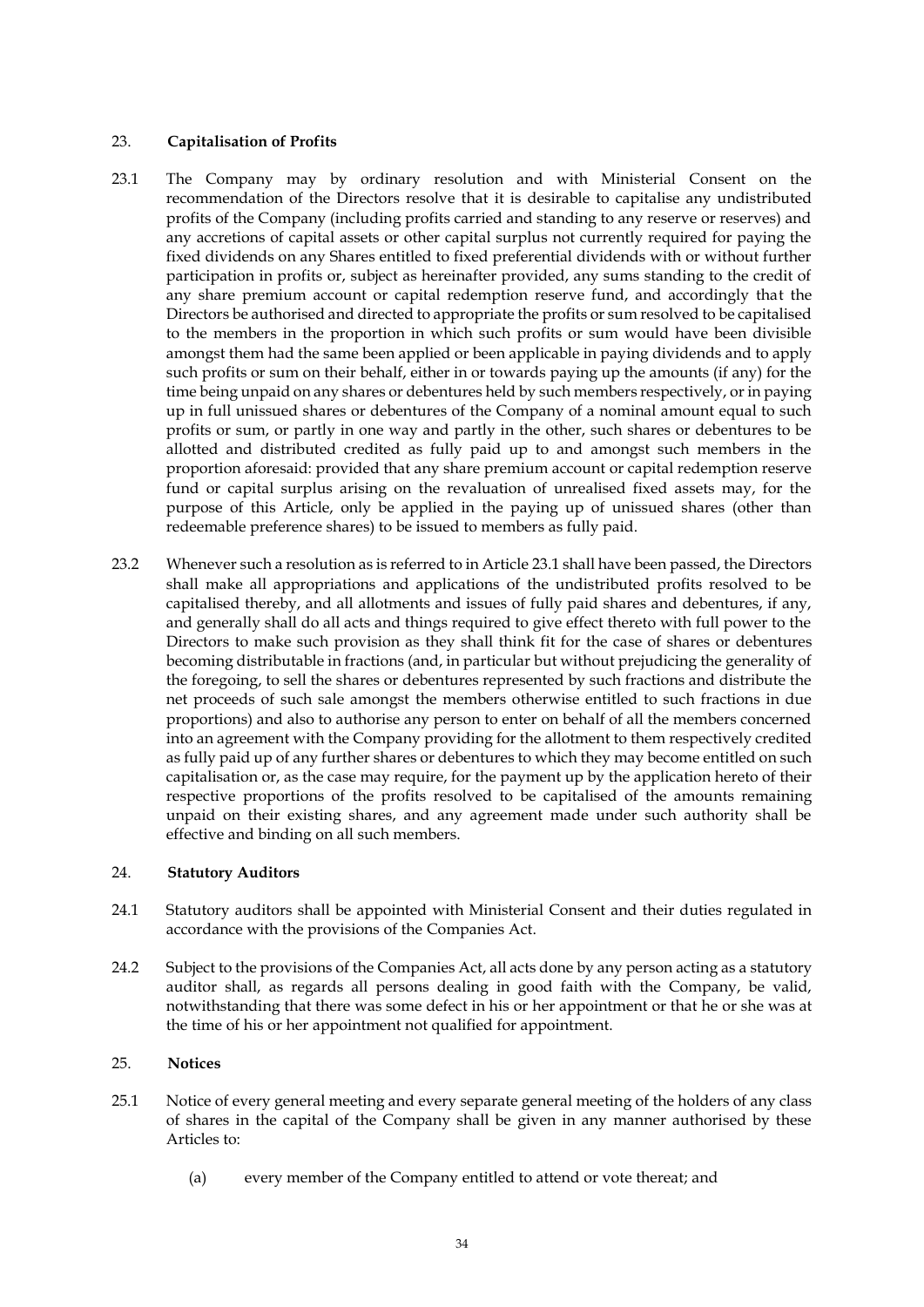- (b) every person entitled to receive dividends in respect of a Share vested in him or her in consequence of the death or bankruptcy of a member, who, but for his or her death or bankruptcy would be entitled to receive notice of the meeting; and
- (c) every Director for the time being of the Company; and
- (d) the statutory auditor for the time being of the Company.
- 25.2 No other person shall be entitled to receive notice of general meetings. Every person entitled to receive notice of every such general meeting shall be entitled to attend thereat.

### 26. **Communications to the Company**

- 26.1 Subject to the Companies Act and except as otherwise may be expressly provided in these Articles, any notice, document or information to be given, served or delivered to the Company pursuant to these Articles shall be in writing in a paper copy or, subject to sub-Article (2), in electronic form.
- 26.2 Subject to the Companies Act and except as otherwise may be expressly provided in these Articles, a notice, document or information may be given, served or delivered to the Company in electronic form only if this is done in such form and manner as may have been specified by the Directors from time to time for the giving, service or delivery of notices, documents or information in electronic form. The Directors may prescribe such procedures as they think fit for verifying the authenticity or integrity of any such notice, document or information given, served or delivered to it in electronic form.

## 27. **Communications by the Company**

- <span id="page-35-0"></span>27.1 Subject to the Companies Act and except where otherwise expressly may be provided in these Articles, any notice, communication, document or information to be given, served or delivered by the Company pursuant to these Articles shall be in writing in paper copy or electronic form. The signature to any notice in paper copy to be given by the Company may be written or printed.
- <span id="page-35-1"></span>27.2 A notice, document or information to be given, served or delivered in pursuance of these Articles may be given to, served on or delivered to any person entitled to same either personally or by sending it to him or her by post at his or her registered address, or transmitting to a facsimile number or electronic mail address previously supplied to the Secretary, or in the case of a notice given to the Company, at its registered office. Where a notice, document or information is given, served or delivered in person, the giving, service or delivery thereof shall be deemed to have been effected at the time the same was handed to the relevant person or his or her authorised agent, or left at his or her registered address (as the case may be). Where a notice, document or information is given, served, delivered or sent by post, service or delivery of the notice shall be deemed to have been effected at the expiration of 24 hours after the letter containing same properly addressed and prepaid is posted by ordinary prepaid post or given to delivery agents (as the case may be). Where a notice, document or information is given, served, delivered or sent by facsimile, notice shall be deemed to have been effected when the sender receives a completed transmission sheet or otherwise receives a mechanical confirmation of transmission. Where a notice, document or information is given, served, delivered or sent by electronic mail, notice shall be deemed to have been effected when the electronic mail is delivered to the recipient's electronic mailbox in a format in which it can be accessed and read by the recipient (provided that the sender has not received any notification of a failed delivery).
- 27.3 Where any person to whom a notice, document or information may be given, served or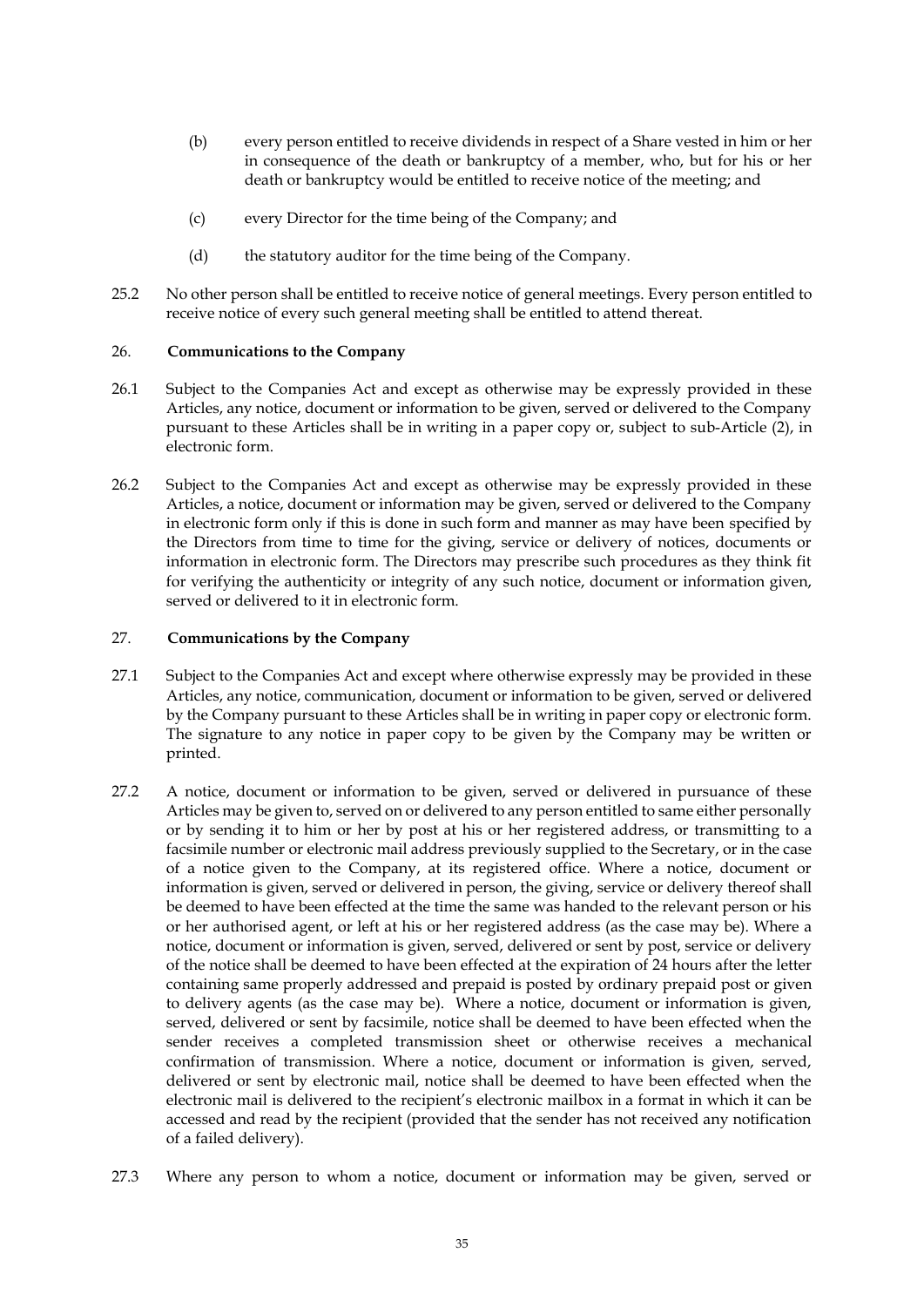delivered in pursuance of these Articles has furnished his or her electronic address to the Secretary and has not notified the Secretary in writing (including by electronic mail) that he or she no longer wishes to receive communications by electronic mail, then the delivery to him or her of any notice, document or information by electronic mail (whether contained in the body of the electronic mail message or as an attachment to it) shall be deemed good delivery on the terms set out in Article [27.1](#page-35-0) above.

- 27.4 If the Company receives a delivery failure notification following the sending of a notice, document or other information in electronic form to an electronic address in accordance with Articles [27.1](#page-35-0) and [27.2,](#page-35-1) the Company shall give, serve or deliver the notice, document or information in paper copy or electronic form (but not by electronic means) to the relevant person either personally or by post addressed to the person at his or her registered address or (as applicable) by leaving it at that address. This shall not affect when the notice, document or information was deemed to be received in accordance with Article [27.1.](#page-35-0)
- 27.5 The signature to any notice to be given by or to the Company may be written or printed.
- 27.6 Where a given number of days' notice, or notice extending over any other period is required to be given, the day of service shall, unless it is otherwise provided by these Articles or required by the Companies Act, be counted in such number of days or other period.

## 28. **Winding Up**

If the Company shall be wound up, the liquidator may, with the sanction of a special resolution of the Company and any other sanction required by the Companies Act divide among the members in specie or kind the whole or any part of the assets of the Company and whether or not the assets shall consist of property of one kind or shall consist of properties of different kinds, and may for such purpose set such value as he or she deems fair upon any one or more class or classes of property and may determine how such division shall be carried out as between the members or different classes of members. The liquidator may, with the like authority and subject as aforesaid, vest any part of the assets in trustees upon such trusts for the benefit of members as the liquidator with the like authority shall think fit, and the liquidation of the Company may be closed and the Company dissolved, but so that no contributory shall be compelled to accept any shares in respect of which there is a liability.

## 29. **Indemnity**

- 29.1 Every Director, executive director, manager, agent, statutory auditor, secretary and other officer of the Company shall be entitled to be indemnified out of the assets of the Company against all losses or liabilities which he or she may sustain or incur in or about the execution of the duties of his or her office or otherwise in relation thereto, including any loss or liability incurred by him or her in defending any proceedings, whether civil or criminal, in which judgment is given in his or her favour or in which he or she is acquitted or in connection with any application under section 233 or 234 of the Companies Act in which relief is granted to him or her by the Court, and no Director or other officer shall be liable for any loss, damage or misfortune which may happen to or be incurred by the Company in the execution of the duties of his or her office or in relation thereto. But this Article shall only have effect in so far as its provisions are not avoided by section 235 of the Companies Act.
- 29.2 Every member of Ervia, manager, agent, statutory auditor, secretary and other officer of Ervia shall be entitled to be indemnified out of the assets of the Company against all losses or liabilities which he or she may sustain or incur arising in connection with any act or omission of the Company or of any manager, agent, statutory auditor, secretary and other officer of the Company provided that to the extent that such losses or liabilities arise from any negligence, default, breach of duty or breach of trust of which he or she may be guilty in relation to the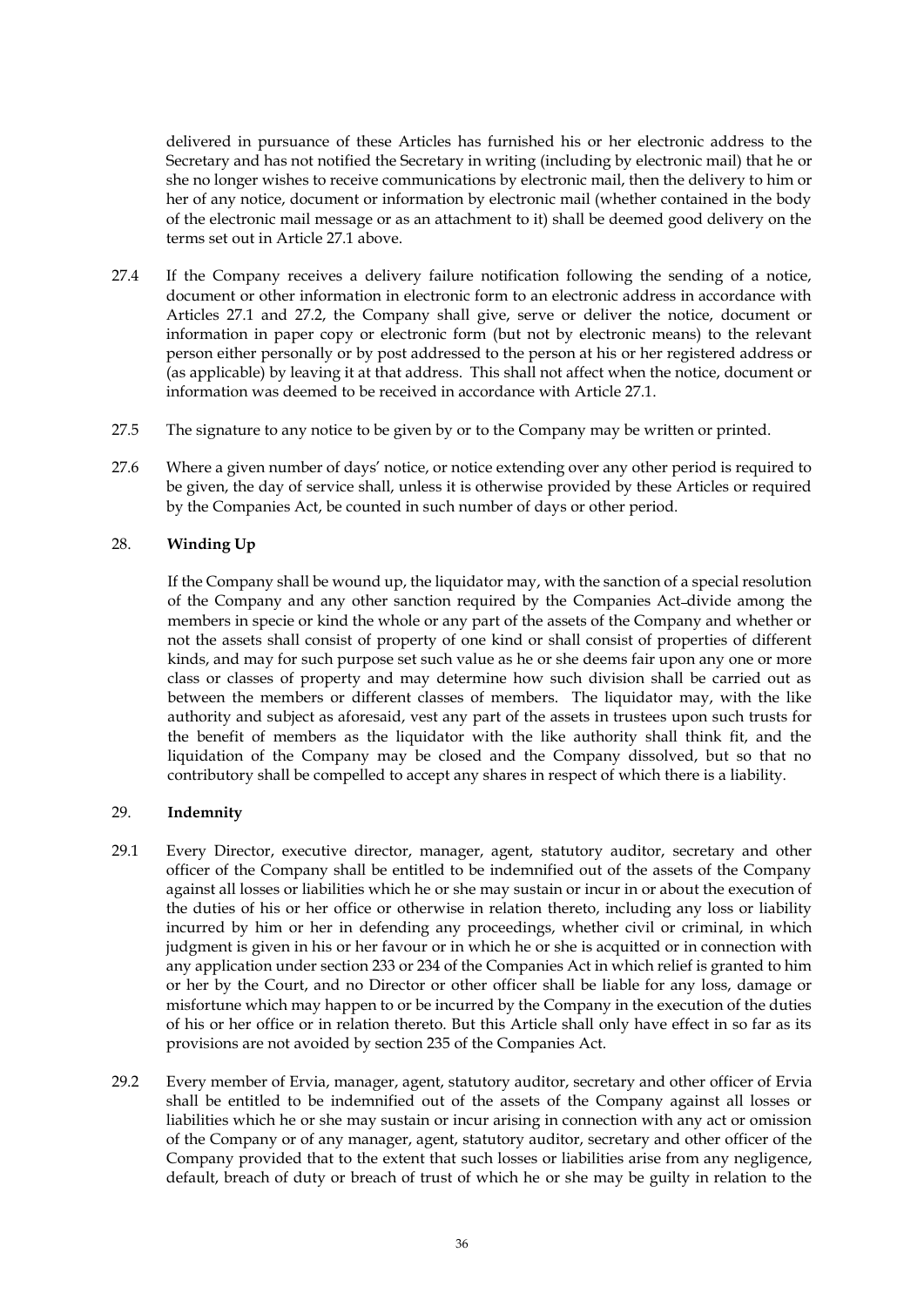Company such indemnity shall be limited to the extent that it would be if it was subject to the provisions of section 235 of the Companies Act.

29.3 Subject to the provisions of the Companies Act the Directors shall have the power to purchase and maintain insurance for or for the benefit of any persons who are or were at any time Directors, officers, employees or statutory auditors of the Company or of Ervia or of any subsidiary undertaking of the Company or of Ervia, or who are or were at any time trustees of any pension or retirement benefit scheme for the benefit of any employees or ex employees of the Company or of any subsidiary undertaking, including (without prejudice to the generality of the foregoing) insurance against any liability incurred by such persons in respect of any act or omission in the actual or purported execution or discharge of their duties or in the exercise or purported exercise of their powers or otherwise in connection with their duties, powers or offices in relation to Ervia or any such subsidiary undertaking or pension or retirement benefit scheme.